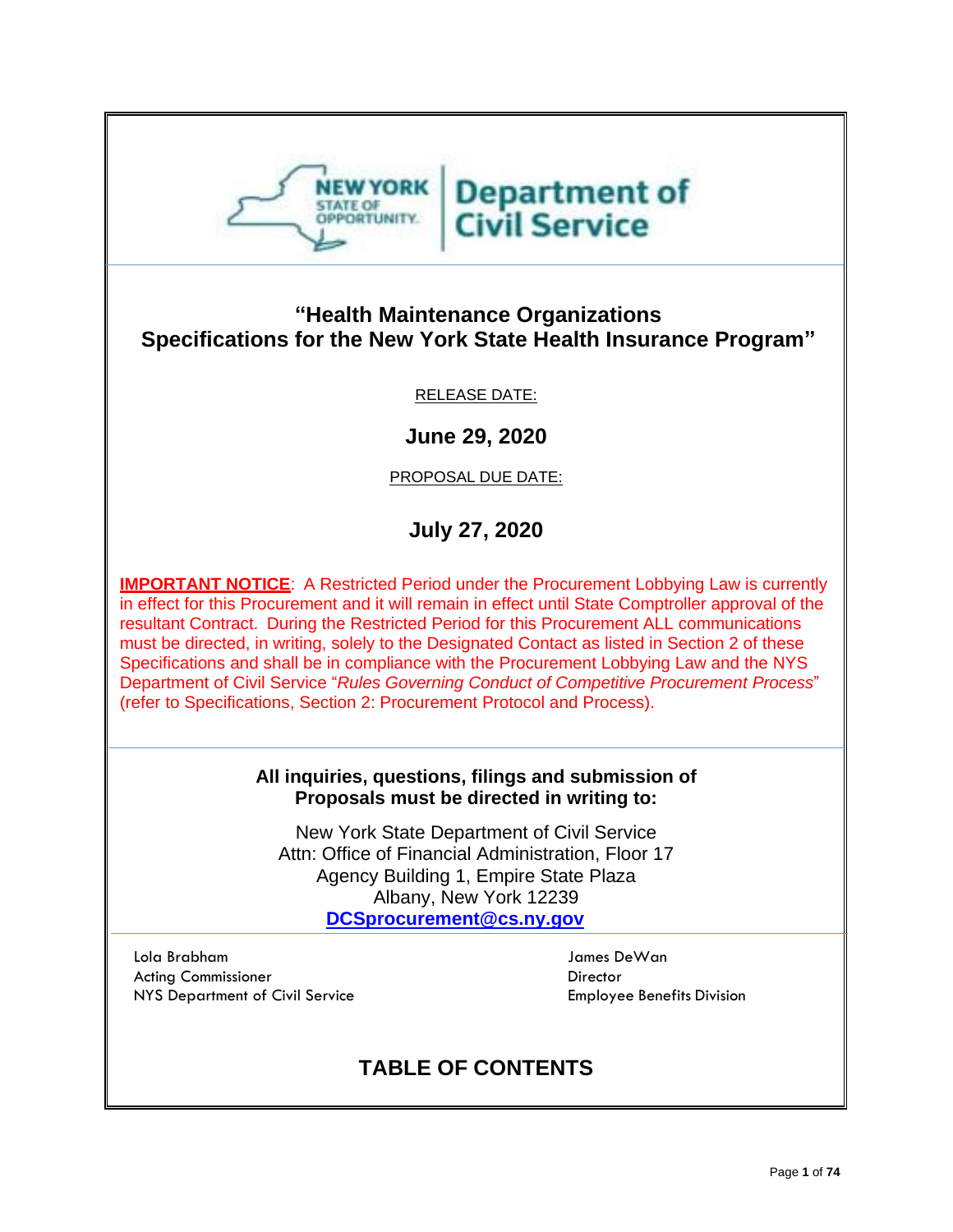| 1.1<br>1.2<br>1.3<br>1.4<br>1.5<br>1.6<br>2.1<br>2.2                        | 4<br>Purpose<br><b>Period of Performance</b><br><b>Annual Periodic Recruitment of HMOs</b><br>Overview of the New York State Health Insurance Program<br><b>Offeror Eligibility</b><br><b>Timeline of Key Events</b><br>Rules Governing Conduct of Competitive Procurement Process<br>Compliance with Applicable Laws, Rules and Regulations, and Executive                                                                 |
|-----------------------------------------------------------------------------|-----------------------------------------------------------------------------------------------------------------------------------------------------------------------------------------------------------------------------------------------------------------------------------------------------------------------------------------------------------------------------------------------------------------------------|
|                                                                             | Orders                                                                                                                                                                                                                                                                                                                                                                                                                      |
| 3.1<br>3.2<br>3.3<br>3.4<br>3.5<br>3.6<br>3.7<br>3.8<br>3.9<br>3.10<br>3.11 | <b>Account Management Team</b><br>New York State Health Insurance Program Eligibility Requirements<br><b>Disabled Dependent Determinations</b><br><b>Plan Requirements</b><br><b>Service Requirements</b><br><b>Communications Material Requirements</b><br>Reporting<br><b>Submission of Premium Rates</b><br><b>Website Access</b><br><b>Medicare Coordination and Secondary Payment</b><br><b>Annual Recertification</b> |
| 4.1<br>4.2<br>4.3<br>4.4<br>4.5<br>4.6<br>4.7                               | <b>Formal Offer Letter</b><br><b>Offeror Attestation Form</b><br><b>Subcontractors or Affiliates</b><br>New York State Standard Vendor Responsibility Questionnaire<br>New York State Tax Law Section 5-a<br>Compliance with New York State Workers Compensation Law<br><b>Insurance Requirements</b>                                                                                                                       |
| 5.1<br>5.2<br>5.3                                                           | <b>Plan Requirements</b><br><b>Communications Material Requirements</b><br><b>Website Access</b>                                                                                                                                                                                                                                                                                                                            |
|                                                                             |                                                                                                                                                                                                                                                                                                                                                                                                                             |
| 7.1<br>7.2<br>7.3                                                           | <b>Administrative Proposal Evaluation</b><br><b>Technical Proposal Evaluation</b><br><b>Method of Award</b>                                                                                                                                                                                                                                                                                                                 |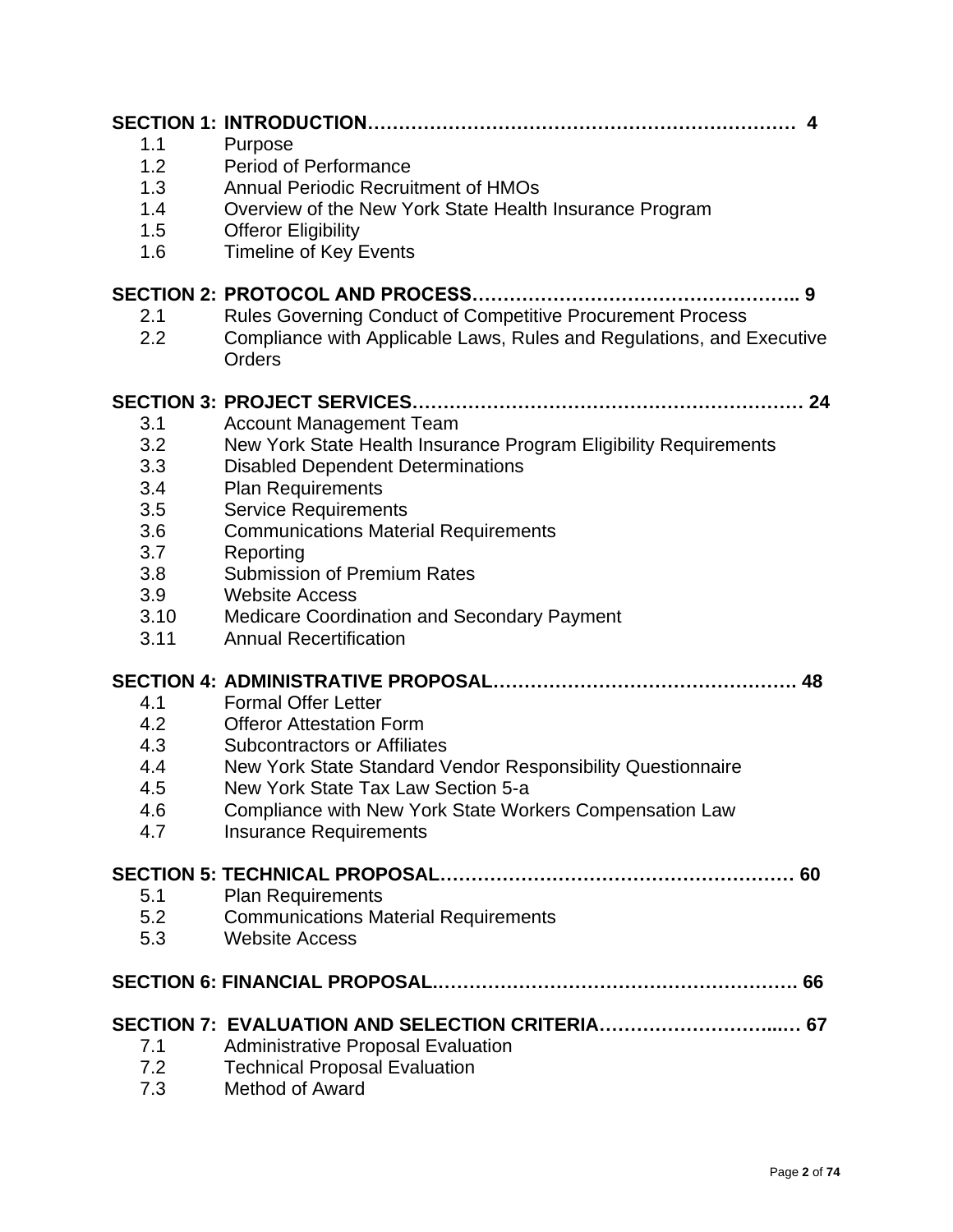| <b>APPENDIX A</b>    | Standard Clauses for New York State Contracts, dated October<br>2019             |  |  |
|----------------------|----------------------------------------------------------------------------------|--|--|
| <b>APPENDIX B</b>    | Standard Clauses for All Department Contracts, dated April 2020                  |  |  |
| <b>APPENDIX C</b>    | Information Security Requirements, dated April 2020                              |  |  |
| <b>APPENDIX C-1</b>  | Glossary for Appendix B and Appendix C, dated April 2020                         |  |  |
| <b>ATTACHMENT 1</b>  | Offeror Affirmation of Understanding and Agreement                               |  |  |
| <b>ATTACHMENT 2</b>  | <b>Procurement Lobbying Policy</b>                                               |  |  |
| <b>ATTACHMENT 3</b>  | <b>Formal Offer Letter</b>                                                       |  |  |
| <b>ATTACHMENT 4</b>  | <b>Questions Template</b>                                                        |  |  |
| <b>ATTACHMENT 5</b>  | NYS Department of Civil Service Debriefing Guidelines                            |  |  |
| <b>ATTACHMENT 6</b>  | <b>Offeror Attestations Form</b>                                                 |  |  |
| <b>ATTACHMENT 7</b>  | <b>New York State Required Certifications</b>                                    |  |  |
| <b>ATTACHMENT 8</b>  | <b>Non-Material Deviations Template</b>                                          |  |  |
| <b>ATTACHMENT 9</b>  | <b>Subcontractors or Affiliates</b>                                              |  |  |
| <b>ATTACHMENT 10</b> | Compliance with NYS Workers' Compensation Law                                    |  |  |
| <b>ATTACHMENT 11</b> | Freedom of Information Law Request for Redaction Chart                           |  |  |
| <b>ATTACHMENT 12</b> | New York State Subcontractors and Suppliers                                      |  |  |
| <b>ATTACHMENT 13</b> | <b>JLMC Contact Members</b>                                                      |  |  |
| <b>ATTACHMENT 14</b> | Prescription Drug Benefit (Commercial Plan) form                                 |  |  |
| <b>ATTACHMENT 15</b> | Wellness Programs/Activities chart                                               |  |  |
| <b>ATTACHMENT 16</b> | <b>Current Five Largest Employer Groups chart</b>                                |  |  |
| <b>ATTACHMENT 17</b> | NYSHIP Enrollment Statistics by NYS County and by State                          |  |  |
| <b>ATTACHMENT 18</b> | <b>Employer Premium Contribution Rates</b>                                       |  |  |
| <b>ATTACHMENT 19</b> | 2020 NYSHIP Dependent Eligibility Rider                                          |  |  |
| <b>ATTACHMENT 20</b> | 2019 Health Fair and Events                                                      |  |  |
| <b>ATTACHMENT 21</b> | Medicare Enrollment Report Format and Frequency                                  |  |  |
| <b>ATTACHMENT 22</b> | Statement of Disability Dependent 19 Years of Age or Older Form<br><b>PS-451</b> |  |  |
| <b>ATTACHMENT 23</b> | 2020 NYSHIP Enrollment by Group                                                  |  |  |
| ATTACHMENT 24        | <b>SAMPLE Schedule of Benefits</b>                                               |  |  |
| <b>ATTACHMENT 25</b> | <b>SAMPLE Side-by-Side Comparison</b>                                            |  |  |
| <b>ATTACHMENT 26</b> | Timeline of Key Events for Plan Year 2021                                        |  |  |
| <b>ATTACHMENT 27</b> | NYSHIP Authorization for Release of Protected Health Information                 |  |  |
| <b>ATTACHMENT 28</b> | Notice of Intent                                                                 |  |  |
| <b>ATTACHMENT 29</b> | PS-457 Statement of Dependence                                                   |  |  |
| <b>ATTACHMENT 30</b> | <b>SAMPLE Contract and Rider Summary</b>                                         |  |  |
| <b>ATTACHMENT 31</b> | <b>HMO Rate Submission Template</b>                                              |  |  |
| <b>ATTACHMENT 32</b> | Intentionally left blank                                                         |  |  |
| <b>ATTACHMENT 33</b> | Intentionally left blank                                                         |  |  |
| <b>ATTACHMENT 34</b> | <b>CHOICES Guide</b>                                                             |  |  |
| ATTACHMENT 35        | <b>Commercial Benefits Chart</b>                                                 |  |  |
| ATTACHMENT 36        | <b>Medicare Benefits Chart</b>                                                   |  |  |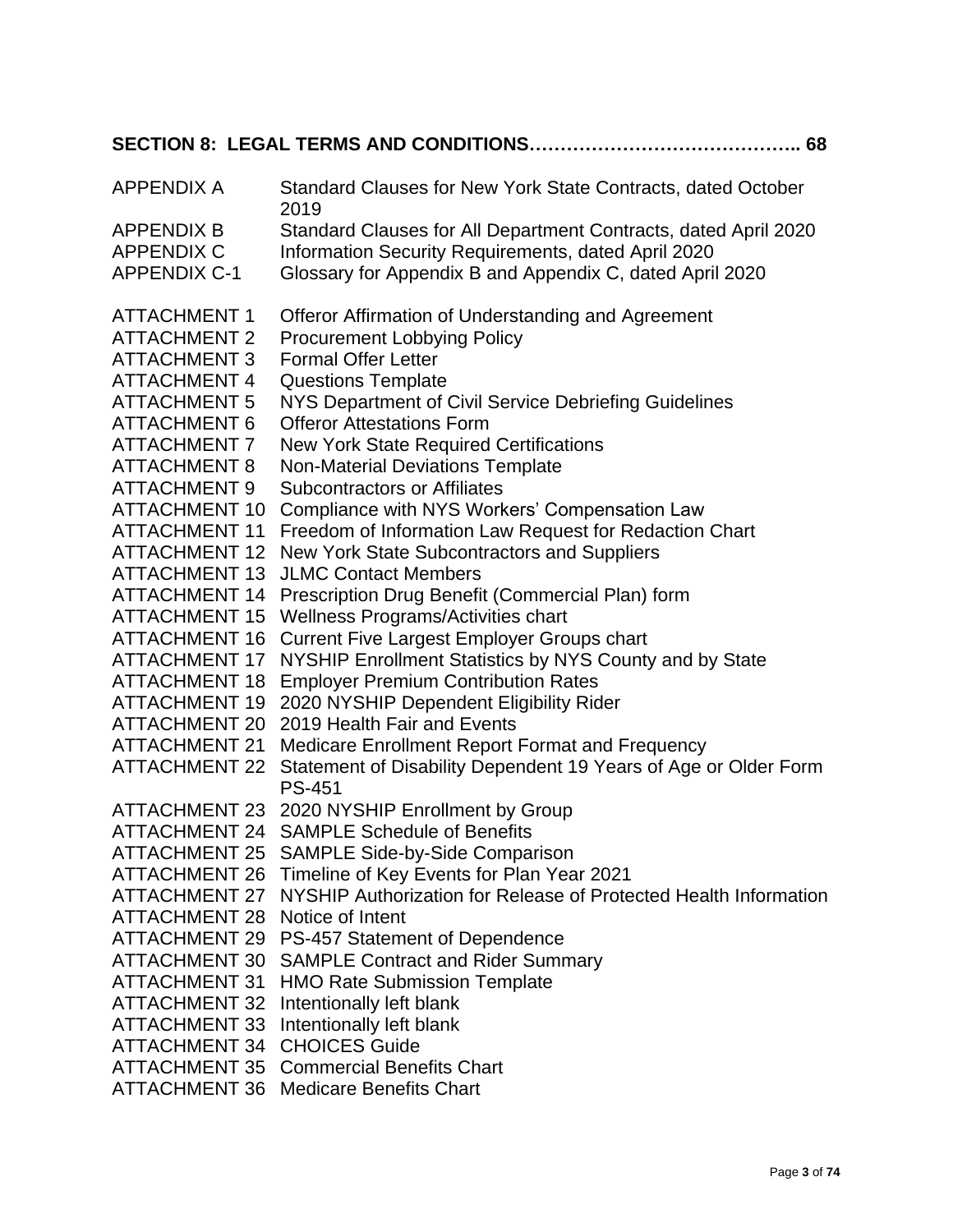## **SECTION 1: INTRODUCTION**

#### **1.1 Purpose**

The New York State Department of Civil Service (Department or DCS) in consultation with the Joint Labor Management Committee (JLMC), has issued these Specifications to secure the services of qualified Health Maintenance Organizations (HMOs) for participation in the New York State Health Insurance Program (NYSHIP).

The Department expects to award Contracts to multiple qualified HMOs as a result of these Specifications.

These Specifications and other relevant information may be reviewed at <https://www.cs.ny.gov/HMO2021/>

#### **1.2 Period of Performance**

The initial Contract(s), issued as a result of this solicitation, will be for a term of five years beginning January 1, 2021 and ending December 31, 2025, subject to the approval of the New York State Attorney General's Office (AG) and the New York State Office of the State Comptroller (OSC).

For purposes of this Contract, the "Effective Date" is defined as January 1st of the initial year of the Contract.

#### **1.3 Annual Periodic Recruitment of HMOs**

The Department reserves the right, in consultation with the JLMC, to evaluate and award contracts to additional HMOs as described herein. Any Contract awarded after January 1, 2021, will commence on the 1<sup>st</sup> day of January in the subsequent year the contract is awarded or at any time deemed to be in the best interests of the State, and end on December 31, 2025. Such Contracts will be subject to the approval of the Contract by the AG and the OSC. HMOs interested in participating shall be required to submit a Proposal which shall be evaluated under the original Specification's requirements. An addendum containing additional applicable statutory requirements in effect at the time of the periodic recruitment period may be added to the original Specification's requirements.

#### **1.4 Overview of the New York State Health Insurance Program**

NYSHIP was established by the New York State Legislature in 1957 to provide essential health insurance protection to eligible New York State (NYS) employees, retirees, and their dependents. Public authorities, public benefit corporations, and other quasi-public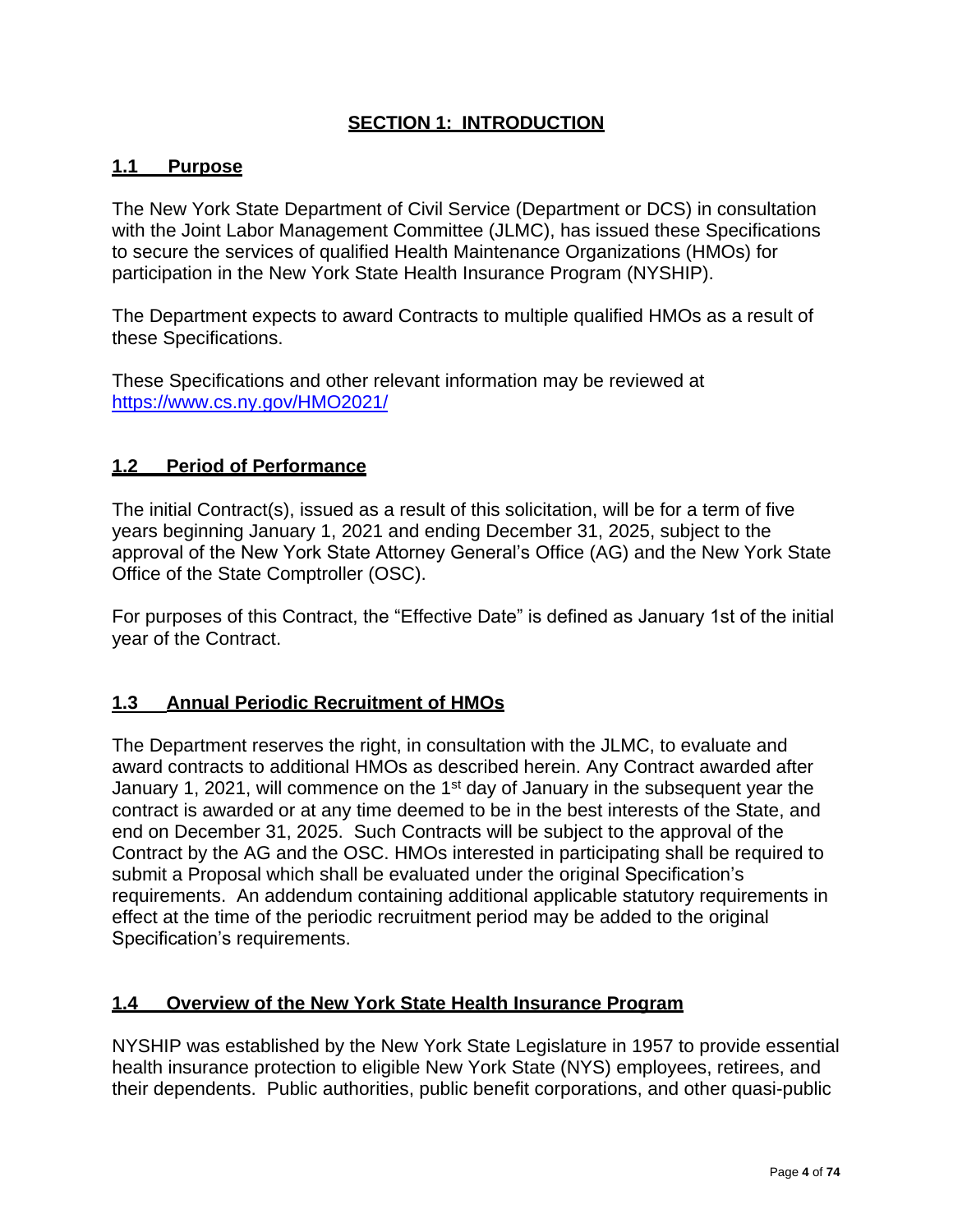entities, such as the NYS Thruway Authority and the Dormitory Authority, may choose to participate in NYSHIP; those that do are called Participating Employers (PEs). NYS Civil Service Law section 163 also allows local units of government such as school districts, municipal corporations, and special districts (examples include water districts, fire districts, and library districts) to participate in NYSHIP. Local government units which choose to participate in NYSHIP are called Participating Agencies (PAs).

NYSHIP is sponsored by the Council on Employee Health Insurance (Council). The Council is composed of the President of the Civil Service Commission, the Director of the Governor's Office of Employee Relations (GOER), and the Director of the Division of the Budget (DOB).

NYSHIP is currently comprised of the following health insurance plans:

- 1. The Empire Plan provides health insurance benefits for the employees, retirees and eligible dependents of New York State; and NYSHIP PAs and PEs. It pays for covered hospital services, physicians' bills, prescription drugs, and other covered medical expenses. The Empire Plan, which became fully self-funded as of January 1, 2014, has the highest level of enrollment with over a million covered lives of the approximate 1,241,000 NYSHIP enrollment. Presently, the Empire Plan benefit design consists of four (4) main components that are currently administered under separate Contracts:
	- a. Hospital Program benefits, administered by Empire BlueCross, include coverage for hospital inpatient stays, hospice care, emergency care, skilled nursing facilities, and the Transplants Program.
	- b. Medical Program benefits, administered by UnitedHealthcare Insurance Company of New York, include coverage for medical and surgical services under the Participating Provider and the Basic Medical Program. Coverage also includes specialty programs such as the Managed Physical Medicine Program and the Home Care Advocacy Program (HCAP).
	- c. Mental Health and Substance Abuse Program benefits, administered by Beacon Health Options, include coverage for network and non-network services.
	- d. Prescription Drug Program benefits, administered by CVS Caremark, include coverage for prescription drugs dispensed through retail network pharmacies, the Mail Service Pharmacy, and the Specialty Pharmacy Program.
- 2. The Excelsior Plan is a variation of the Empire Plan available to NYS local government units which choose to participate in NYSHIP. The Excelsior Plan offers many of the same features of the Empire Plan with a higher degree of cost-sharing between the employer and plan participants.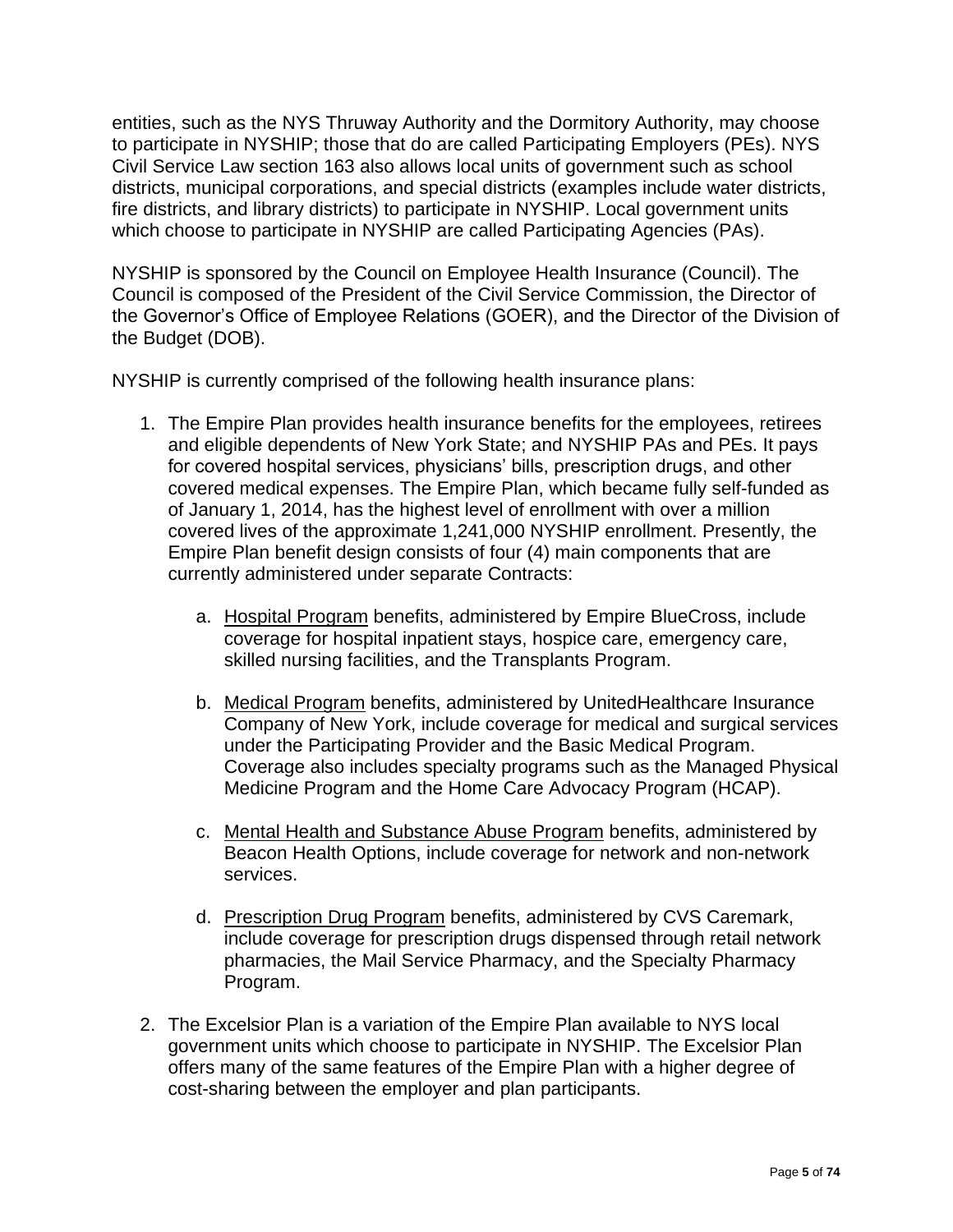- 3. HMOs are offered as an alternative to coverage under the Empire Plan. The NYSHIP HMO options are available to State employees and Participating Employers (PEs). The Department requires that the HMO services offered be a community-based premium product, or a Center for Medicare and Medicaid Services (CMS)-approved Medicare Advantage Plan for Medicare-Primary Enrollees. The State currently offers 16 HMO options from 7 different insurers.
- 4. The Student Employee Health Plan (SEHP) is a health insurance plan for graduate student employees of the State University of New York system that provides benefits through the various Empire Plan insurance contracts. Like the Empire Plan, the SEHP includes hospital, medical, managed mental health and substance abuse benefits, and prescription drug benefits. SEHP is administered by the Department's Employee Benefits Division.

All plans are offered on a calendar year basis. Enrollees may elect either Individual or Family coverage; NYSHIP does not offer coverage based on the number of Dependents, (e.g. Enrollee plus one Dependent, Enrollee plus two Dependents, etc.), nor does NYSHIP permit Dependents to be enrolled in a different NYSHIP health plan than the Enrollee. NYSHIP enrollment in either the Empire Plan or an HMO is available at the time of initial employment in a benefits eligible position, subject to a waiting period, and thereafter, subject to a late enrollment waiting period. NYSHIP has an annual Option Transfer Period during which Enrollees may change their existing health benefit option for the next Plan Year. Retired employees may change their health benefit option once every twelve months without regard to the Option Transfer Period. Employer, Employee and Retiree premium contribution rates can be found in the *Employer Premium Contribution Rates* (Attachment 18). Further, Civil Service Law Article XI directs the President of the Civil Service Commission to purchase contracts for insurance to provide health benefits provided pursuant to that Article. Pursuant to this authority the Department contracts with HMOs to provide health benefits for participation in NYSHIP.

The number of NYSHIP Enrollees by county is presented in *NYSHIP Enrollment Statistics* (Attachment 17). HMOs may use these counts as an estimate of the number of Enrollees that may choose to enroll in an HMO during the Option Transfer Period. Currently, 16.16% of State and Participating Employers' NYSHIP Enrollees are enrolled in HMOs.

The JLMC is a committee consisting of representatives of the State's collective bargaining units, the Department, and GOER which is charged with the responsibility to cooperatively develop and oversee administration of health care programs for Staterepresented employees and to make mutually agreed upon changes to health plan benefits.

## **1.5 Offeror Eligibility**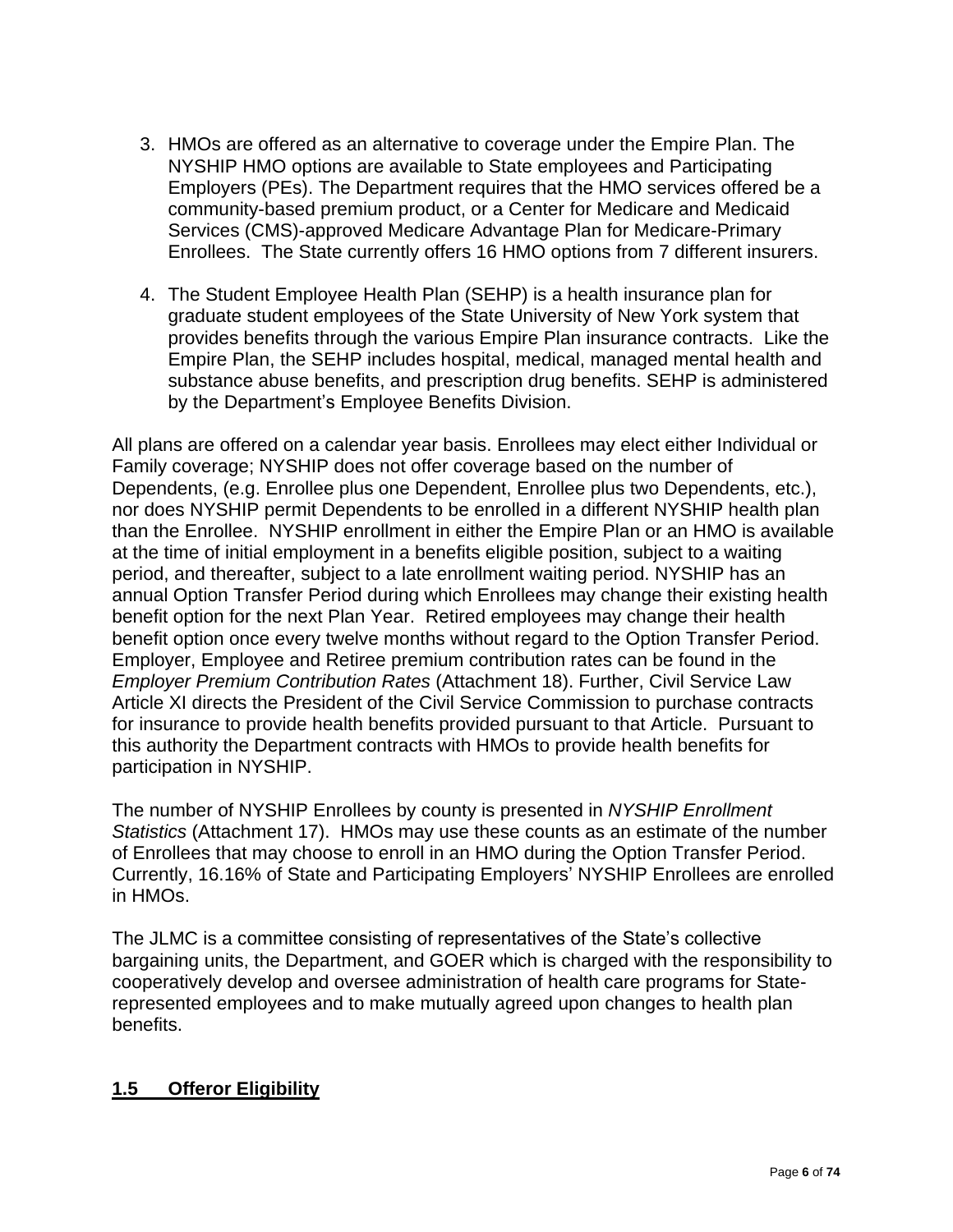Offeror means any responsible and eligible entity submitting a responsive Proposal to these Specifications. It shall be understood that references in the Specifications to "Offeror" shall include an entity's proposed Subcontractor or Affiliates (as defined in Section 4.3 of these Specifications), if any. The Department and the JLMC request Proposals only from qualified Offerors, as specified below.

- 1. The Offeror must, at time of Proposal submission and throughout the term of the Contract, possesses the legal capacity to enter into a Contract with the Department.
- 2. The Offeror, at time of Proposal submission and throughout the term of the Contract, must:
	- a. Be licensed as an insurer under Articles 42 or 43 of New York State Insurance Law or certified under Article 44 of New York State Public Health Law, in good standing, and in compliance with state solvency requirements; and
	- b. If applicable, be certified/licensed in accordance with the certification and oversight jurisdiction imposed by another state.
- 3. The Offeror, at time of Proposal submission, must represent and warrant that it has been in operation as a going concern at least two (2) years prior to the Proposal Due Date set forth in Section 1.6 of these Specifications.
- 4. The Offeror, at time of Proposal submission and throughout the term of the Contract, must be accredited by the National Committee on Quality Assurance (NCQA) and/or Utilization Review Accreditation Committee (URAC).
- 5. The Offeror must provide a copy of their current Department of Health (DOH) Certificate of Authority to operate as an HMO under Articles 42 or 43 of New York State Insurance Law or Article 44 of New York State Public Health Law, for its requested Service Area, on or before the Tentative Contract Award date set forth in Section 1.6 of these Specifications.
- 6. The Offeror must agree to accept all determinations of eligibility as made by the Department and must provide a rider that provides identical coverage criteria to the NYSHIP eligibility criteria presented in the *2020 NYSHIP Dependent Eligibility Rider* (Attachment 19).
- 7. The Offeror must agree to use any enrollment data transmission protocol and encryption method stipulated by the Department. The current data transmission protocol must be Secure FTP, and the current encryption methodology must be PGP or as otherwise specified by the Department. Secure FTP must be compatible with the Open SSH implementation of Secure FTP. Further, the HMO must agree to comply with the Department's *Information Security*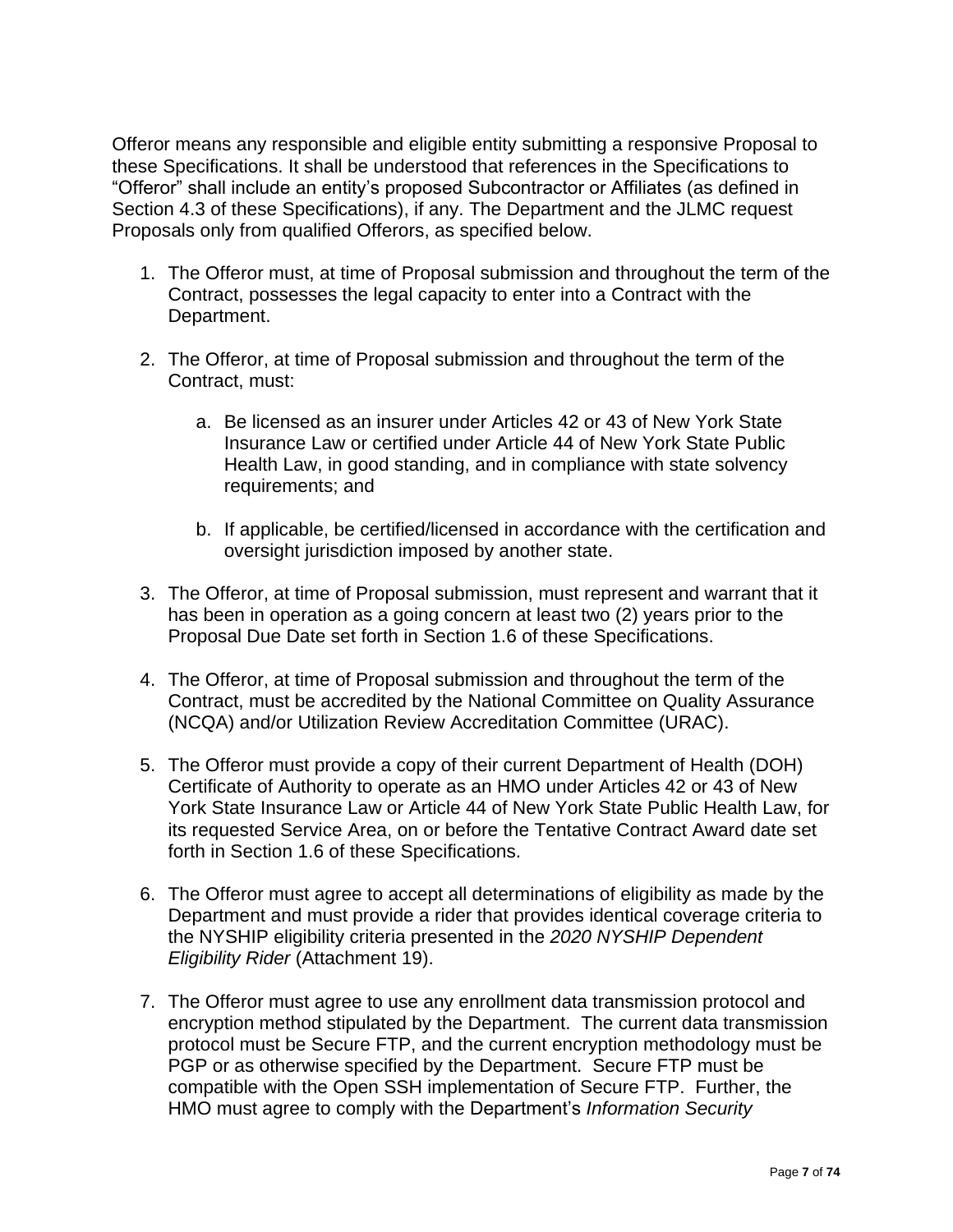*Requirements* (Appendix C) including any additional protocols required by the Department to ensure the security of its data transmissions.

- 8. The Offeror must provide coverage to both NYSHIP primary and Medicare primary enrollees and dependents that comply with the requirements of the Specifications throughout the term of the Contract. If the HMO has an approved Medicare Advantage Plan with Part D coverage in a Commercial Plan service area it MUST offer the Medicare Advantage Plan to Medicare primary enrollees. HMOs cannot offer a Plan that provides coverage to Medicare eligible enrollees only.
- 9. The Offeror must accept signed and valid *NYSHIP Authorization for Release of Protected Health Information* forms (Attachment 27), or any alternative form developed by the Department, for the purpose of the release of Protected Health Information to Enrollees' designees.

## **1.6 Timeline of Key Events**

| <b>EVENT</b>                                      | <b>DATE</b>                  |
|---------------------------------------------------|------------------------------|
| <b>Specifications Release Date</b>                | June 29, 2020                |
| Deadline for Submission of Offeror Affirmation of | See below*                   |
| Understanding                                     |                              |
| Deadline for Submission of Offeror Questions      | July 9, 2020                 |
| Deadline to Submit Notice of Intent               | July 9, 2020                 |
| Release Date of Official Responses to Offeror     | July 14, 2020                |
| Questions                                         |                              |
| Proposal Due Date and Time                        | July 27, 2020 (3:00 p.m. ET) |
| <b>Tentative Contract Award</b>                   | August 14, 2020              |
| <b>Contract Start Date</b>                        | <b>January 1, 2021</b>       |

\*Prior to the Offeror's initial contact with the Department, the Offeror must complete and submit *Offeror Affirmation of Understanding and Agreement* (Attachment 1) to the Designated Contact identified in Section 2 of these Specifications.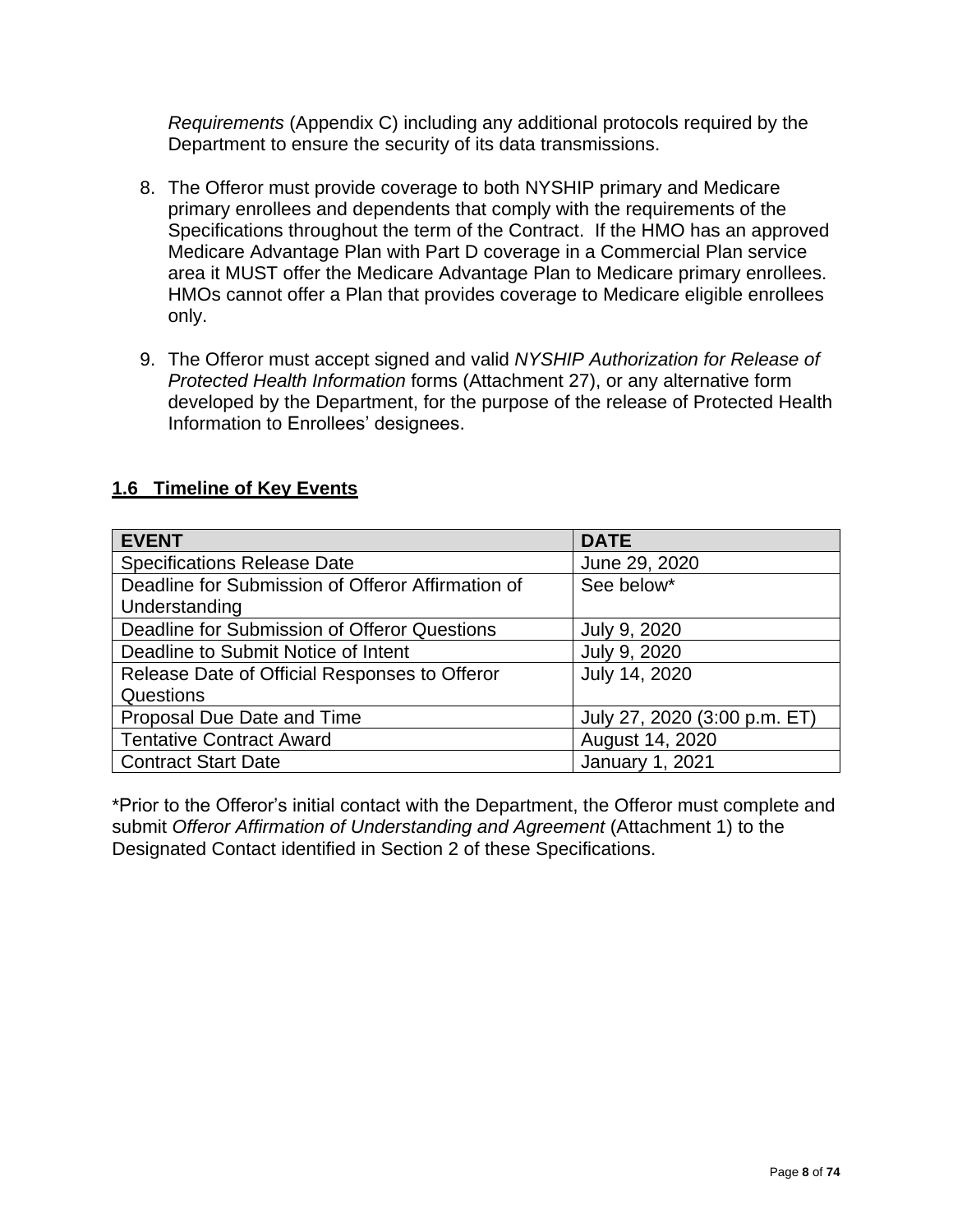## **SECTION 2: PROCUREMENT PROTOCOL AND PROCESS**

#### **2.1 Rules Governing Conduct of Competitive Procurement Process**

All inquiries, questions, filings and submission of Proposals in regard to the Specifications must be directed, in writing to the contact information listed below. Proposals may not be submitted by e-mail or facsimile. Any inquiries, questions, filings or submission of Proposals that are submitted to any other contact or physical address shall not be considered as official, binding or as having been received by the Department.

#### **1. Designated Contact**

In accordance with State Finance Law § 139-j(2)(a) (Procurement Lobbying Law (PLL)), the following individual is the Designated Contact for this Solicitation. All questions relating to this Solicitation must be addressed to the following Designated Contact.

> Brian Bopp New York State Department of Civil Service Attn: Office of Financial Administration, Floor 17 Agency Building 1, Empire State Plaza Albany, New York 12239 DCSprocurement@cs.ny.gov

#### **2. Restrictions on Contacts Between Offerors and State Staff During the Procurement Process**

a. Pursuant to State Finance Law sections 139-j and 139-k, this Procurement imposes certain restrictions on communications between the Department and an Offeror during the procurement process. An Offeror is restricted from making contacts from the earliest posting, on the Department's website, in a newspaper of general circulation, or in the procurement opportunities newsletter in accordance with Article four-C of the Economic Development Law, of written notice, advertisement or solicitation of a request for Proposal, invitation for bids, or solicitation of proposals, or any other method provided for by law or regulation for soliciting a response from Offerors intending to result in a Contract with the Department through final award and approval of the Contract by the Department and, if applicable, the Office of the State Comptroller to other than the Designated Contact (unless it is a Contact that is included among certain statutory exceptions set forth in State Finance Law §139-j(3)(a)). This time period is defined as the Restricted Period. The Designated Contact for this procurement is set forth in section 2.1(1) of these Specifications. Staff is required to obtain certain information from an Offeror whenever contacted about the procurement during the restricted period and is required to make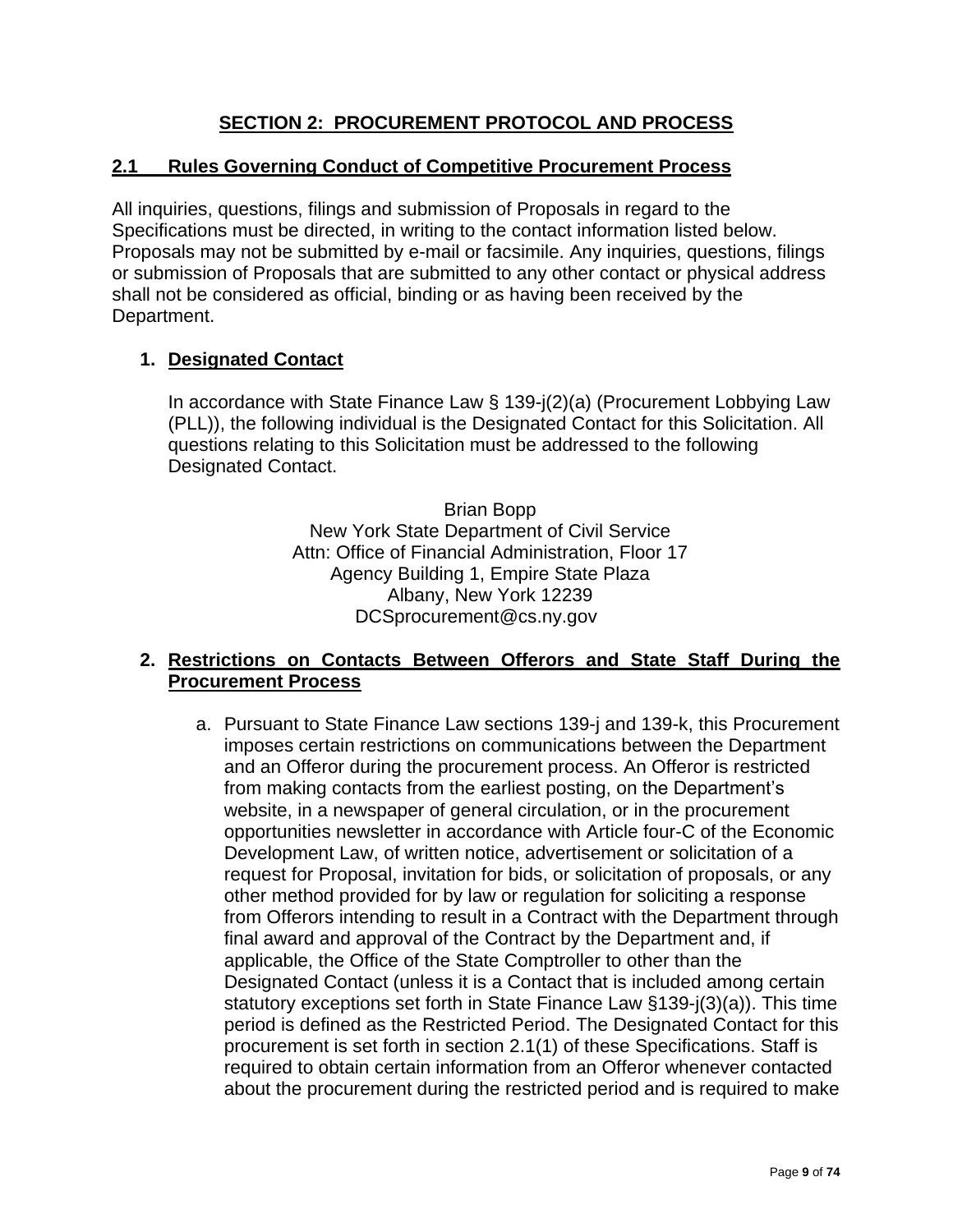a determination of the Offeror's responsibility that addresses the Offeror's compliance with the statutory requirements. Certain findings of nonresponsibility can result in rejection for Contract award and in the event of two findings within a 4-year period, the Offeror is debarred from obtaining governmental Procurement Contracts. The Department's policy and procedures can be found in the *Procurement Lobbying Policy* (Attachment 2). Further information about these requirements can be found at: [https://www.ogs.ny.gov/ACPL/.](https://www.ogs.ny.gov/ACPL/)

b. The Department strictly controls communications between any Offeror and participants in the procurement process. "Offeror" means the individual or entity, or any employee, agent or consultant or person acting on behalf of such individual or entity, who contacts the Department about a governmental procurement during the restricted period of such governmental procurement whether or not the caller has a financial interest in the outcome of the procurement; provided however, that a governmental agency or its employees that communicate with the Department regarding a governmental procurement in the exercise of its oversight duties shall not be considered an offeror. "Offeror" includes prospective Offerors prior to the due date for the submission of offers/bids in response to the solicitation document.

## **3. Submission of Errors or Omissions in this Specifications Document**

By participating in activities related to these Specifications, and/or by submitting a Proposal in response to these Specifications, an Offeror agrees to be bound by its terms, including, but not limited to, this process by which an Offeror may submit errors or omissions for consideration. If an Offeror believes there is an error or omission in these Specifications, the Offeror may raise such issue as follows:

#### a**. Process for Submitting Assertions of Errors or Omissions in RFP Document**

- i. *Time Frame:* Assertions of errors or omissions in the RFP process which are or should have been apparent prior to the Proposal Due Date must be received by the Department, in writing, five (5) Business Days after the Release Date of Official Responses to Questions specified in Section 1.6 of these Specifications. Business Day(s) means every Monday through Friday, from 9 a.m. to 5 p.m. ET, except for days designated as state holidays by the Department.
- ii. *Content:* The submission alleging the error or omission must clearly and fully state the legal and/or factual grounds for the assertion and must include all relevant documentation.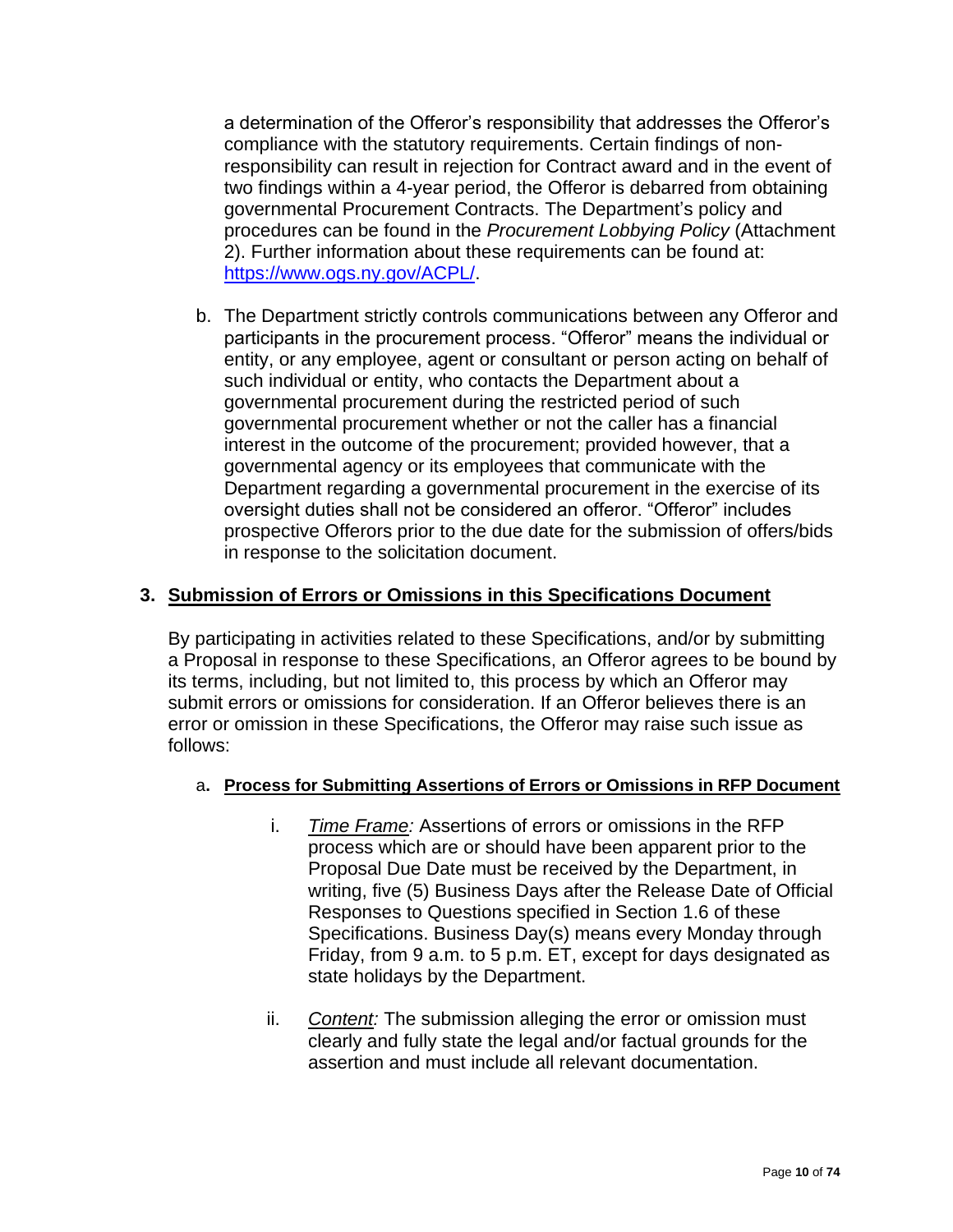iii. *Format of Submission:* All submissions asserting an error or omission must be in writing and submitted to the Designated Contact in hard copy at the address provided in Section 2 of these Specifications.

The envelope or package must clearly and prominently display the following statement:

#### **"Submission of Errors or Omissions for the Health Maintenance Organizations Specifications for the New York State Health Insurance Program"**

Any assertion of an error or omission which does not conform to the requirements set forth in this section shall be deemed waived by the Offeror and the Offeror shall have no further recourse.

### b**. The Review Process for Assertions of Errors or Omissions in RFP**

The Department shall conduct the review process for submission of errors or omissions. The Commissioner may appoint a designee who will review the submission and make a recommendation to the Commissioner as to the disposition of the matter. At the discretion of the Commissioner, or the Commissioner's designee, the Offeror may be given the opportunity to meet with the Commissioner or the Commissioner's designee to support its submission. The Offeror may, but need not, be represented by counsel at such a meeting. Any and all issues concerning the manner in which the review process is conducted shall be determined solely by the Commissioner or designee.

The Commissioner or designee shall review the matter, and the Commissioner shall issue a written decision within twenty (20) Business Days after the close of the review process. If additional time for the issuance of the decision is necessary, the prospective Offeror shall be advised of the delay and of the time frame within which a decision may be reasonably expected. The Commissioner's decision will be communicated to the party in writing and shall constitute the agency's final determination in the matter.

The Department reserves the right to determine and to act in the best interests of the State in resolving any assertion of error or omission in these Specifications document. The Department may elect to extend the Proposal Due Date as may be appropriate. Notice of any such extension will be provided to all organizations who provided an email address on the submitted *Offeror Affirmation of Understanding and Agreement* form (Attachment 1). Notice of any extension will also be posted to: <https://www.cs.ny.gov/HMO2021/>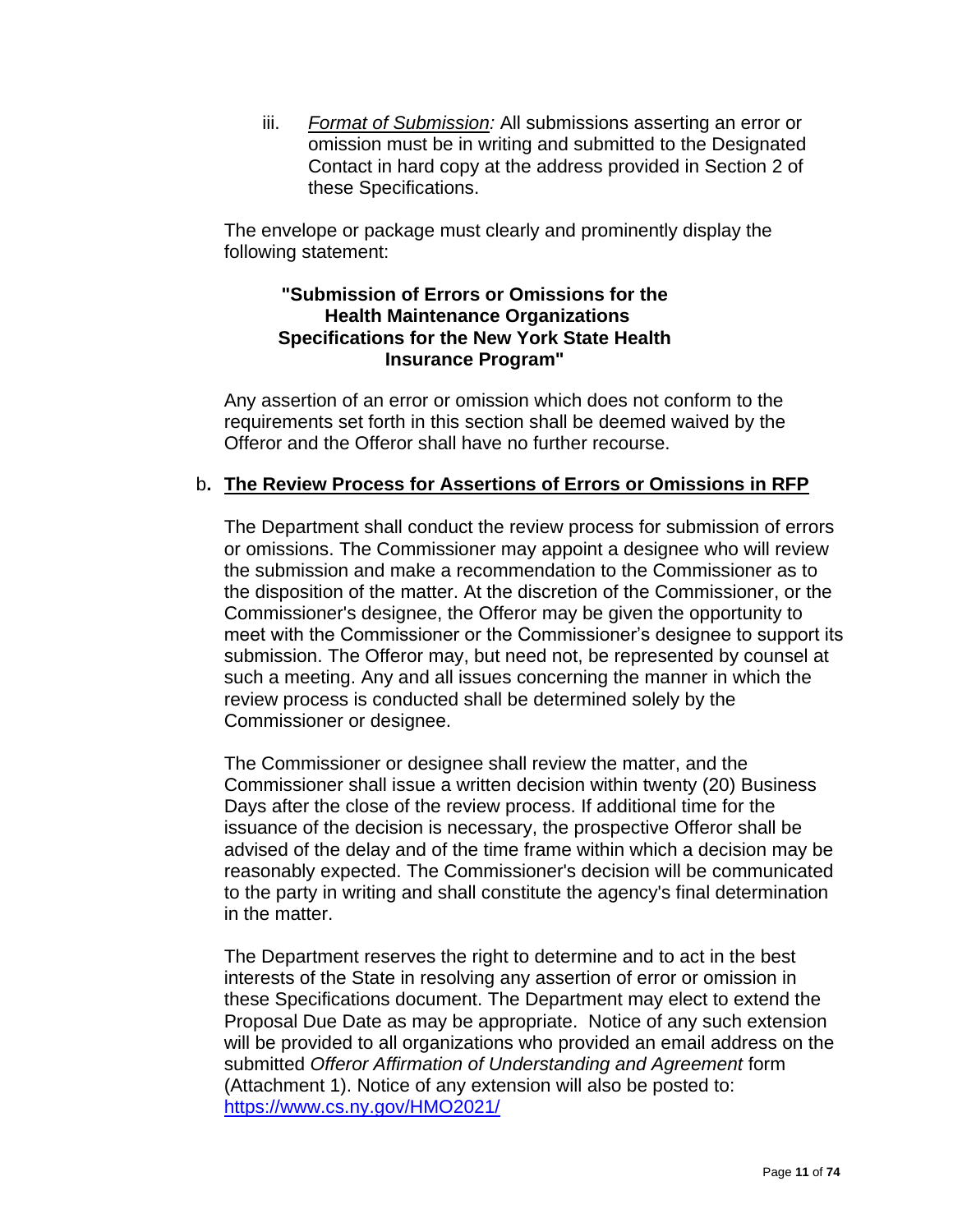## **4. Submission of Questions**

Using the *Questions Template* (Attachment 4), a prospective Offeror may submit questions concerning the content of these Specifications via email to the Designated Contact's address specified in Section 2 of these Specifications. Only those questions received prior to the Questions Due Date specified in Section 1 of these Specifications, will be accepted. After the Questions Due Date, the Department will provide an email notification of the posting of all questions and the Department's official answers to all those individuals who provided an email address on the submitted *Offeror Affirmation of Understanding and Agreement* form (Attachment 1), the *Questions Template* (Attachment 4), the *Notice of Intent* (Attachment 28) and those individuals who register to attend the pre-proposal conference (if any). The questions and answers will also be posted to: [https://www.cs.ny.gov/HMO2021/.](https://www.cs.ny.gov/HMO2021/)

## **5. Submission of Proposal**

- a. The Offeror's Proposal must be organized and separated into (2) separate sections: Administrative Proposal; and Technical Proposal. To facilitate the evaluation process, an Offeror must follow the submission requirements described below:
	- i. One ORIGINAL hard copy and thirteen (13) hard copy versions of each of the two (2) sections of the Specifications, separated into Administrative, and Technical sections.
	- ii. Each ORIGINAL hard copy of each section must be marked "ORIGINAL," contain original signatures of an official(s) authorized to bind the Offeror to its provisions on all forms submitted that require the Offeror's signature. The remaining hard copies of each section may contain a copy of the official's signature on all forms submitted that require the Offeror's signature and should be numbered sequentially (i.e., Copy #1, Copy #2).
	- iii. A master electronic submission containing all of the ORIGINAL hard copy sections of the proposal must be provided on searchable Adobe Portable Document Format (PDF) electronic media. Electronic media shall be included on unprotected Microsoft Windows formatted USB 2.0 or higher storage drive and must be clearly labeled by proposal section and identified as the master electronic submission. In situations where proposal content differs between the ORIGINAL bound hard copies and the master electronic submission, the master electronic submission is deemed controlling.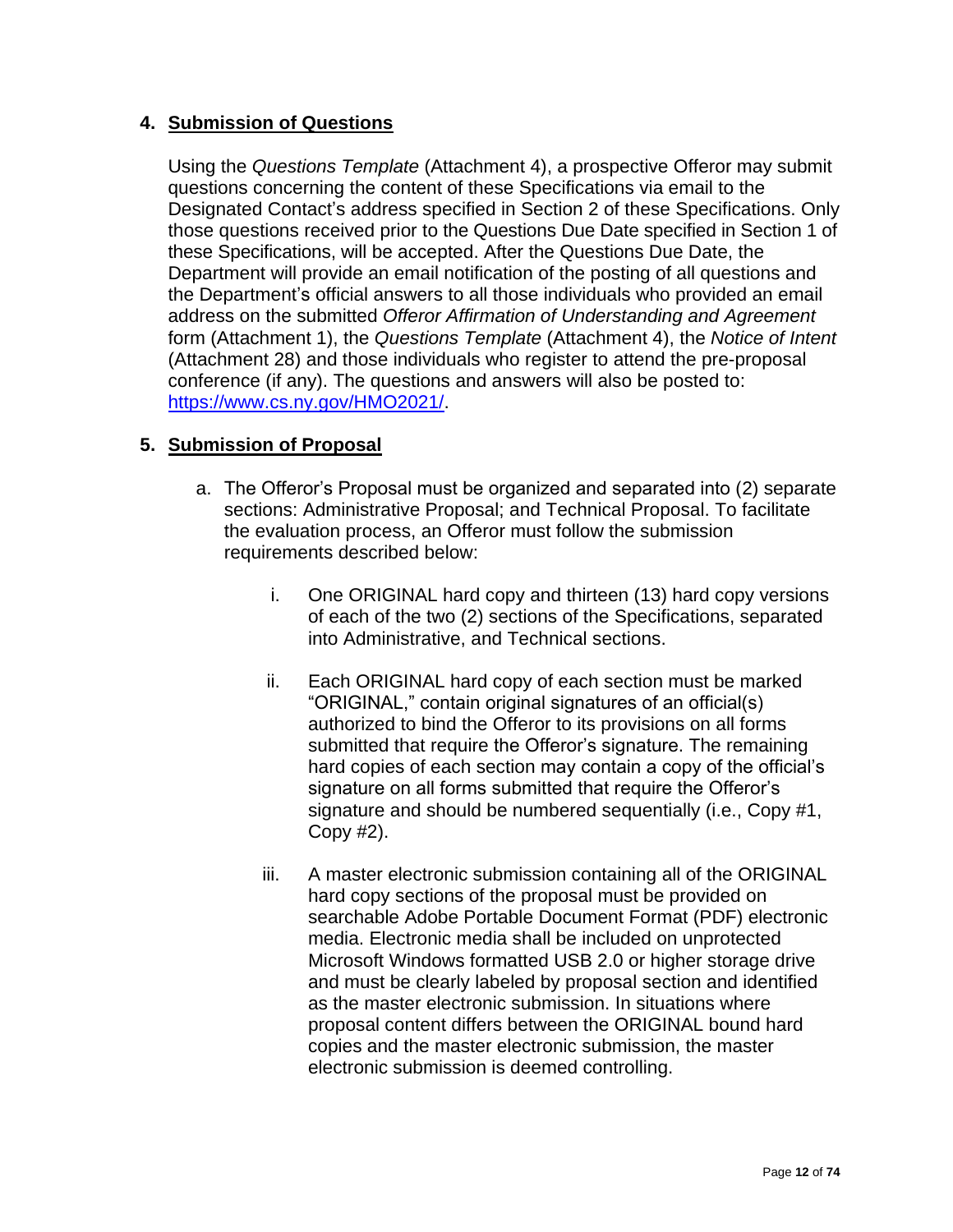- iv. The Offeror must submit sixteen (16) additional USB drives, which each contain an electronic copy of the Administrative and Technical Proposal ONLY. The USB drives must conform to the technical specifications outlined in Section 2 of these Specifications. Each of the sixteen electronic copies should be labeled by section and uniquely designated with a number (e.g. "TECHNICAL & ADMINISTRATIVE COPY 1", "TECHNICAL & ADMINISTRATIVE COPY 2, etc."). The sixteen (16) USB drives should be packaged in the sealed box/envelope labeled Administrative Proposal.
- v. Each Proposal must include a table of contents.
- vi. Each major section of the Proposal, including attachments, must be labeled with an index tab that completely identifies the title of the section, subsection or attachment as named in the table of contents.
- vii. Each page of the Proposal, including attachments, must be labeled on the upper right with the Offeror name, applicable Section reference, page number and date. Pages must be numbered consecutively.
- viii. Each Proposal must be submitted in binders so that any new/replacement pages required by the Department can be easily incorporated into the binders. The Offeror name, the Proposal Due Date, and "2021 HMO Submission" must appear on the outside cover and on the spine of each binder.
- ix. Each electronic Attachment must be a separate searchable PDF document. Each Certificate or Rider must be a separate searchable PDF document. Each electronic document must be clearly named with the specific corresponding file title.
- b. Proposals should be placed and packaged together, by section, in sealed boxes/envelopes (i.e., all Administrative Proposals in one box, all and Technical Proposals in a second box). Each sealed box/envelope should contain a label on the outside which contains the information below.

## **New York State Department of Civil Service "Health Maintenance Organizations Specifications for the New York State Health Insurance Program" OFFEROR NAME OFFEROR ADDRESS**

Indicate content, as applicable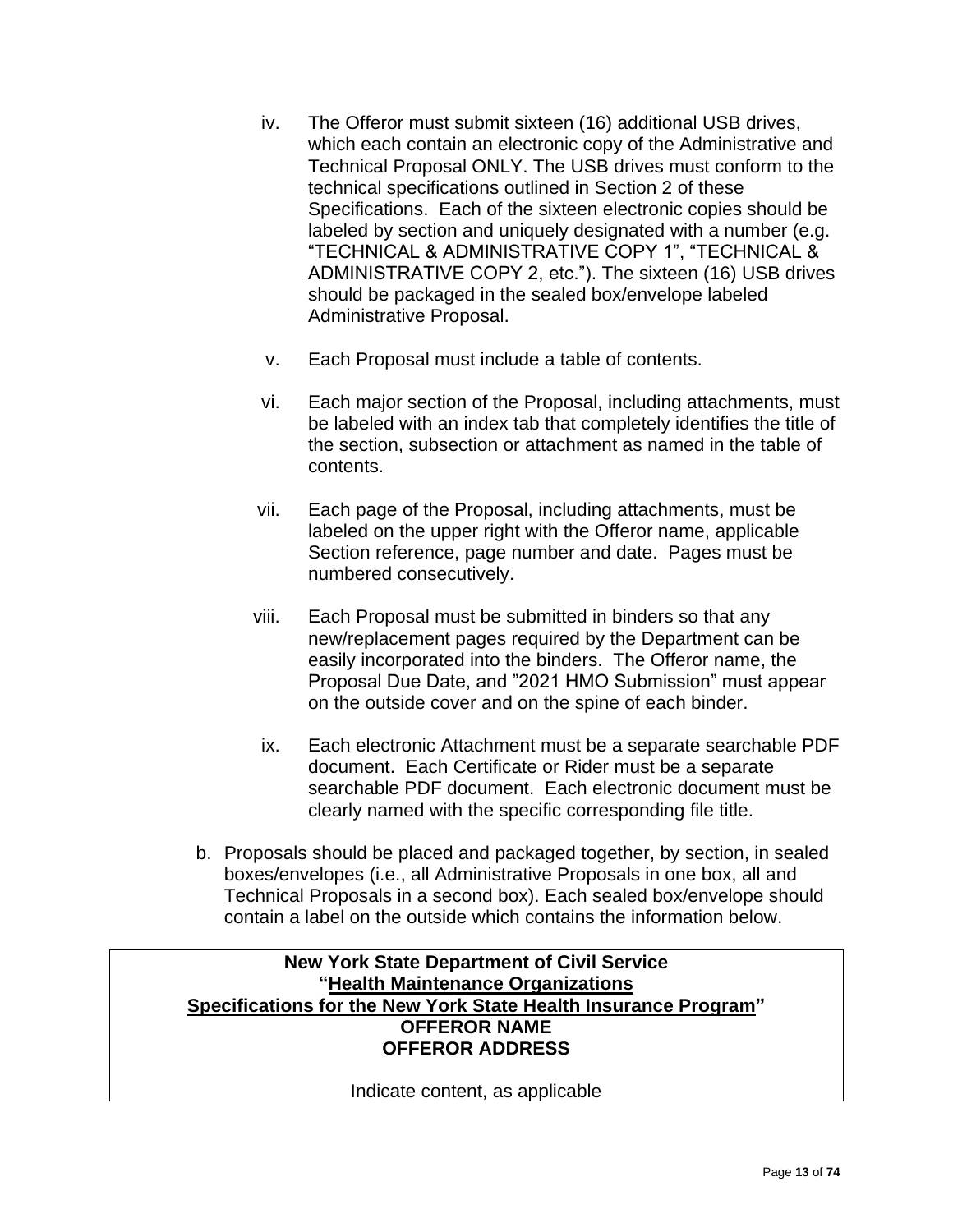## **ADMINISTRATIVE, or TECHNICAL PROPOSAL**

- c. All Proposals must be mailed or hand-delivered to the address provided in Section 2.1(1) of these Specifications. To make arrangements for handdelivery, the Offeror must notify the Designated Contact twenty-four (24) hours prior to delivery. All Proposals must be received by 3:00 p.m. ET on the Proposal Due Date as set forth in Section 1.6 of the Specifications.
- d. Any proposal received after 3:00 p.m. ET on the Proposal Due Date, as specified in Section 1.6, shall not be accepted by the Department and may be returned to the submitting entity at the Department's discretion. All Proposals submitted become the property of the Department.
- e. The Department will accept amendments and/or additions to an Offeror's Proposal if the amendment and/or addition is received by the Proposal Due Date. All amendments to an Offeror's Proposal must be submitted in accordance with the format set forth in Section 2.1(5) of these Specifications and will be included as part of the Offeror's Proposal. All such amendments must reference the page number(s) from the original Proposal that are being replaced, show the date of the revision and indicate the portion of the page being changed. The PDF version of the replacement pages must be named in the same manner described in Section 2.1(5)(a)(vii).
- f. An Offeror is solely responsible for timely delivery of the Proposal to the Department prior to the Proposal Due Date stated in Section 1.6 of these Specifications. Delays in United States mail deliveries or any other carrier, including couriers or agents of New York State, shall not excuse late bid submissions. If the Proposal is delivered by mail or courier, the Department recommends that it be sent "Returned Receipt Requested", so the Offeror obtains proof of timely delivery. No phone, facsimile or email submission of Proposals will be accepted for these Specifications. In addition, it is the sole responsibility of the Offeror to verify that all elements of the Proposal submission are complete, correct and without error.
- g. After the Bid Opening, the Department will promptly provide copies of all Proposals to the *JLMC Contact Members* (Attachment 13).

### **6. Bid Deviations**

a. The Department will not entertain bid deviations to *Standard Clauses for New York State Contracts* (Appendix A). The Department will also not entertain material and substantive bid deviations to the solicitation to *Standard Clauses for All Department Contracts* (Appendix B) and *Information Security Requirements* (Appendix C). NYS law precludes awarding a Contract based on material deviation(s) from the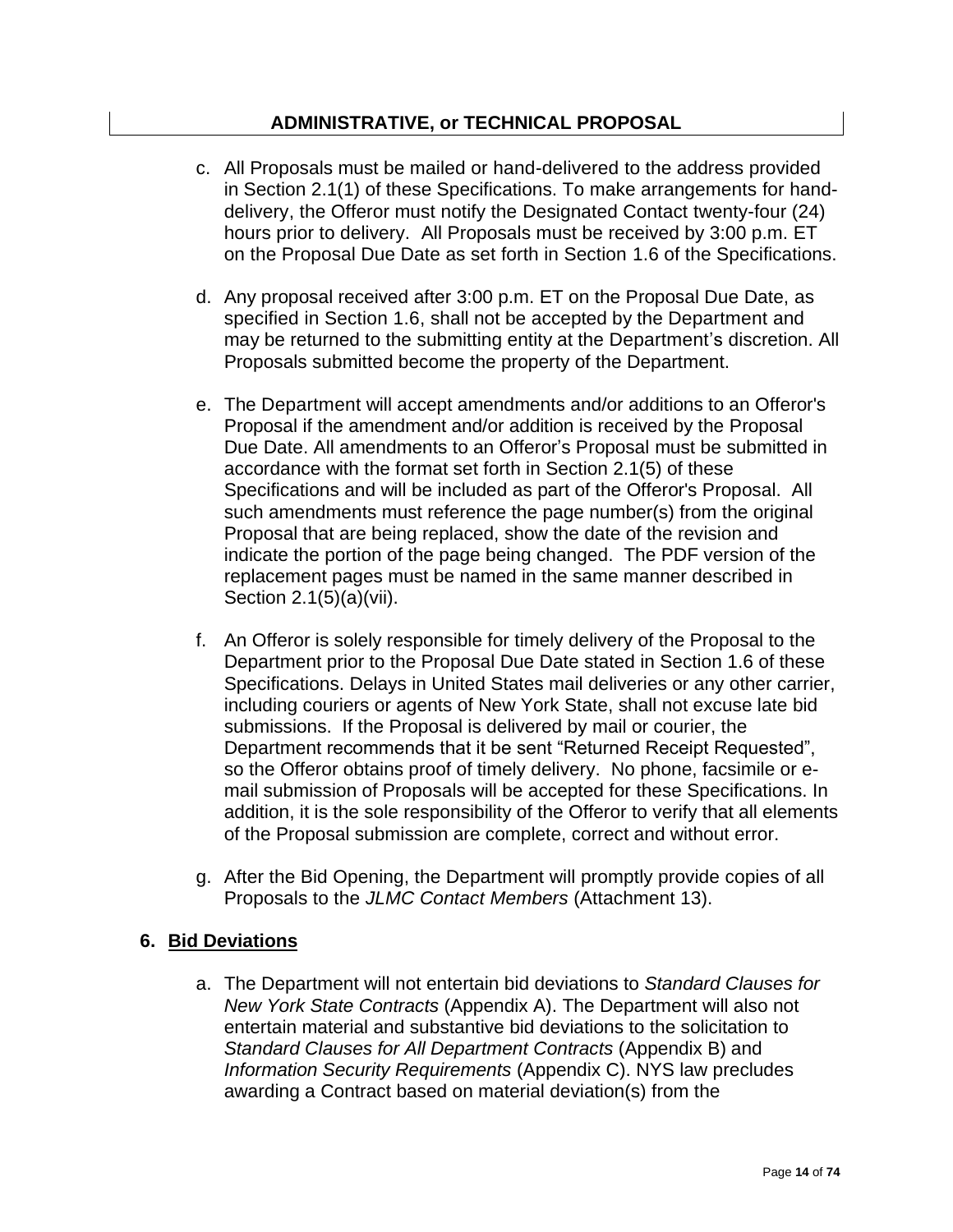specifications, terms, and/or conditions set forth in the solicitation. Therefore, Proposals containing a bid deviation (including additional, inconsistent, conflicting or alternative terms) that are a material and substantive change from the specifications, terms, and conditions set forth in the solicitation may render the Proposal non-responsive and may result in rejection of the Proposal.

- b. If Offeror has an issue or concern regarding provisions in the solicitation and is considering submission of a proposal containing a bid deviation, Offeror is strongly advised to raise such issues and/or concerns during the question and answer period so that the Department may give due consideration to the issue prior to the submission of Proposals. Failure to use the question and answer period and instead submitting a Proposal containing a bid deviation could render the entire Proposal non-responsive and rejected in its entirety.
- c. In general, a material and substantive bid deviation is one that would (i) impair the interests of New York State, (ii) place the successful Offeror in a position of unfair economic advantage, (iii) place other Offerors at a competitive disadvantage, or (iv) which, if it had been included in the original solicitation, could have formed a reasonable basis for an otherwise qualified Offeror to change its determination concerning the submission of a Proposal. For example, a deviation that would substantially shift liability (risk) or financial responsibility from the Offeror to New York State would be considered material.
- d. An Offeror is further advised that its standard, pre-printed material (including but not limited to product literature, order forms, manufacturer's license agreements, standard contracts or other pre-printed documents), which are physically attached or summarily referenced in the Offeror's Proposal, unless specifically required by the solicitation to be submitted as part of the Offeror's Proposal, are not considered as having been submitted with or intended to be incorporated as part of the official offer contained in the Proposal. Rather, such material shall be deemed by the Department to have been included by Offeror for informational or promotional purposes only.
- e. To submit a non-material bid deviation, an Offeror must complete and submit the proposed deviation(s) using the *Non-Material Deviations Template* (Attachment 8), as part of the Administrative Proposal. If a nonmaterial bid deviation does not meet these requirements, it shall not be considered by the State and shall be rejected.
- f. An Offeror who does not submit the *Non-Material Deviations Template* (Attachment 8), as part of the Administrative Proposal is presumed to have no bid deviations.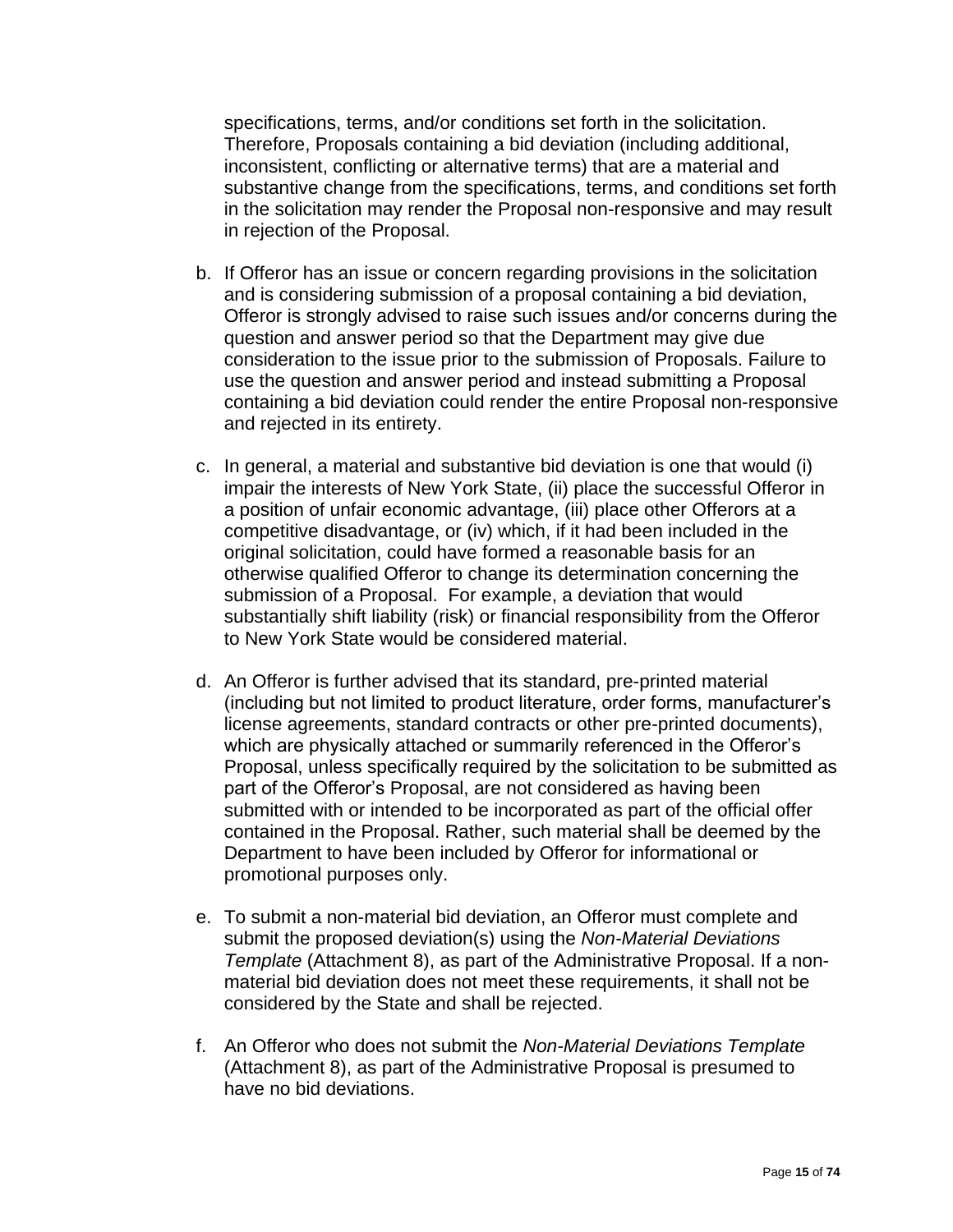## **7. Notification of Tentative Contract Award**

A tentative award letter will be sent to the selected Offerors indicating a tentative award subject to successful Contract negotiations and approval by OSC.

## **8. Debriefing**

Unsuccessful Offerors will be advised of the opportunity to request a Debriefing and the timeframe by which such requests must be made. Debriefings are subject to the *NYS Department of Civil Service Debriefing Guidelines* (Attachment 5). An unsuccessful Offeror's written request for a debriefing shall be submitted to the address provided in Section 2 of these Specifications.

## **9. Submission of a Protest**

By participating in activities related to this Procurement, and/or by submitting a Proposal in response to these Specifications, an Offeror agrees to be bound by its terms including, but not limited to, the process by which an Offeror may submit a protest of a non-responsive determination or the selection award for consideration. In the event the Offeror elects to submit a protest of a nonresponsive determination, the Offeror agrees it shall not be permitted to also submit a protest on the selection decision. In the event that an Offeror decides to submit a protest, the Offeror may raise such issue according to the following provisions.

## a**. Process for Submitting a Protest of a Non-Responsive Determination or a Selection Decision**

- i. Time Frame*:* Any protest must be received no later than ten (10) Business Days after an Offeror's receipt of written notification by the Department of a non-responsive determination or tentative award.
- ii. Content: The protest must fully state the legal and factual grounds for the protest and must include all relevant documentation.
- iii. Format of Submission: The protest must be in writing and submitted to the Designated Contact at the address provided in Section 2 of these Specifications.
- iv. A protest of either a non-responsive determination or a selection decision must have one of the following statements clearly and prominently displayed on the envelope or package: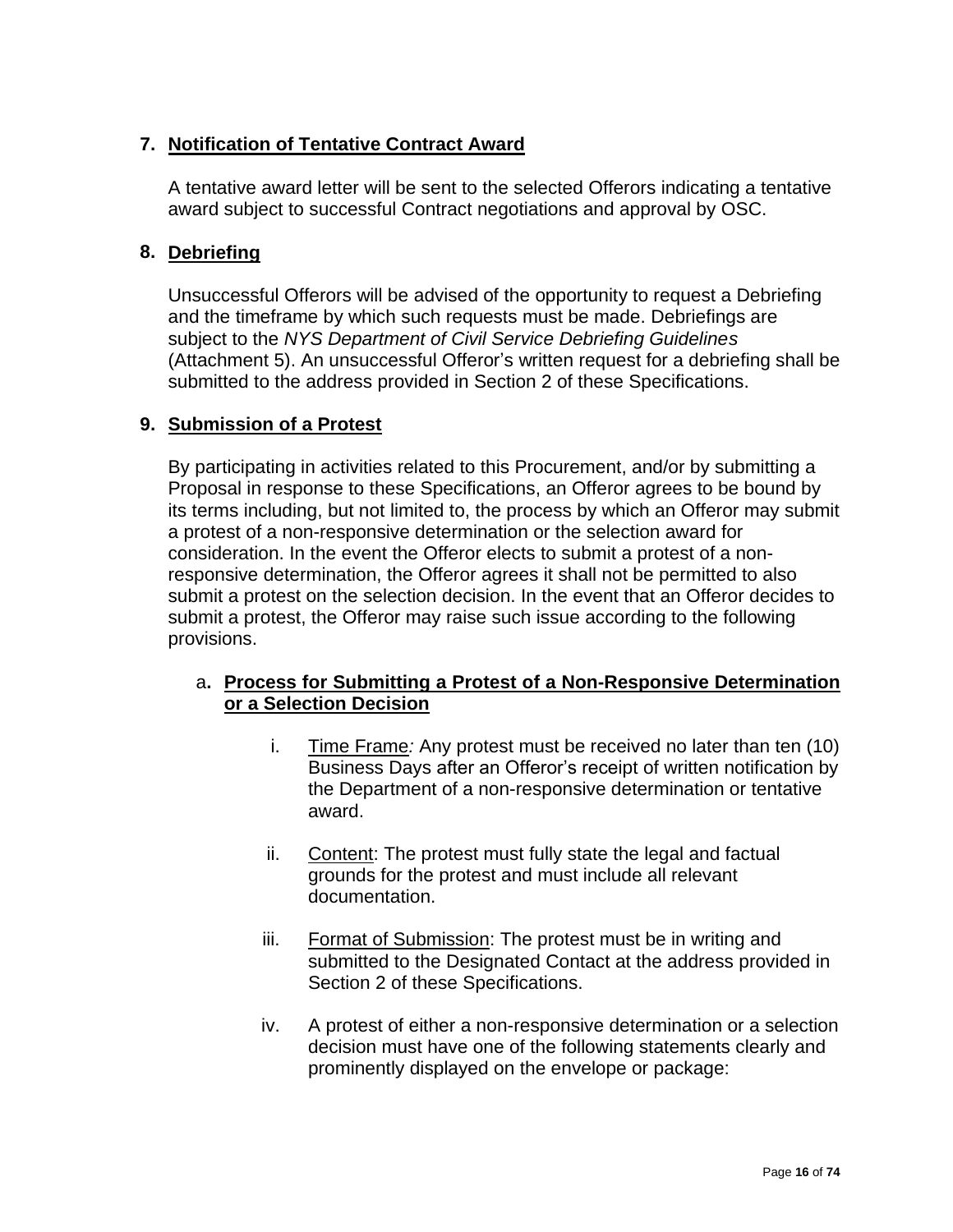### **"Submission of Non-Responsive Determination Protest for Health Maintenance Organizations Specifications for the New York State Health Insurance Program"**

#### **OR**

## **"Submission of Tentative Award Protest for Health Maintenance Organizations Specifications for the New York State Health Insurance Program"**

v. Any assertion of protest which does not conform to the requirements set forth in this section shall be deemed waived by the Offeror, and the Offeror shall have no further recourse.

## b**. Review of Submitted Protests**

- i. The Department shall conduct the review process of submitted protests. The Department's Commissioner may appoint a designee to review the submission and to make a recommendation to the Commissioner as to the disposition of the matter. The Commissioner's designee may be an employee of the Department but, in any event, shall be someone who has not participated in the preparation of these Specifications, the evaluation of Proposal, the determination of nonresponsiveness, or the selection decision. At the discretion of the Commissioner, or the Commissioner's designee, the Offeror may be given the opportunity to meet with the Commissioner or the Commissioner's designee, to support its submission. The Offeror may, but need not, be represented by counsel at such a meeting. The Department shall be represented by counsel at such meeting. Any issues concerning the way the review process is conducted shall be determined solely by the Commissioner, or the Commissioner's designee.
- ii. The Commissioner, or the Commissioner's designee, shall review the matter, and shall issue a written decision within twenty (20) Business Days after the close of the review process. If additional time is necessary for the issuance of the decision, the Offeror shall be advised of the time frame within which a decision may be reasonably expected. The Commissioner's decision will be communicated to the party in writing and shall constitute the Department's final determination in the matter.
- iii. If an Offeror protests the selection decision or a non-responsive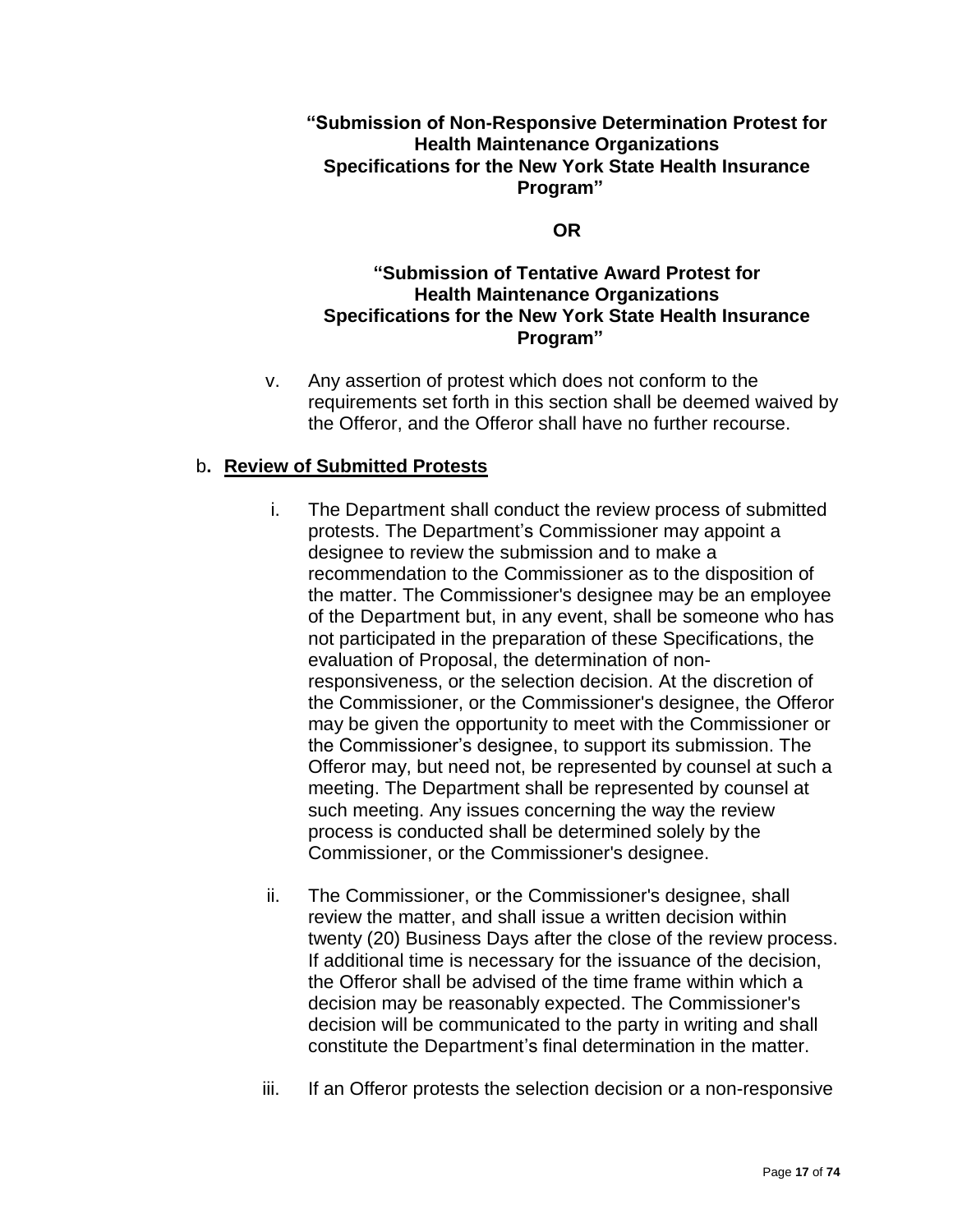determination, the Department shall continue Contract negotiations regarding the terms and conditions of the Contract with the selected Offeror.

#### **10. Department of Civil Service Reservation of Rights**

In addition to any rights articulated elsewhere in these Specifications, the Department and the JLMC reserve the right to:

- a. Make or not make an award under the Specifications, either in whole or in part;
- b. Prior to the bid opening, amend the Specifications. If the Department elects to amend any part of these Specifications, such amendments will also be posted to: <https://www.cs.ny.gov/HMO2021/;>
- c. Prior to the bid opening, direct Offerors to submit Proposal modifications addressing subsequent Specifications amendments;
- d. Withdraw these Specifications, at any time, in whole or in part, prior to OSC approval of award of the Contract;
- e. Waive any requirements that are not material;
- f. Disqualify any Offeror whose conduct and/or Proposal fails to conform to any of the mandatory requirements of these Specifications;
- g. Require clarification at any time during the Procurement process and/or require correction of apparent errors for the purpose of assuring a full and complete understanding of an Offeror's Proposal and/or to determine an Offeror's compliance with the requirements of these Specifications;
- h. Reject any or all Proposals received in response to these Specifications;
- i. Change any of the scheduled dates stated in these Specifications;
- j. Seek clarifications and revisions of Proposals;
- k. Establish programmatic and legal requirements to meet the Department's needs, and to modify, correct, and/or clarify such requirements at any time during the Procurement, provided that any such modifications would not materially benefit or disadvantage any particular Offeror;
- l. Eliminate any mandatory, non-material specifications that cannot be complied with by all of the Offerors;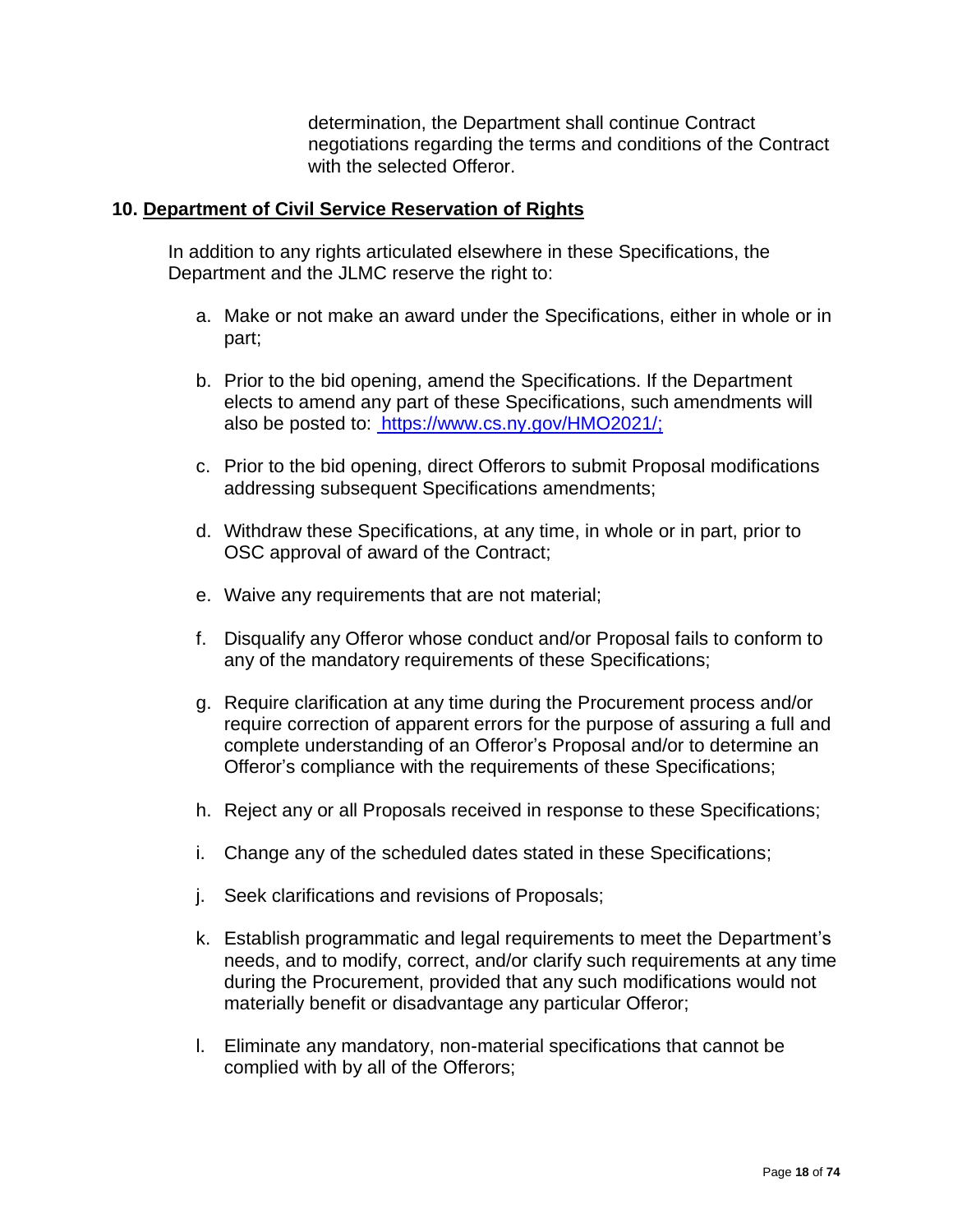- m. For the purposes of ensuring completeness and comparability of the Proposals, analyze submissions and make adjustments or normalize submissions in the Proposal(s), including the Offeror's technical assumptions, and underlying calculations and assumptions used to support the Offeror's computation of costs, or to apply such other methods it deems necessary to make level comparisons across Proposals;
- n. Use the Proposal, information obtained through any site visits, and the Department's own investigation of an Offeror's qualifications, experience, ability or financial standing, and any other material or information submitted by the Offeror in response to the Department's request for clarifying information, if any, in the course of evaluation and selection under these Specifications;
- o. Negotiate with the successful Offeror within the scope of these Specifications in the best interests of the Department;
- p. Utilize any and all ideas submitted in the Proposal(s) received;
- q. Unless otherwise specified in these Specifications, every offer is firm and not revocable for a minimum period of three hundred sixty- five (365) days from the Proposal Due Date as set forth in the Specifications; and
- r. Any Offeror whose Proposal might become eligible for a tentative award may be asked to extend the time for which its Proposal shall remain valid.
- s. The Department reserves the right to hold a Technical Management Interview with any Offeror, at any time, prior to the Tentative Contract Award. Any Technical Management Interview will be scheduled and conducted, in consultation with the JLMC, with the purpose of obtaining clarifying information regarding the Offeror's proposal submission.

#### **11. Disclaimer**

The Department is not liable for any cost incurred by any Offeror prior to approval of the Contract by OSC. Additionally, no cost will be incurred by the Department for any prospective Offeror or Offeror's participation in any Procurement-related activities. The Department has taken care in preparing the data accompanying these Specifications (hard copy attachments, website attachments, and sample document attachments). However, the Department does not warrant the accuracy of the data. The numbers or statistics which appear in hardcopy attachments, website attachments, and sample document attachments referenced throughout these Specifications are for informational purposes only and should not be used or viewed by prospective Offerors as guarantees or representations of any levels of past or future performance or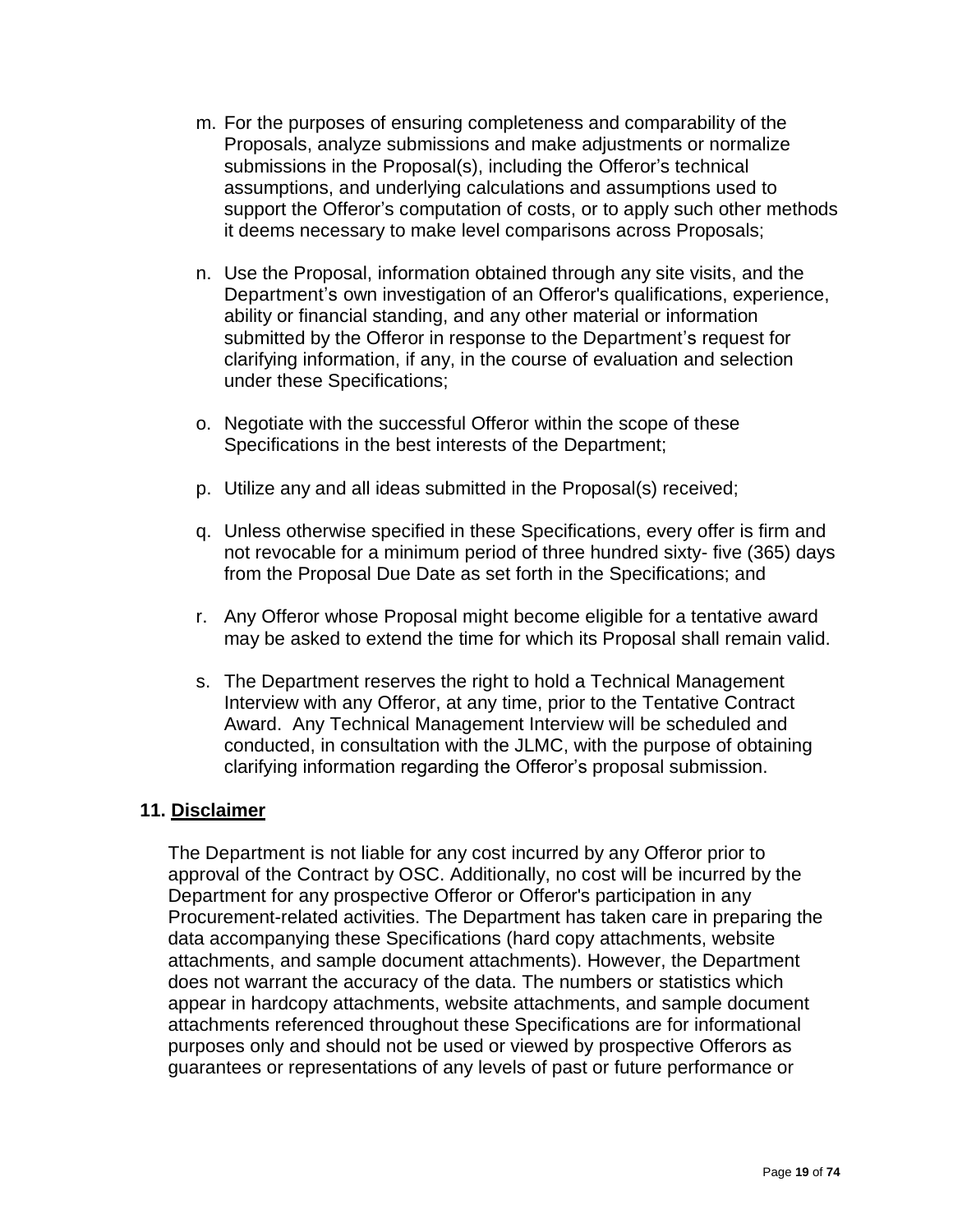participation. Accordingly, prospective Offerors should rely upon and use such numbers or statistics in preparing their Proposal at their own discretion.

## **2.2 Compliance with Applicable Laws, Rules and Regulations, and Executive Orders**

This Procurement is subject to the New York State competitive bidding laws and also governed by, at a minimum, the legal authorities referenced below. An Offeror must fully comply with the provisions set forth in this section of the Specifications, as well as the provisions of the *Standard Clauses for New York State Contracts* (Appendix A) and the *Standard Clauses for All Department Contracts* (Appendix B) and *Information Security Requirements* (Appendix C), which will become a part of the resulting Contract. The Department will consider for evaluation and selection purposes only those Offerors who agree to comply with these provisions and whose proposal contains the submission required hereunder.

## **1. Disclosure of Proposal Contents – Freedom of Information Law (FOIL)**

## a. NOTICE TO OFFEROR AND ITS LEGAL COUNSEL

All materials submitted by an Offeror in response to these Specifications shall become the property of the Department and may be returned to the Offeror at the sole discretion of the Department. Proposals may be reviewed or evaluated by any person, other than one associated with a competing Offeror, designated by the Department. Offerors may anticipate that Proposals will be evaluated by staff and consultants retained by the Department; Members of the JLMC; and may also be evaluated by staff of other New York State agencies interested in the provision of the subject services including, but not limited to, GOER and DOB, unless otherwise expressly indicated in these Specifications. The Department has the right to adopt, modify, or reject any or all ideas presented in any material submitted in response to these Specifications.

The Department shall take reasonable steps to protect from public disclosure any records or portions thereof relating to this solicitation that are exempt from disclosure under the New York State Freedom of Information Law (FOIL). Information constituting trade secrets or critical infrastructure information for purposes of FOIL must be clearly marked and identified as such by the Offeror upon submission. To request that materials be protected from FOIL disclosure, the Offeror must follow the procedures below regarding FOIL. If an Offeror believes that any information in its Proposal or supplemental submission(s) constitutes proprietary and/or trade secret or critical infrastructure information and desires that such information not be disclosed pursuant to the New York State Freedom of Information Law, Article 6 of the Public Officers Law, the Offeror must make that assertion by completing a *Freedom of Information*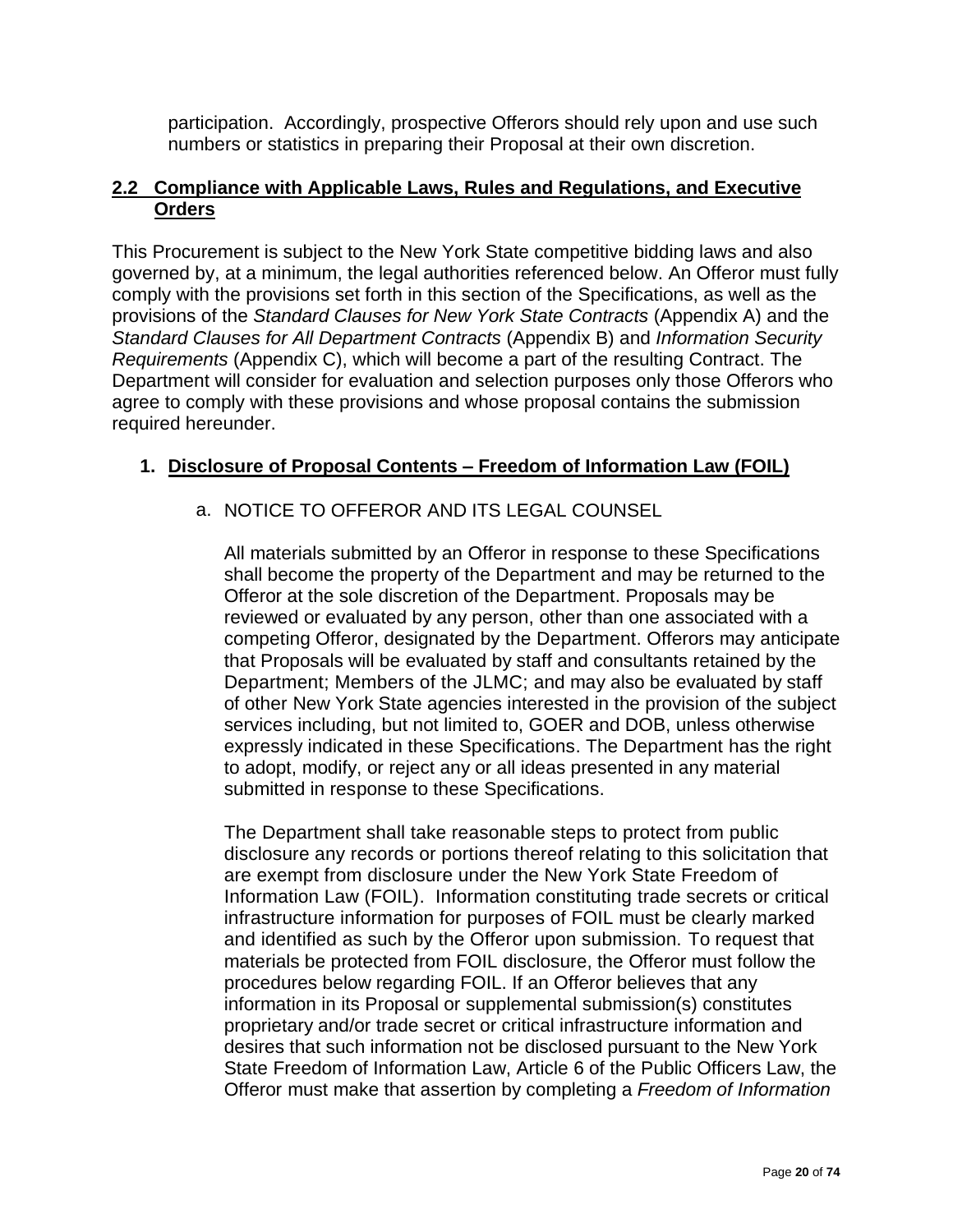*Law Request for Redaction Chart* (Attachment 11). The Offeror must complete the form specifically identifying by page number, line, or other appropriate designation, the specific information requested to be protected from FOIL disclosure and the specific reason why such information should not be disclosed. Page 2 of Attachment 11 contains information regarding appropriate justification for protection from FOIL disclosure. Vague, nonspecific, or summary assertions that material is proprietary or trade-secret are inadequate and will not result in protection from FOIL disclosure.

The completed Attachment 11 must be submitted to the Department at the time of its Proposal submission; it should be included with the Requested Redactions (USB storage drive and Hard Copy), described below. It should not be included in the Offeror's Proposal. If the Offeror chooses not to assert that any Proposal material and/or supplemental submission should be protected from FOIL disclosure, the Offeror should so advise the Department by checking the applicable box on Attachment 11 and submitting it to the Department at the time of its Proposal submission, but separately from its Proposal. If a completed Attachment 11 form is not submitted, the Department will assume that the Offeror chooses not to assert that any proposal material or supplemental submission, as applicable should be protected from FOIL disclosure.

The FOIL-related materials described herein are not considered part of the Offeror's Proposal and shall not be reviewed as a part of the Procurement's evaluation process.

Acceptance of the identified information by the Department does not constitute a determination that the information is exempt from disclosure under FOIL. Determinations as to whether the materials or information may be withheld from disclosure will be made in accordance with FOIL at the time a request for such information is received by the Department.

b. Requested Redactions (USB Storage Drive and Hard Copy):

At the time of Proposal submission, the Offeror is required to identify the portions of its Proposal that it is requesting to be redacted in the event that its Proposal is the subject of a FOIL request as follows.

The Offeror must provide an electronic copy of the Administrative Proposal and the Technical Proposal on a separate USB storage drive of the type outlined in Specifications Section 2, which reflect the Offeror's requested redactions. Additionally, the Offeror must provide a separately bound hardcopy of each of the two (2) Proposal documents with redactions marked, but not applied, that are included on the USB storage drives. The electronic documents must be prepared in PDF format using the Redaction Function in Adobe Acrobat Professional software, version 8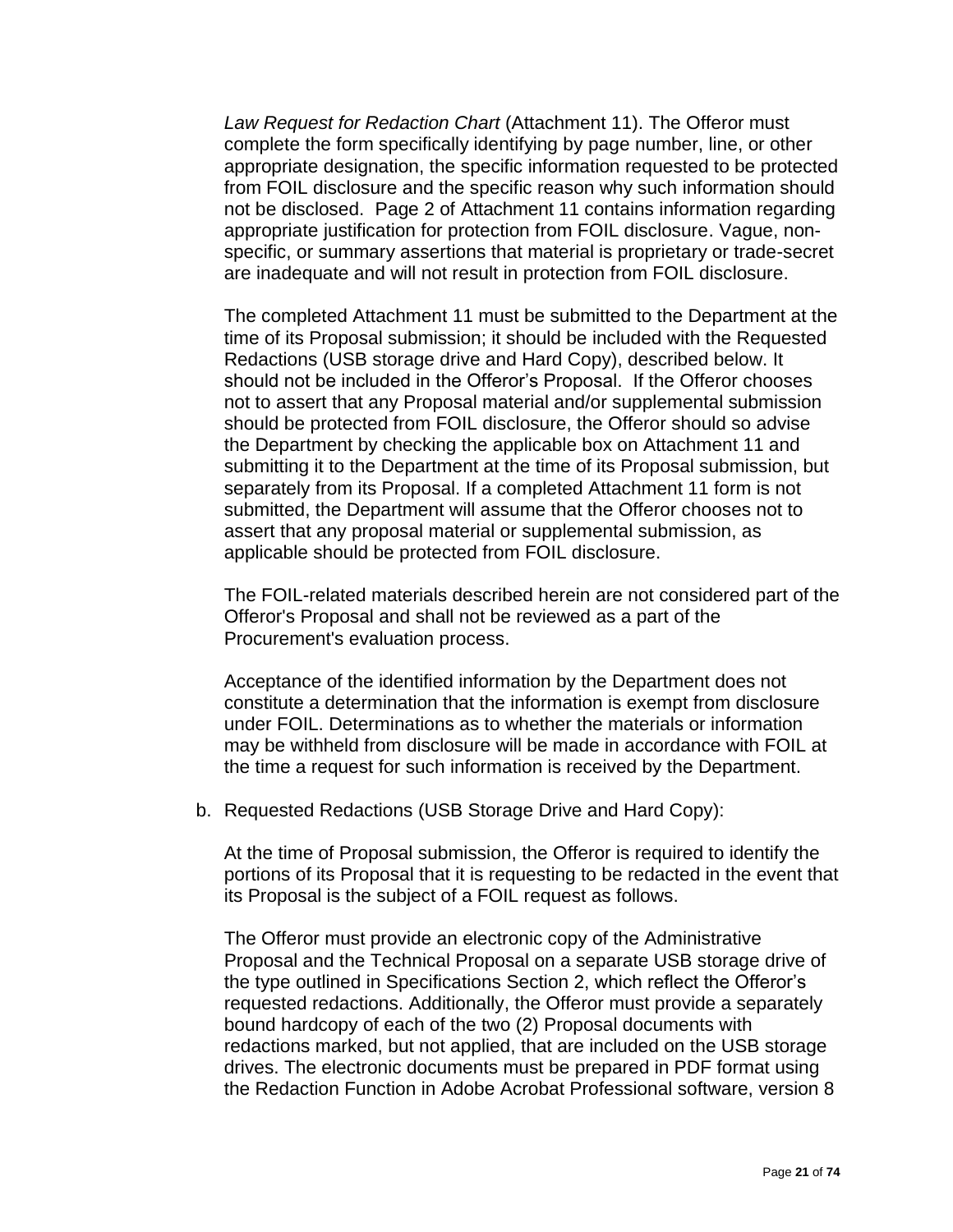or higher. Each specific portion of the Proposal documents requested to be protected from FOIL disclosure must be identified using the Adobe "Mark for Redaction" function; do not use the "Apply Redactions" function. The resulting documents must show the Offeror's requested redactions as outlined, while the content remains visible. This will allow the Department to either apply or remove requested redactions when responding to FOIL requests. The documents included on the USB storage drives and in hard copy must be complete Proposals, including all Attachments. No section may be omitted from the USB storage drive or hard copy even if the entire section is requested to be redacted; such sections should be marked for redaction, not removed. For forms, attachments, and charts, please mark for redaction only those cells/fields/entries that meet the criteria for protection from FOIL, not the entire page. Do not request redaction of Department-supplied materials or information.

During the Proposal evaluation process, the Department, in consultation with the JLMC, may request additional information through clarifying letters. Any requested redactions for additional written material provided by the Offeror in response to the Department's requests also must be submitted following the instructions, above.

## **2. Public Officers Law**

All Offerors and Offerors' employees and agents must be aware of and comply with the requirements of the New York State Public Officers Law (POL), particularly POL sections 73 and 74, as well as all other provisions of NYS law, rules and regulations, and policy establishing ethical standards for current and former State employees. Failure to comply with these provisions may result in disqualification from the Procurement process, termination, suspension or cancelation of the Contract and criminal proceedings as may be required by law. An Offeror must submit an affirmative statement as to the existence of, absence of, or potential for conflict of interest on the part of the Offeror because of prior, current, or proposed Contracts, engagements, or affiliations, by submitting a completed *New York State Required Certifications* (Attachment 7), in the Offeror's Administrative Proposal.

## **3. New York State Required Certifications**

An Offeror is required to submit the signed *New York State Required Certifications* (Attachment 7) with its Administrative Proposal. This attachment sets forth the Offeror's required statements on the MacBride Fair Employment Principles and Non-Collusive Bidding Certification. It also sets forth the certifications regarding compliance with the Federal Americans with Disabilities Act, compliance with the NYS Public Officers Law, certification required under NYS Procurement Lobbying Law, certification required under Executive Order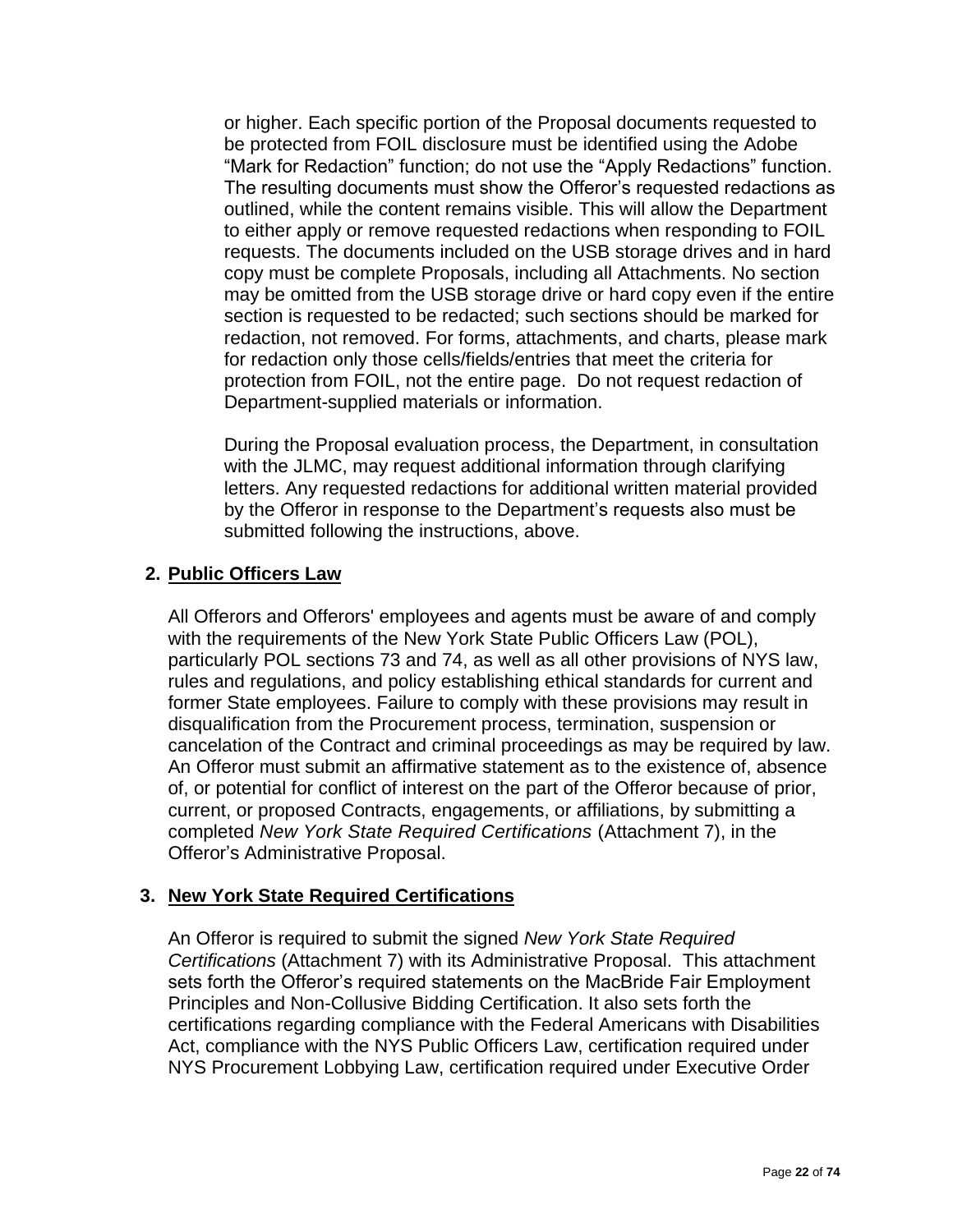No. 177 and certification required by New York State Finance Law section 139-l regarding written sexual harassment policies.

## **4. New York Subcontractors and Suppliers**

An Offeror is required to complete *New York State Subcontractors and Suppliers* (Attachment 12). New York State businesses have a substantial presence in State contracts and strongly contribute to the economies of the State and the nation. In recognition of their economic activity and leadership in doing business in NYS, An Offeror for this Contract is strongly encouraged and expected to consider NYS businesses in the fulfillment of the requirements of the Contract. Such partnering may be as subcontractors, suppliers, protégés, or other supporting roles.

## **5. Not for Profit Organizations**

Article 7-a of the Executive Law requires, with certain exemptions, that charitable organizations shall register with the Office of the Attorney General. In addition, the Estates, Powers and Trusts Law (EPTL) Section 8-1.4(s) requires that a charitable organization "shall not be qualified to make application for funds or grants or to receive such funds from any department or agency of the state without certifying compliance with" all applicable registration and filing requirements.

Section 172-a of the Executive Law and Section 8.14 of the EPTL enumerate certain entities which are exempt from the registration requirements. These entities are listed on the Office of the Attorney General's Request for Registration Exemption (Schedule E).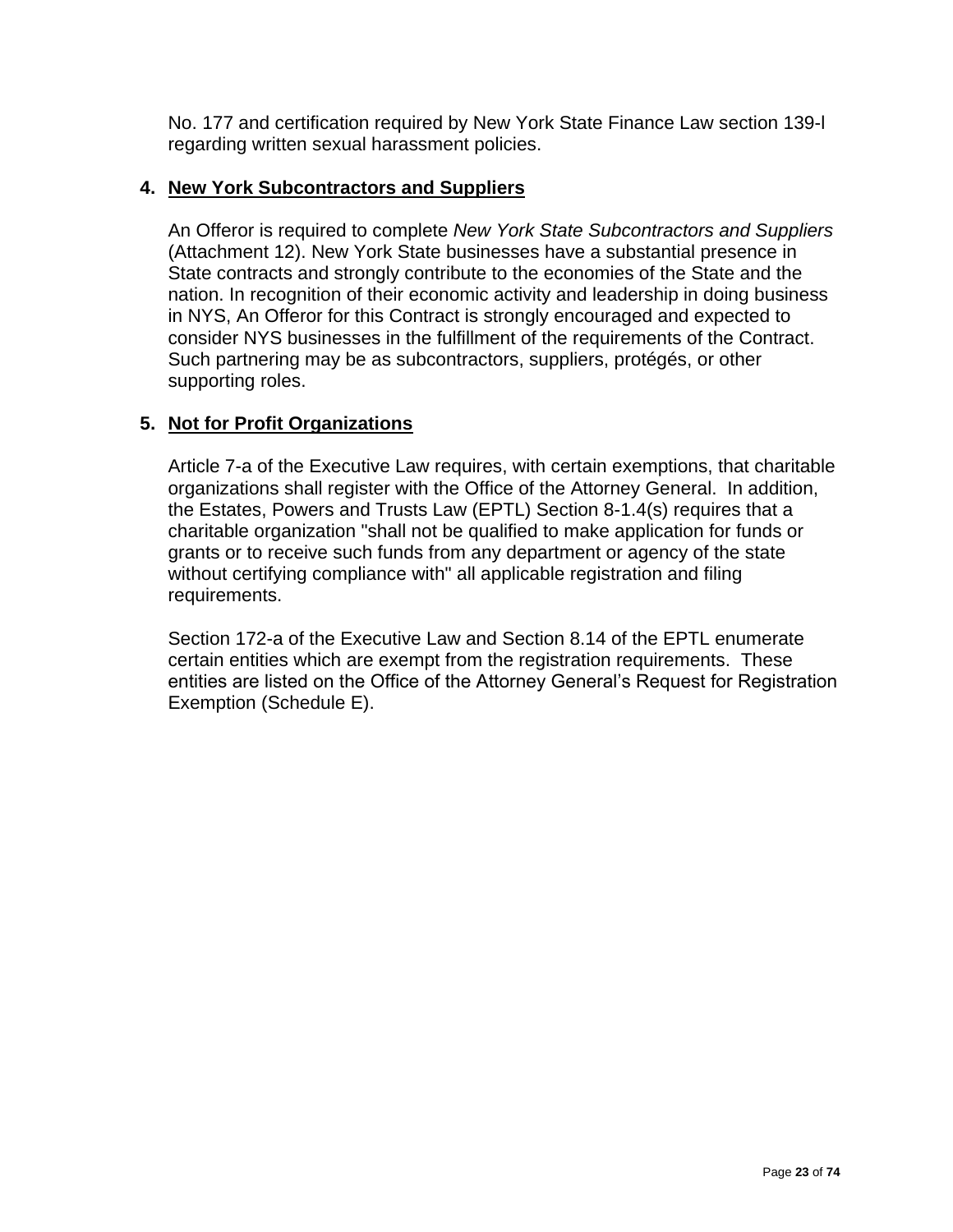## **SECTION 3: PROJECT SERVICES**

The Department seeks qualified Offerors to provide the following Project Services as an HMO within the NYSHIP. For the purpose of submitting a Proposal, an Offeror must meet the Offeror Eligibility requirements specified in section 1.5 and provide the following Project Services during the Contract term:

#### **3.1 Account Management Team**

The Department expects the HMO's Account Management Team to have a proactive, experienced account leader and team in place who have the authority and expertise to coordinate the appropriate resources.

#### **1. Duties and Responsibilities**

The Offeror must:

- a. Ensure that there is a process in place to gain immediate access to appropriate corporate resources and senior management necessary to meet all HMO Program requirements and to address any issues that may arise during the performance of the Contract;
- b. Be accessible and sufficiently staffed to provide timely responses (within 1 to 2 Business Days) to concerns and inquiries posed by the Department, or other staff on behalf of the JLMC regarding Member-specific claims issues for the duration of the Contract to the satisfaction of the Department; and
- c. Immediately notify the Department in writing of actual or anticipated events impacting the HMO Program requirements and/or delivery of services to Members such as but not limited to, change from not-for-profit status to for-profit status, applications by another party to acquire control of the HMO, legislation, class action settlements, and operational issues.

### **3.2 NYSHIP Eligibility Requirements**

HMOs that are selected must accept all individuals determined by the Department to be eligible for services under the Contract that results from these requirements and may not enroll any individuals who have not been determined to be eligible by the Department. The Department will send the HMO information about eligible Enrollees and Dependents on an enrollment file on a scheduled basis as determined by the Department. An HMO may not independently add a Dependent who has not been determined by the Department to be eligible. The only time an HMO may disenroll an individual without first receiving a determination by the Department is when CMS tells an HMO to disenroll the individual due to other coverage. In this situation, the HMO must notify the Department within one (1) Business Day of notification by CMS.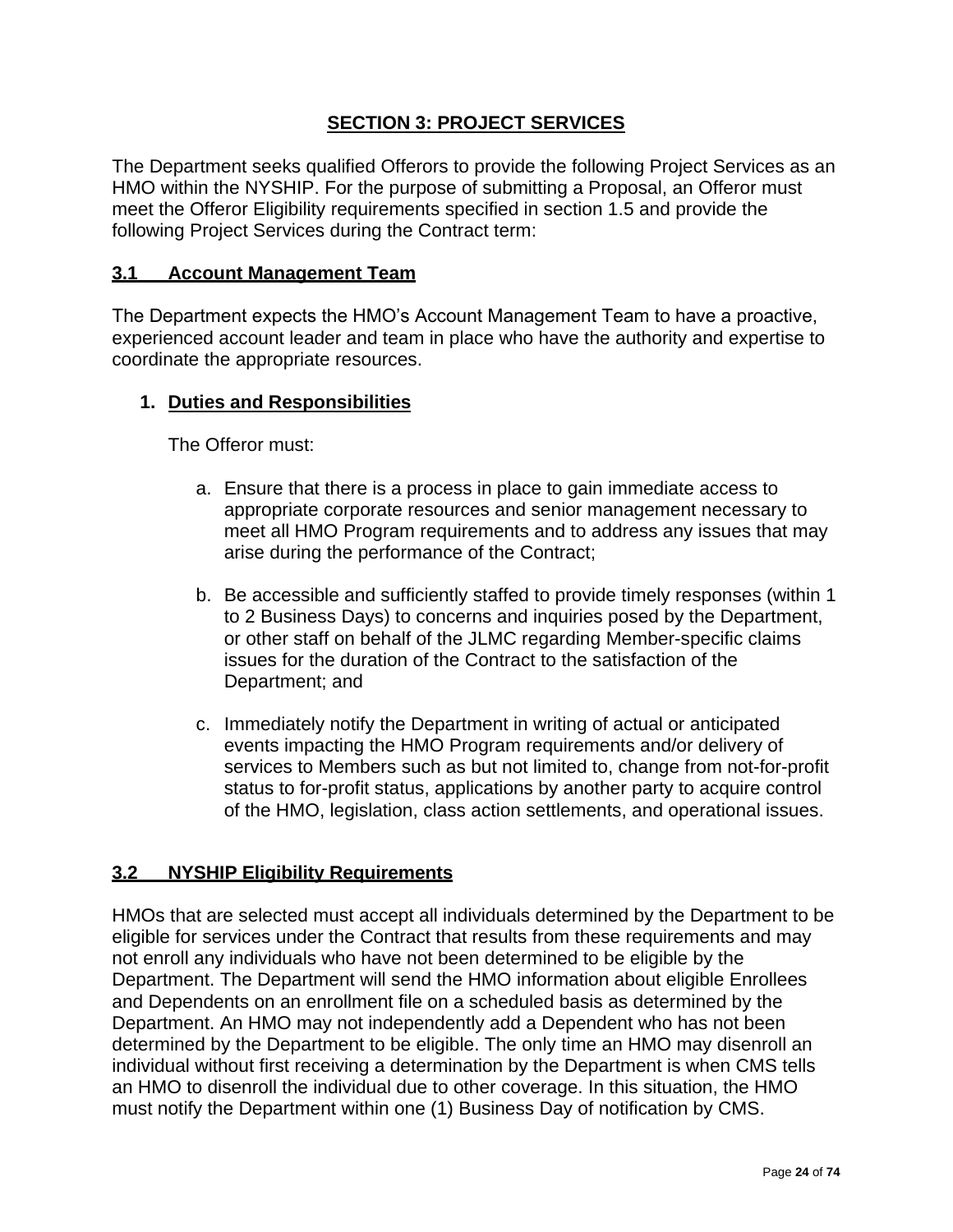To facilitate accurate enrollment records, HMOs that are selected must work with the State including the New York State Office of Information Technology Services (ITS) to develop an automated process for Medicare enrollment reconciliations, at no additional cost to the State.

Individuals who may enroll in an HMO through NYSHIP include Employees and Retirees of the State of New York and PEs who live or work in the HMO's NYSHIP approved Service Area, as well as their Dependents. Persons who have primary coverage with Medicare, who reside in the HMO's Medicare Advantage Plan NYSHIP approved Service Area are also eligible Enrollees under the NYSHIP. Dependent eligibility is subject to the collective bargaining process and may change as a result of labor/management negotiations or changes to State and/or Federal law.

The HMO must agree to accept all determinations of eligibility as made by the Department and must provide an insurance rider that includes all NYSHIP Dependent eligibility provisions. A draft *2020 NYSHIP Eligibility Rider* (Attachment 19) provides the NYSHIP Dependent eligibility requirements.

NYSHIP's dependent eligibility provisions include, but are not limited to:

- A. An Enrollee's Spouse, including a legally separated spouse. If an Enrollee is divorced or the marriage has been annulled, the former spouse is not eligible as of the divorce or annulment effective date, even if a court orders the Enrollee to maintain coverage.
- B. An Enrollee's Domestic Partner. The Enrollee may cover a same or opposite sex domestic partner as a dependent under NYSHIP. A domestic partnership, for eligibility under NYSHIP, is one in which the Enrollee and a partner are 18 years of age or older, unmarried and not related in a way that would bar marriage; living together; involved in an exclusive mutually committed relationship; and financially interdependent. To enroll a Domestic Partner, the Enrollee must have been in the partnership for six months and be able to provide proof of 6 months of cohabitation and 6 months of financial interdependence. There is a one year waiting period from the termination date of the Enrollee's previous partner's coverage before the Enrollee may again enroll a domestic partner.
- C. An Enrollee's Children under 26 years of age. This includes the Enrollee's natural children, legally adopted children, children in a waiting period prior to finalization of adoption, stepchildren and children of the Enrollee's domestic partner who are covered without regard to financial dependence, residency with the Enrollee, student status or employment. Other children who reside permanently in the Enrollee's household, who are chiefly dependent on the Enrollee and for whom the Enrollee has assumed legal responsibility, in place of the parent, are also eligible. The Enrollee must verify eligibility by submitting a completed *PS-457 Statement of Dependence* form (Attachment 29) in addition to providing documentation to the Enrollee's employer upon enrollment and every two years thereafter. For "other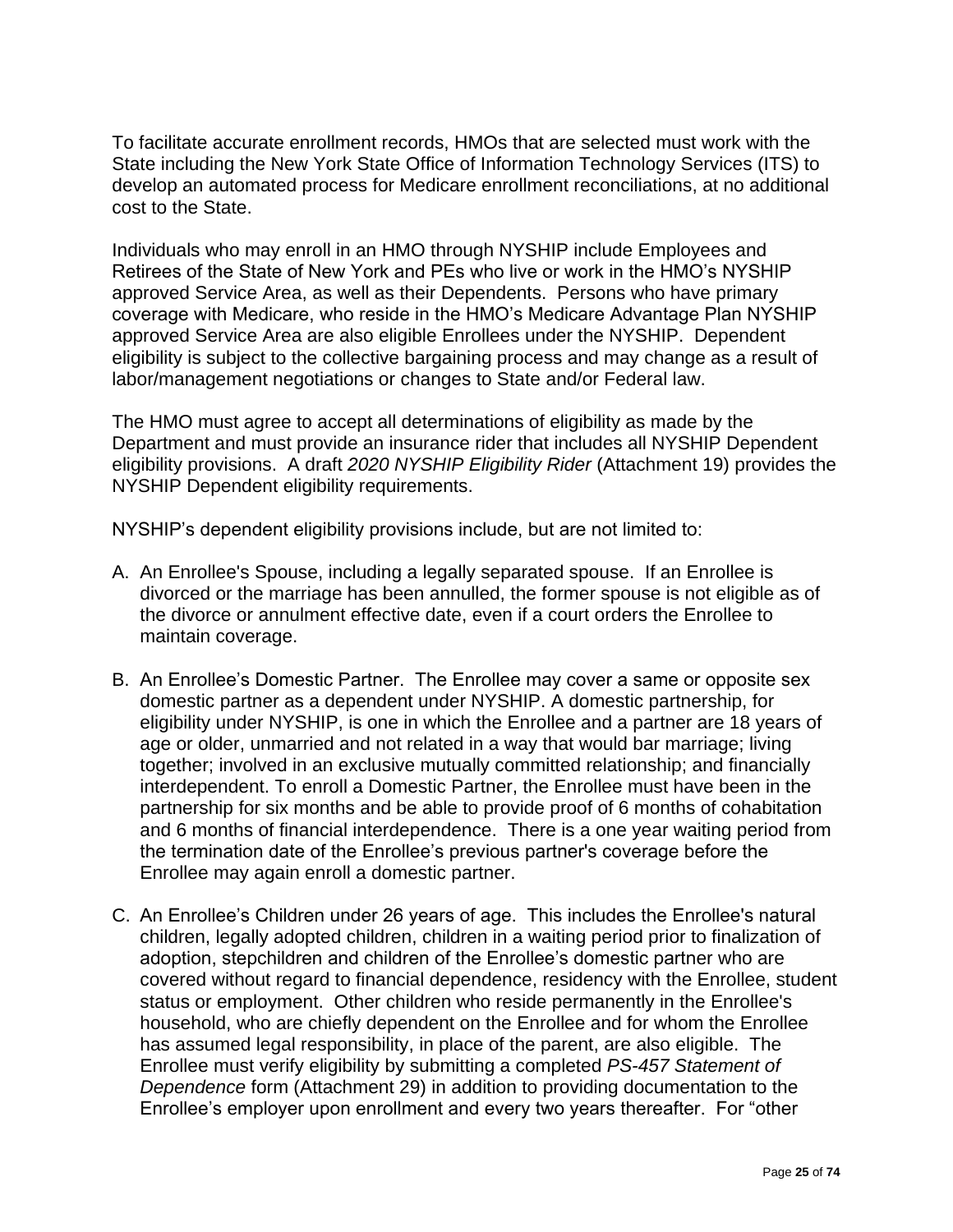children," legal responsibility by the Enrollee must have commenced before the child reached age 19.

- D. An Enrollee's Child with Military Service. For purposes of eligibility for health insurance coverage as a child, up to four years for service in a branch of the U.S. Military between the age of 19 and 25 may be deducted from the Dependent child's age provided that the dependent child returns to school on a full-time basis, is unmarried and is otherwise not eligible for employer group coverage. The Enrollee must be able to provide written documentation from the U.S. Military. Proof of fulltime student status at an accredited secondary or preparatory school, college or other educational institution will be required by the HMO for verification.
- E. An Enrollee's unmarried Dependent child 26 or over who is incapable of selfsustaining employment by reason of mental disability, as defined in the mental hygiene law, or physical disability, who became incapacitated prior to attainment of the age at which Dependent coverage would otherwise be terminated, are eligible.
- F. An Enrollee's unmarried children, including adopted children and stepchildren through age 29 ("Young Adult"), who live, work, or reside in New York State or the Service Area of the HMO's network-based NYSHIP policy are eligible to enroll for coverage under the Young Adult Option if these Young Adults:
	- I. Are not insured by or eligible for coverage through the Young Adult's own employer-sponsored health plan, whether insured or self-funded, provided that the health plan includes both hospital and medical benefits, and
	- II. Are not covered under Medicare.

In addition:

- III. the Young Adult need not live with the parent, be financially dependent upon the parent, or be a student;
- IV. the Young Adult's eligibility for health insurance coverage through a former employer under federal COBRA or State continuation coverage does not disqualify the Young Adult from electing the young adult option under NYSHIP;
- V. the Young Adult's children are not eligible for coverage under the Young Adult Option, but may be eligible for health insurance coverage under other programs, such as the Child Health Plus program;
- VI. the parent need not have family coverage for the young adult to enroll in the Young Adult Option; and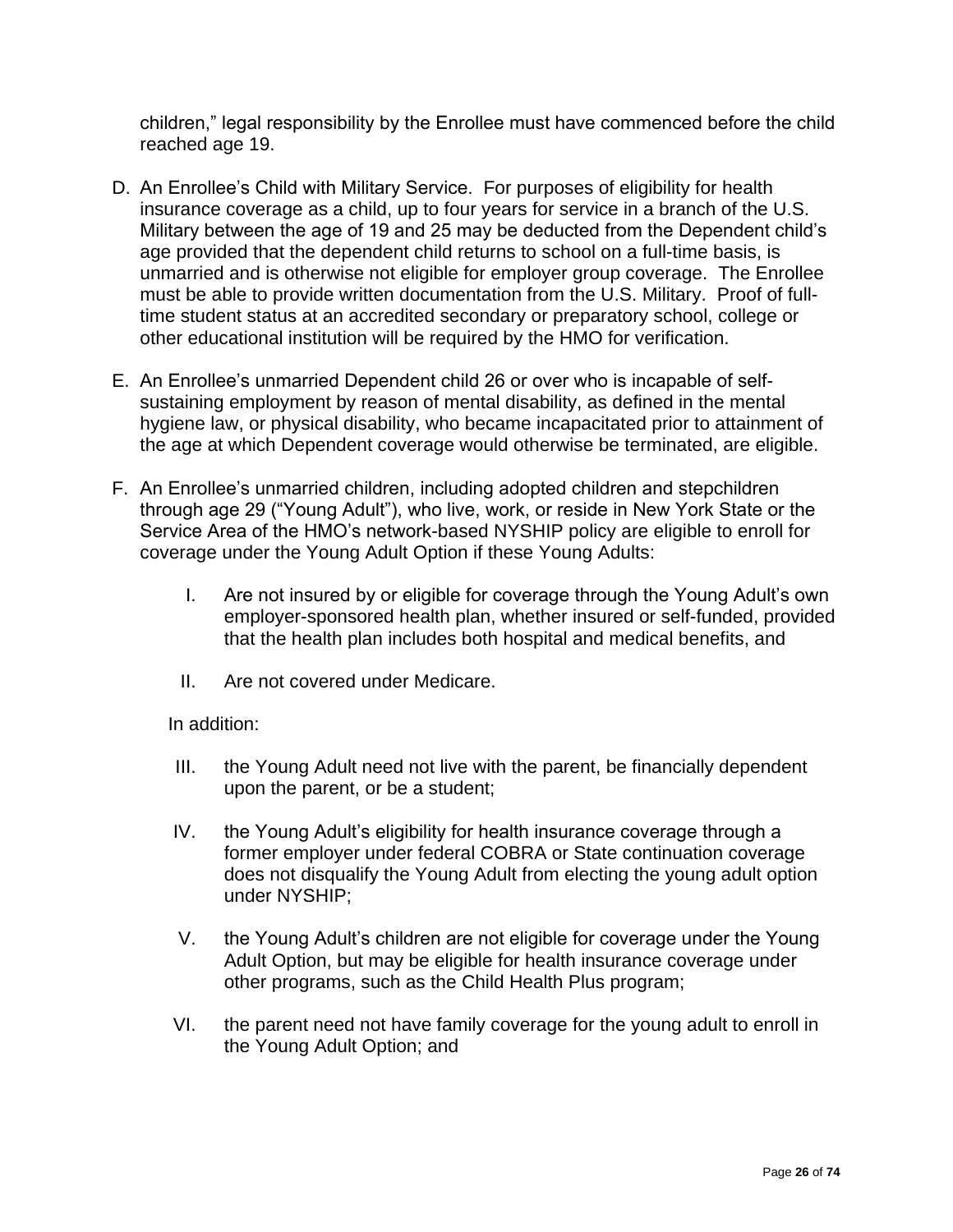VII. the Young Adult need not have been previously covered under the parent's NYSHIP coverage.

For additional information related to the Young Adult Option, please refer to Attachment 19.

- G. Dependent(s) of a deceased Enrollee may be eligible to continue coverage as a dependent survivor. The Enrollee must have completed at least 10 years of benefits eligible service, and the dependent must have been covered as the Enrollee's dependent under NYSHIP at the time of the Enrollee's death. The 10-year service requirement is waived if the Enrollee's death was the result of a work-related injury. Additionally, a dependent spouse, or domestic partner, is ineligible for survivor benefits if they remarry or acquired a new domestic partner. Dependent children must also meet all relevant eligibility criteria as a child dependent.
- H. An Enrollee who is eligible for Vestee coverage may also cover their eligible dependent(s). The dependent(s) must meet the relevant eligibility criteria. A Vestee is a former benefits eligible employee who has met the service requirement to continue coverage as a retiree, and the relevant pension system service requirement, but has not met the age requirement to collect a pension. The eligible Enrollees may continue Vestee coverage until they qualify for retirement, so long as they are not canceled for non-payment of premium.

## **1. Duties and Responsibilities**

- a. The HMO is required to use an identification number other than Social Security Number on identification cards and other documents, forms or correspondence provided to users external to the HMO for its Members enrolled through NYSHIP.
- b. The HMO must maintain accurate, complete, and up-to-date enrollment files, based on information provided by the Department. These enrollment files shall be used by the Offeror to process claims, provide customer service, identify individuals in the enrollment file for whom Medicare is primary, and produce management reports and data files.
- c. The Department will send the HMO an eligible Enrollees and Dependents enrollment file on a scheduled basis. An HMO may not independently add an Enrollee or Dependent who has not been determined by the Department to be eligible.
- d. The only time an HMO may disenroll an individual without first receiving a determination by the Department is when CMS tells an HMO to disenroll the individual due to other coverage. In this situation, the HMO must notify the Department within  $f$ iveone (51) Business Days of notification by CMS.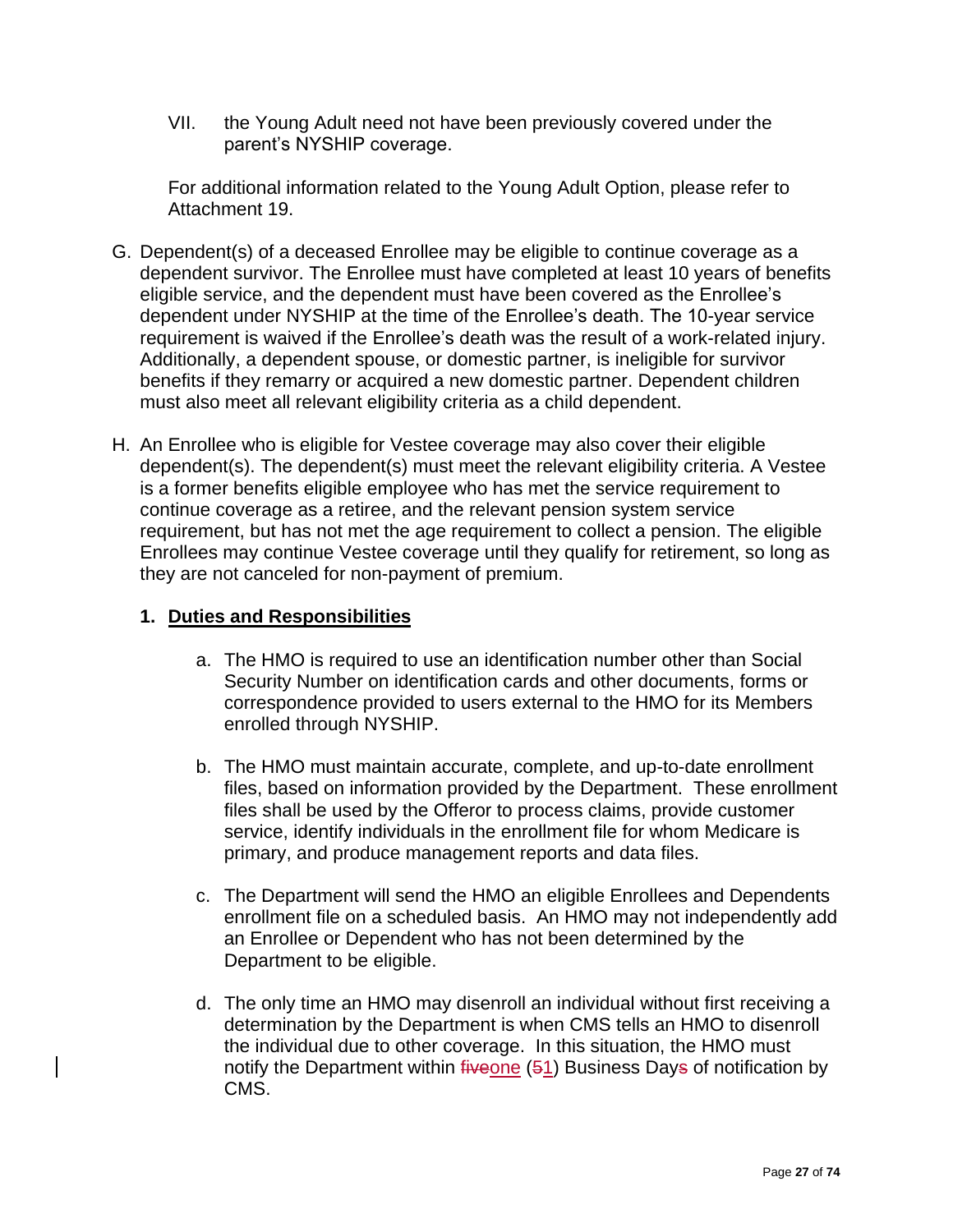- e. A participating HMO must comply with the *Information Security Requirements* (Appendix C) and ensure the confidentiality, integrity and security of all enrollment information.
- f. Use of the enrollment data transmission protocol and encryption method as stipulated by the Department. The current data transmission protocol must be Secure FTP, and the current encryption methodology must be PGP or as otherwise specified by the Department. Secure FTP must be compatible with the OpenSSH implementation of Secure FTP.

## **3.3 Disabled Dependent Determinations**

The HMO will be responsible for making clinical Disabled Dependent Determinations for Dependent children with a disability who are enrolled in the HMO. Disabled Dependents of NYSHIP Enrollees are entitled to be covered under the Enrollee's family coverage beyond the normal age-out limits if those Dependents are incapable of selfsustaining employment. As part of the Disabled Dependent Determination, a *Statement of Disability Dependent 19 Years of Age or Older Form PS-451* (Attachment 22) is completed by the Enrollee, the Dependent's physician and the Enrollee's Employer, and then evaluated by the HMO to determine if the Dependent is disabled. All determinations are subject to review by the HMO on a periodic basis. The following guidelines must be used for all Disabled Dependent Determinations:

If improvement of the Dependent's condition is:

- A. "Expected," the case will be normally reviewed within six to eight months, unless the HMO determines a need for a more frequent review.
- B. "Possible," the case will be normally reviewed no sooner than three years, unless the HMO determines a need for a more frequent review.
- C. "Not expected," the case will normally be reviewed no sooner than seven years, unless the HMO determines a need for a more frequent review.

### **1. Duties and Responsibilities**

- a. Once the HMO makes the disability determination, the PS-451 must be sent to the Department to confirm eligibility. If the disabled Dependent is eligible, the HMO will receive confirmation of eligibility through the weekly enrollment transaction file.
- b. The HMO must accept determinations of total disability under the above standards that were made by other NYSHIP plans provided that there has not been a break in coverage between plans.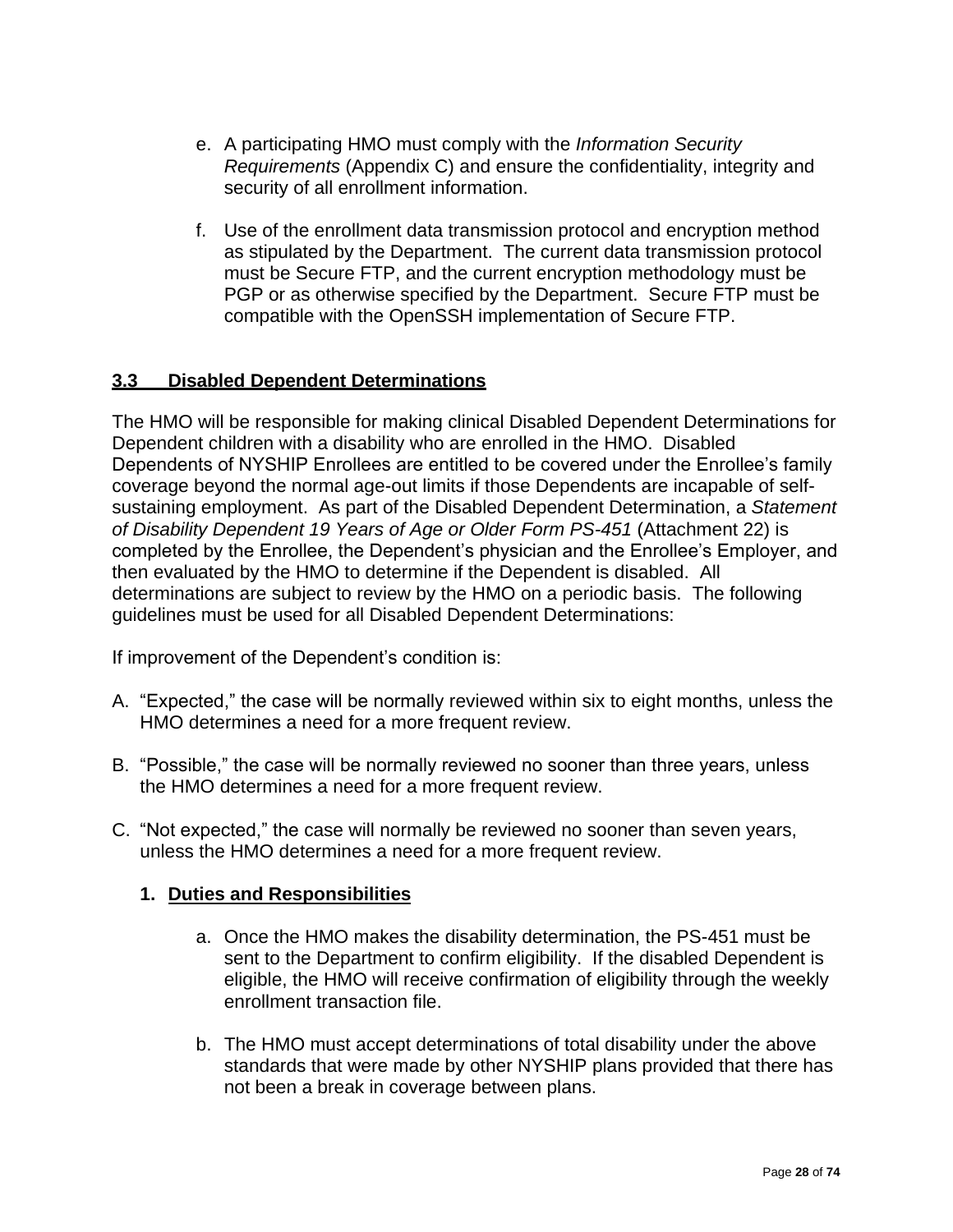## **3.4 Plan Requirements**

The Offeror must provide coverage to both NYSHIP primary and Medicare primary Enrollees and dependents that comply with the requirements of the Specifications throughout the term of the Contract. If the HMO has an approved Medicare Advantage Plan with Part D coverage in a Commercial Plan service area it must offer the Medicare Advantage Plan to Medicare primary enrollees. The Offeror cannot offer a Plan that provides coverage to Medicare eligible enrollees only.

Persons who have primary coverage with Medicare, who reside in the HMO's Medicare Advantage Plan NYSHIP approved Service Area are also eligible Enrollees under the NYSHIP.

HMOs must provide at least the minimum benefits as described in the sections below.

### **1. Duties and Responsibilities**

#### **a. Commercial Plan Benefit Requirements**

- i. Must be fully Patient Protection and Affordable Care Act (PPACA) compliant.
- ii. An HMO may specify copayments or coinsurance as part of their benefit package; however, copayments or coinsurance for inpatient hospital care and annual deductibles will not be permitted.
- iii. Starting with the 2022 plan year, and for each subsequent year of the resulting Contract, an HMO may not utilize coinsurance as a cost sharing mechanism for air ambulance services in their proposed benefit package.
- iv. Coverage must comply with all services required by Federal and State laws and/or regulations in addition to the following enhanced coverage:
	- 1) Medically necessary prosthetic devices that aid body functioning or replace a limb or body part in order to correct a defect of body form or function must be covered. Examples of prosthetic devices include but are not limited to artificial limbs, pacemakers, heart valve replacements, artificial joints, external breast prostheses and ostomy supplies. Replacements, repairs and maintenance not provided for under a manufacturer's warranty or purchase agreement must be covered when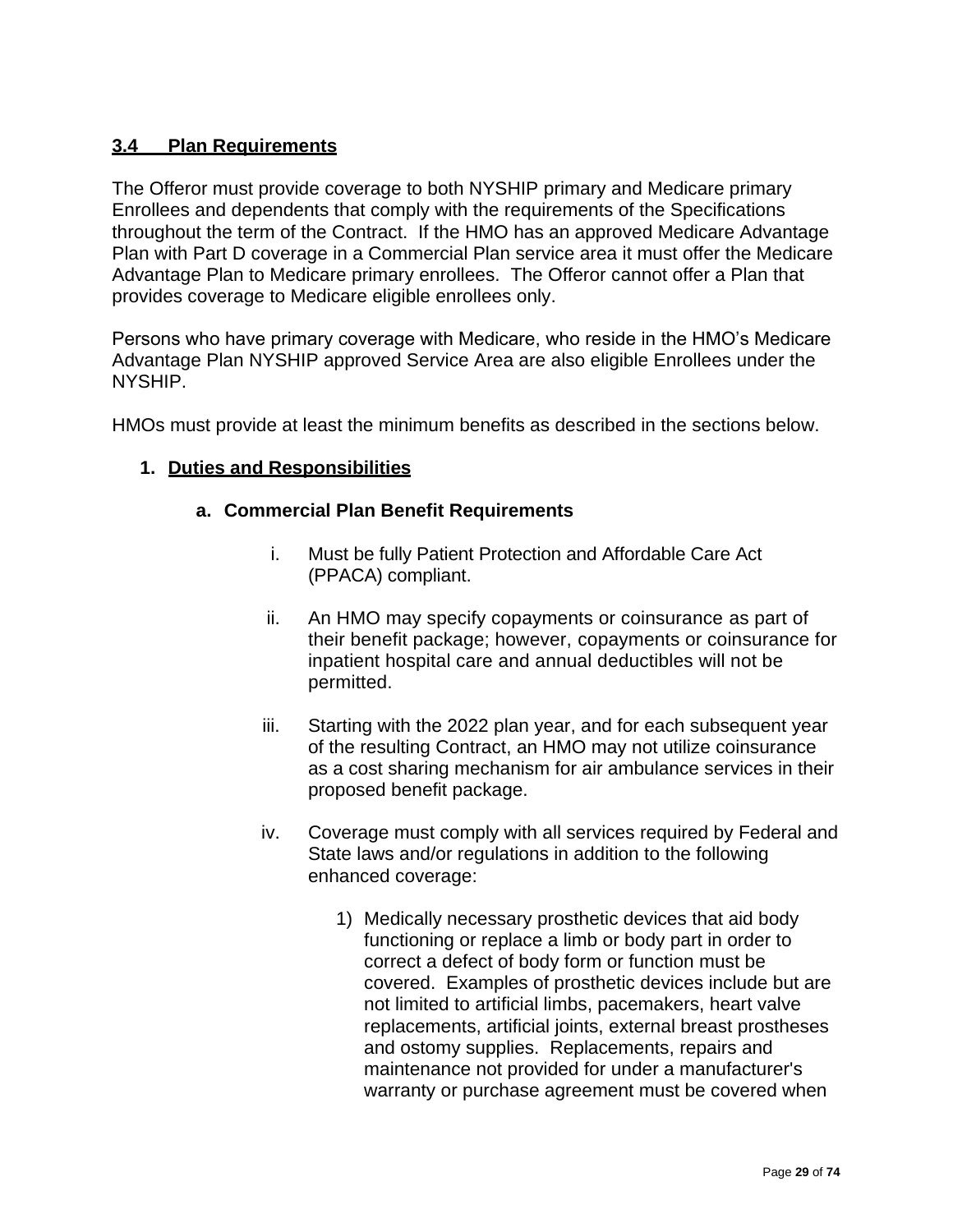functionally necessary;

- 2) Medically necessary Durable Medical Equipment (DME) that can withstand repeated use and is primarily used to serve a medical purpose must be covered. Examples of DME include but are not limited to wheelchairs, walkers, respiratory equipment, and oxygen supplies. Replacements, repairs and maintenance not provided for under a manufacturer's warranty or purchase agreement must be covered when functionally necessary;
- 3) Medically Necessary custom-made orthotic devices used to support, align, prevent or correct deformities or to improve the function of the foot must be covered. Orthopedic shoes and other supportive devices for treatment of weak, strained, flat, unstable or unbalanced feet should not be included for coverage. Replacements, repairs and maintenance not provided for under a manufacturer's warranty or purchase agreement must be covered when functionally necessary;
- 4) Medically necessary federal legend and state restricted drugs, compounded medications and injectable and selfinjectable medications, contraceptive drugs and devices, fertility drugs and enteral formulas must be covered. (The copayment for self-injectable drugs, including fertility drugs, must be the same as the copayment for other covered drugs, except drugs limited to 30-day supply at dispensing.) No annual or lifetime maximum permitted; and
- 5) Coverage for diagnosis and treatment of Gender Dysphoria.
- v. Benefits for services not listed as minimum benefit requirements pursuant to Section 3.4 of these Specifications, such as routine/preventive dental services and/or the provision of eyeglasses for routine vision correction may be included in the HMO's standard package. However, riders that include an additional charge for such benefits will not be accepted. As such, such riders and costs should not be included in HMO Rate Submission Template (Attachment 31). Exclusions and other limiting language are subject to modification by the Department in consultation with the JLMC.
- vi. HMOs may propose to meet the minimum benefit requirements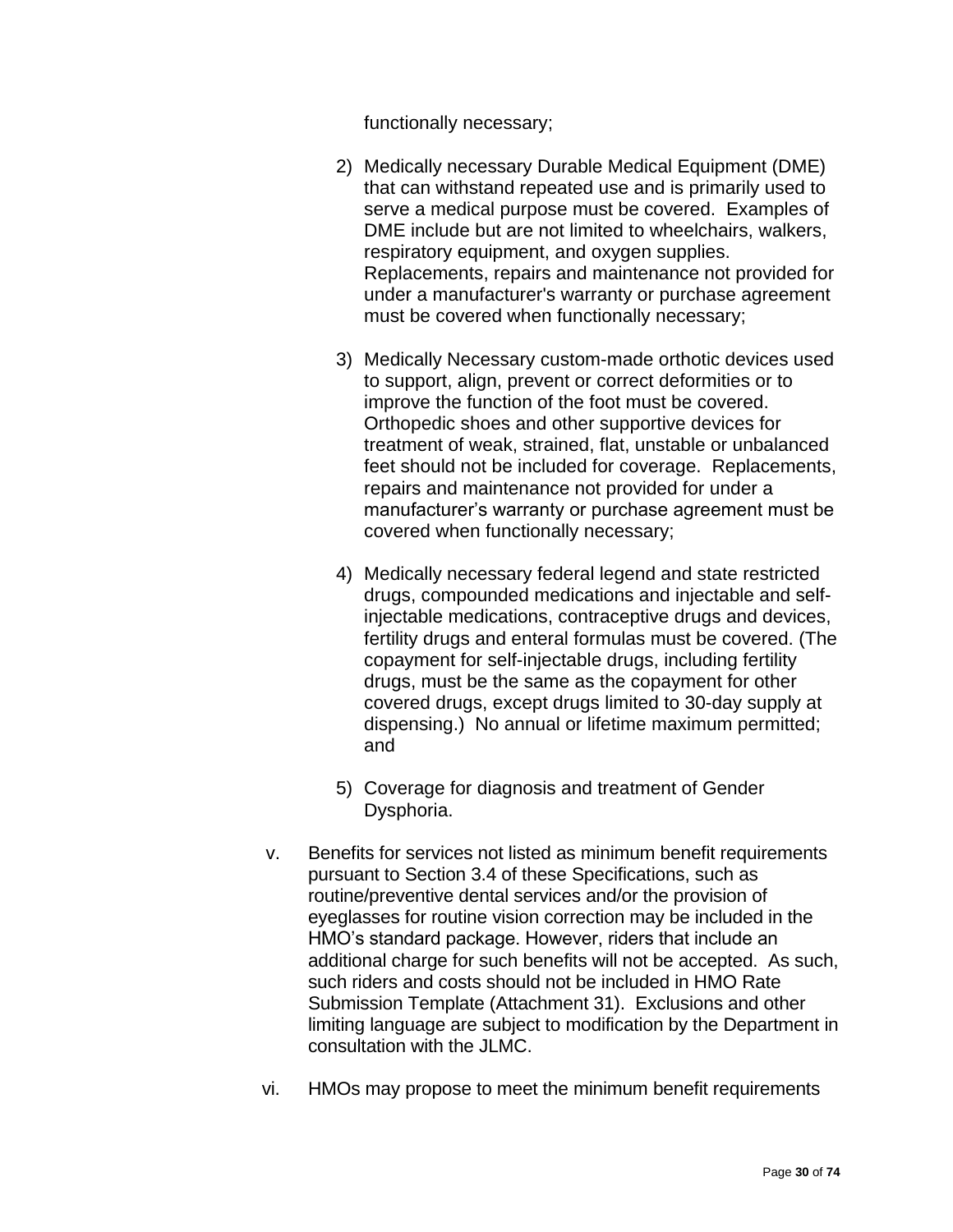set forth in these requirements using a standard contract, or through a combination of a standard contract and riders. Proposals that do not meet the minimum benefits will be rejected by the Department in consultation with the JLMC. HMOs may provide benefits in excess of the minimum benefits required by these specifications. The standard contract must be approved for offering by the appropriate regulatory authority. Riders shall be accepted by the Department in consultation with the JLMC only if such rider is necessary to bring the standard contract proposed by the HMO into conformity with the minimum benefit requirements. It is not the intent of the Department to purchase from HMOs riders that increase the benefit package to a level above the minimum requirements set forth in the Specifications. Riders that provide benefits not required by the minimum benefit requirements at an additional cost, or which provide benefits in excess of the minimum benefit requirements at an additional cost, may be rejected by the Department in consultation with the JLMC.

#### **b. Medicare Advantage Plan Benefit Requirements**

- i. The HMO's Medicare Advantage Plan must follow the regulations and requirements set forth in the CMS Medicare Managed Care Manual (MMCM). The Department is obligated to follow the rules and regulations in the MMCM as applicable to the employer group.
- ii. The benefit levels provided must meet or exceed the minimum benefits as set forth in Section 3.4 of these Specifications; and other benefits above the minimum benefits must be comparable to those provided to non-Medicare primary Enrollees. Instances where Federal Law and/or regulation preclude an HMO from complying with this requirement must be clearly identified in the HMO's Proposal.
- iii. If an HMO is submitting a Medicare Advantage Plan with Prescription Drug coverage, the Plan must be CMS approved for all counties in the proposed Service Area.
- iv. Starting with the 2022 plan year, and for each subsequent year of the resulting Contract, an HMO's proposed Medicare Advantage Plan may not utilize coinsurance as a cost sharing mechanism for either Part B medications or air ambulance services.
- v. An HMO may submit only one product for Medicare primary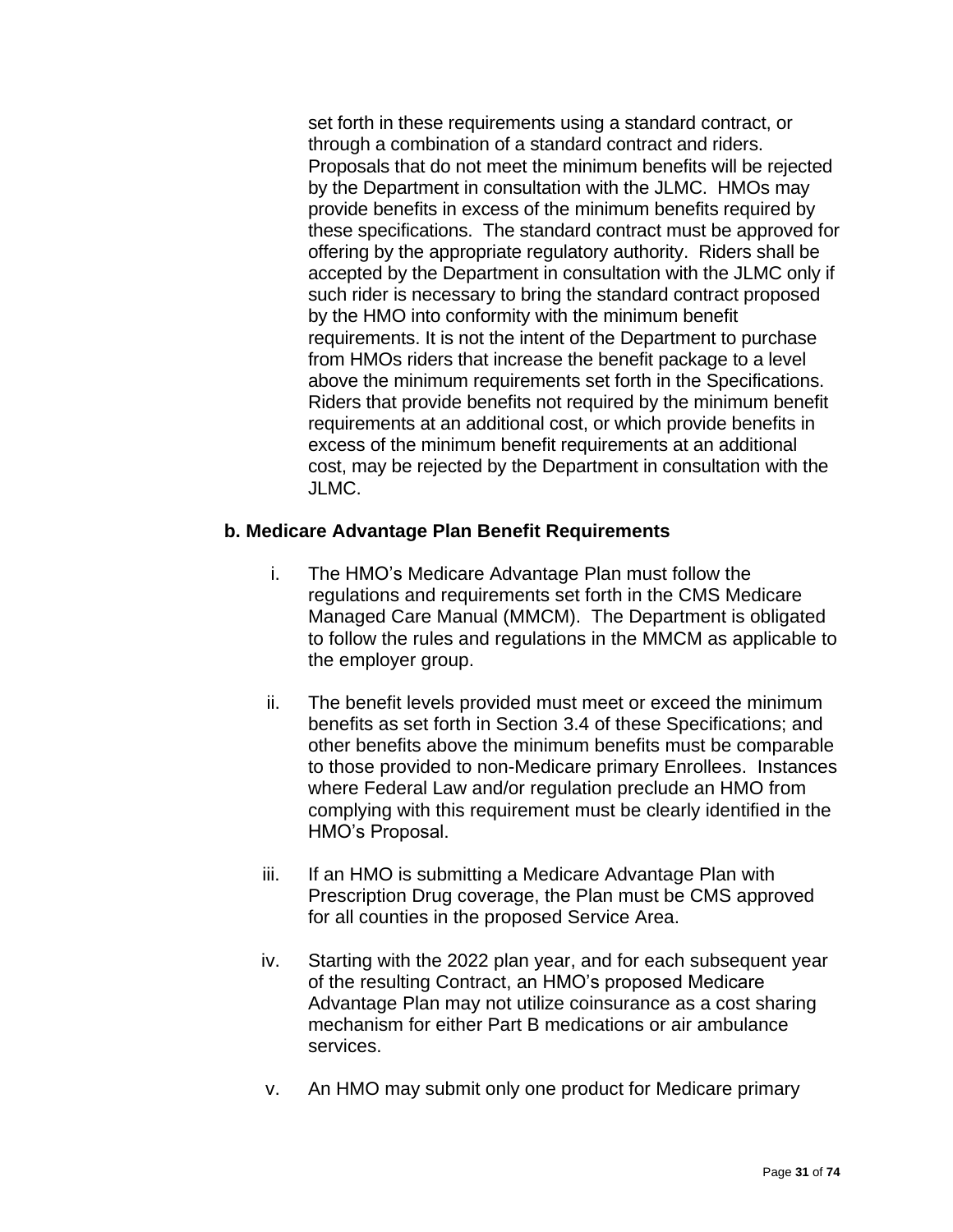Enrollees. It may submit either (a) the Commercial Plan which coordinates with Medicare and includes prescription drug coverage equal to, or better than, Medicare Part D or (b) a Medicare Advantage with Prescription Drug Plan. An HMO must provide Part D coverage at an equal level to the Commercial Plan in the coverage gap.

- vi. An HMO whose CMS Star quality rating falls below 3 stars and whose enrollment is frozen by CMS would be permitted to keep an Enrollee that otherwise would have aged-into the Medicare Advantage Plan in the Commercial Plan until CMS lifts the enrollment freeze.
- vii. The HMO must agree to cooperate with the Department to enroll individuals into the HMO's Medicare Advantage Plan as they become Medicare eligible in accordance with this process. The Department will follow the process required of the employer group for providing information to each eligible Employee / Retiree in the timeframes defined in the MMCM, as follows:
	- 1) The Department shall provide advance notice to eligible Enrollees and/or their eligible Dependents that Department intends to enroll them in Medicare Advantage Prescription Drug Plan (MAPD) Plan;
	- 2) The Department shall provide eligible Enrollees and/or their eligible Dependents notice that they may affirmatively opt-out of such enrollment; explain the process to opt-out; and any consequences to their benefits opting out would bring. This notice shall be provided to Enrollees and/or their eligible dependents not less than 21 calendar days prior to the effective date of coverage in the MAPD Plan;
	- 3) The Department shall provide eligible Enrollees and/or their eligible Dependents a summary of benefits offered under the MAPD, an explanation of how to get more information about the MAPD, and an explanation on how to contact Medicare for information on other Medicare health plan options that might be available; and
	- 4) The Department shall provide eligible Enrollees and/or their eligible Dependents the information contained in the MMCM Chapter 2 Exhibit 2 Model Employer/Union Group Health Plan Enrollment Request Form under the heading "Please Read & Sign Below."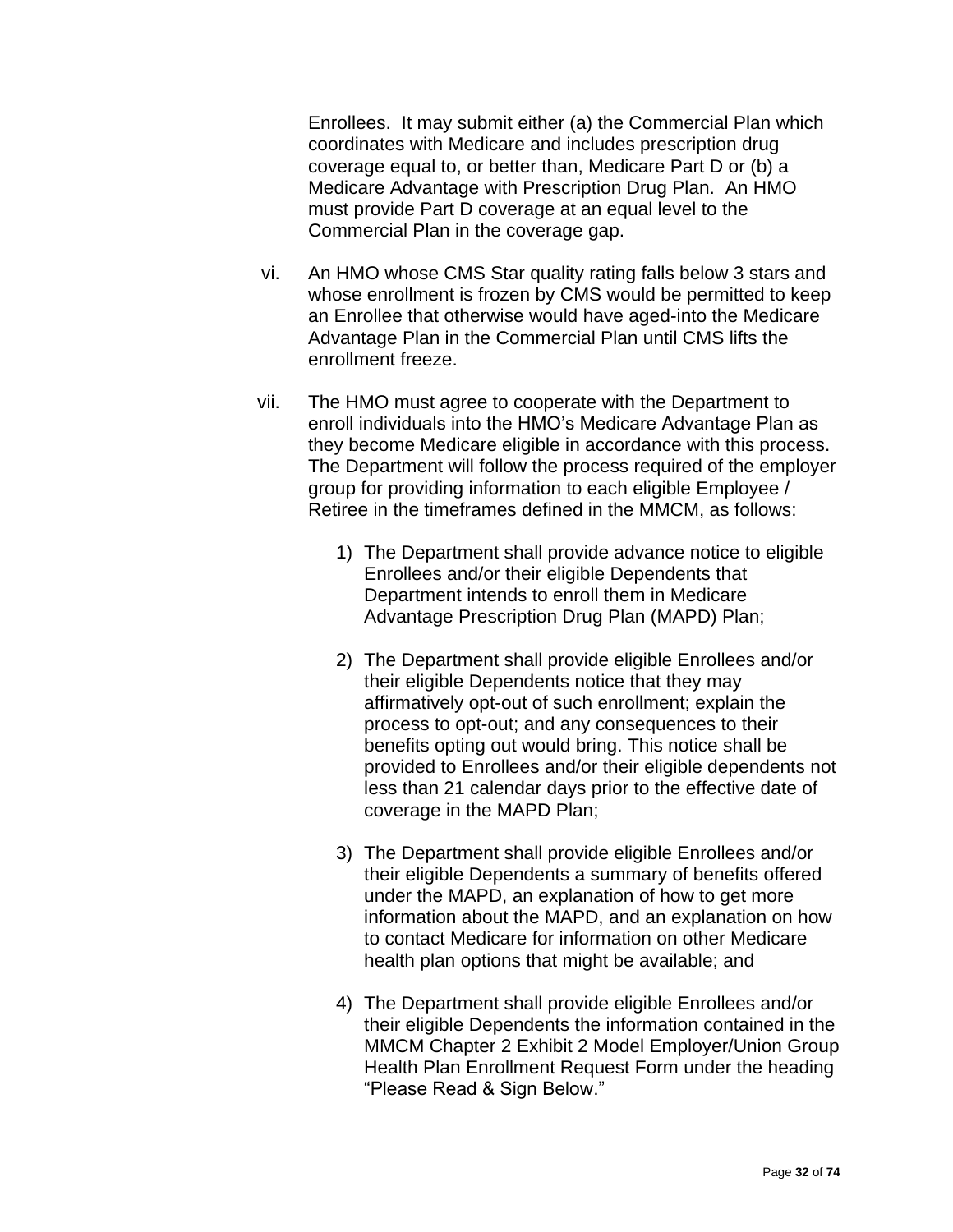- viii. The HMO must follow the procedures set forth in Chapter 2 of the MMCM, Optional Mechanism for MA Group-sponsored Plan Enrollment, which allows an employer to enroll its retirees using an enrollment process that does not require submission of a signed application by the retiree. The HMO must agree to work in cooperation with the Department to enroll individuals into the HMO's Medicare Advantage Plan as they become Medicare eligible in accordance with this process. Enrollments into the HMO's Medicare Advantage Plan may not occur unless received by the HMO through the Department's enrollment files.
- ix. HMOs must obtain any additional Member information not included on the Department enrollment files required for the HMO to submit an enrollment request to CMS, as set forth in the MMCM. The HMO must advise the Department in writing of any changes to the required enrollment data at least 60 days prior to implementation. If the HMO receives notification of change from CMS less than 60 days in advance of implementation, the HMO must advise the Department within 2 Business Days from receipt of such notification from CMS.
- x. The HMO shall furnish MAPD identification cards and Evidence of Coverage (EOC) documents, which describe in detail the prescription drug benefits covered by the plan, to each MAPD Member enrolled for MAPD Plan benefits.
- xi. The HMO shall agree to follow the procedures set forth in Chapter 2 of the MMCM, Optional Employer/Union MA Disenrollment Request Mechanism, which allows MA Plans to accept voluntary disenrollment elections directly from the employer or union without obtaining a MA disenrollment form from each individual and Group Disenrollment for Employer/Union Sponsored Plans, which allows an employer to group disenroll its MAPD Members using a group disenrollment process that does not require submission of a signed disenrollment form. The HMO must agree to work in cooperation with the Department to disenroll individuals out of the HMO's Medicare Advantage Plan. The Department shall agree to follow the process and timelines required for group disenrollment as stated in the MMCM including notification of the group's intention to disenroll the MAPD Members and transmit the information required for the HMO to submit a disenrollment request to CMS. For individual voluntary disenrollment requests, the Department shall agree to submit disenrollment information which accurately reflects the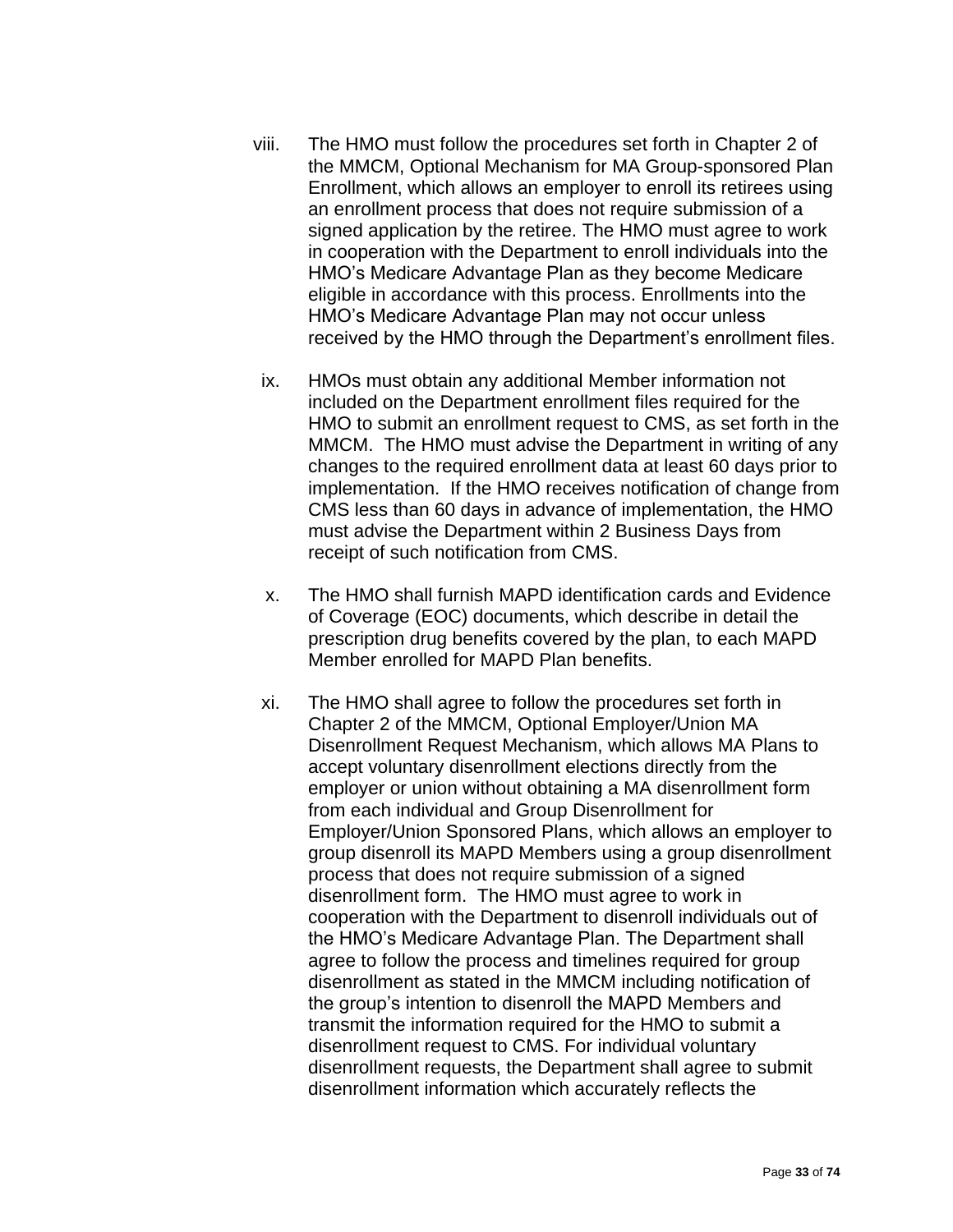Department's record of the disenrollment made by each MAPD Member according to the processes the Department has in place.

- xii. An HMO that offers a Medicare Advantage Plan through NYSHIP shall agree to notify the Department on a monthlyweekly basis in a specified format when CMS regulations impact the enrollment of a NYSHIP Enrollee or Dependent in the Medicare Advantage Plan. These events include but are not limited to the following:
	- 1) CMS generated disenrollments that remove a NYSHIP Enrollee or Dependent from the Medicare Advantage employer group plan;
	- 2) Disenrollments prompted by MAPD Member correspondence where CMS regulations require the HMO to act on the MAPD Member's request prior to the Department's notification through the Optional Employer/Union MA Disenrollment Request Mechanism or Group Disenrollment for Employer/Union Sponsored Plans;
	- 3) Enrollments received from the Department through the Group Enrollment for Employer/Union Sponsored Plans that cannot be processed with CMS. These situations include but are not limited to cases where the NYSHIP Enrollee or Dependent is not enrolled in Medicare Part A or Part B, already enrolled in another Medicare Advantage Plan, has an invalid or missing Medicare Beneficiary Identifier (MBI) or does not reside in service area; and
	- 4) Other situations not described above.
- xiii. The HMO shall agree that the commencement of coverage for Enrollees and their eligible Dependents will begin as of the requested effective date, in accordance with CMS regulations, for any eligible NYSHIP who makes a timely application for enrollment.
- xiv. Termination of coverage for a MAPD Member who is determined by the Department to be ineligible for benefits shall be reported to the HMO in the enrollment files transmitted on the scheduled basis. Upon the Department's notification to the HMO, the coverage of such MAPD Member shall terminate after providing notice to such MAPD Member in accordance with the Department's policy and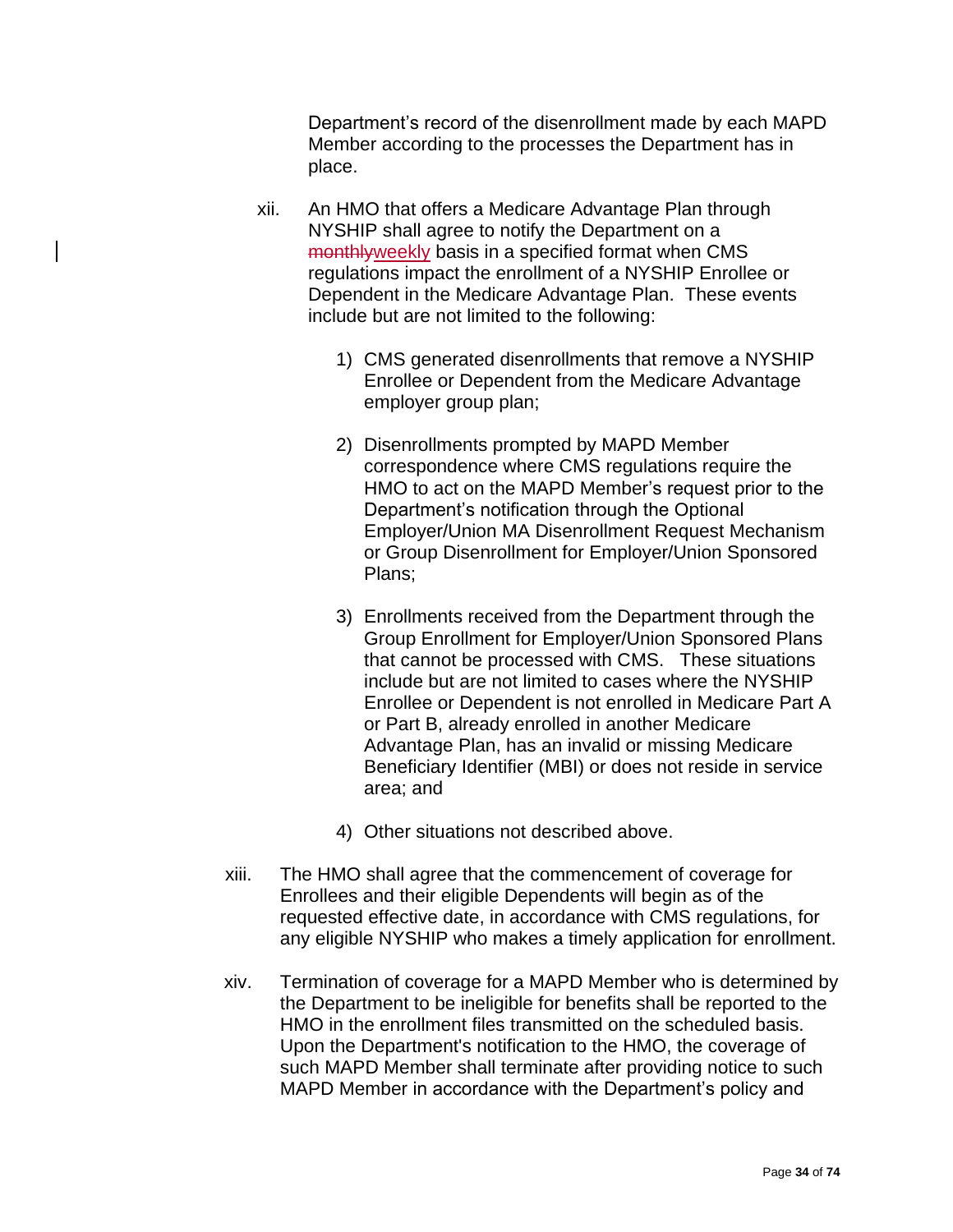CMS regulations. The Department is responsible for providing NYSHIP required notice; the HMO is responsible for providing CMS required notice. Retroactive disenrollment shall not be permitted except in specific situations approved by CMS.

- xv. An HMO that offers a Medicare Advantage Plan through NYSHIP must within forty-five (45) business days from the date the HMO receives the Low-Income Subsidy (LIS) payment from CMS, send the LIS beneficiary the low-income premium subsidy payment.
- xvi. The Department acknowledges that a Medicare Part D Late Enrollment Penalty (LEP) may be assessed to a MAPD Member when the Member has a break in Creditable Coverage. To determine the existence of Creditable Coverage, the HMO shall review the MAPD coverage history by viewing the MAPD NYSHIP enrollment record in the New York Benefits Eligibility & Accounting System (NYBEAS). For those MAPD Members whose NYBEAS record does not confirm continuous Creditable Coverage, the HMO shall send a Creditable Coverage attestation form to the MAPD Members in accordance with CMS regulations. The HMO shall bill the MAPD Member directly for any LEP assessed by CMS.

## **3.5 Service Requirements**

The Department, in consultation with the JLMC, will only consider submissions from HMOs that agree to provide coverage to both NYSHIP primary and Medicare primary Enrollees and Dependents. An HMO may either submit a Commercial Plan offering that is available to both such groups or an offering that is a combination of a Commercial Plan and a Medicare Advantage Plan that includes the CMS-approved Part D coverage. If the HMO has an approved Medicare Advantage Plan with Part D coverage in the same Service Area as the Commercial Plan offering, the HMO must offer the Medicare Advantage Plan to Medicare Primary Enrollees. The Department and JLMC will consider participation requests from HMOs that include their entire Service Area or an HMO that limits its proposal to include only certain counties in the Service Area. The Department may, at its discretion and in conjunction with the JLMC, select an HMO's entire proposed Service Area or may select specific counties within the proposed Service Area for participation in NYSHIP.

An HMO must ensure that comprehensive health care services are available to covered individuals. Title 10 of New York State Code, Rules, and Regulations (Part 98) defines Comprehensive Health Care Services as all those health services which an enrolled population might require in order to be maintained in good health, and shall include, but shall not be limited to:

A. Physician and other provider services (including consultant and referral services);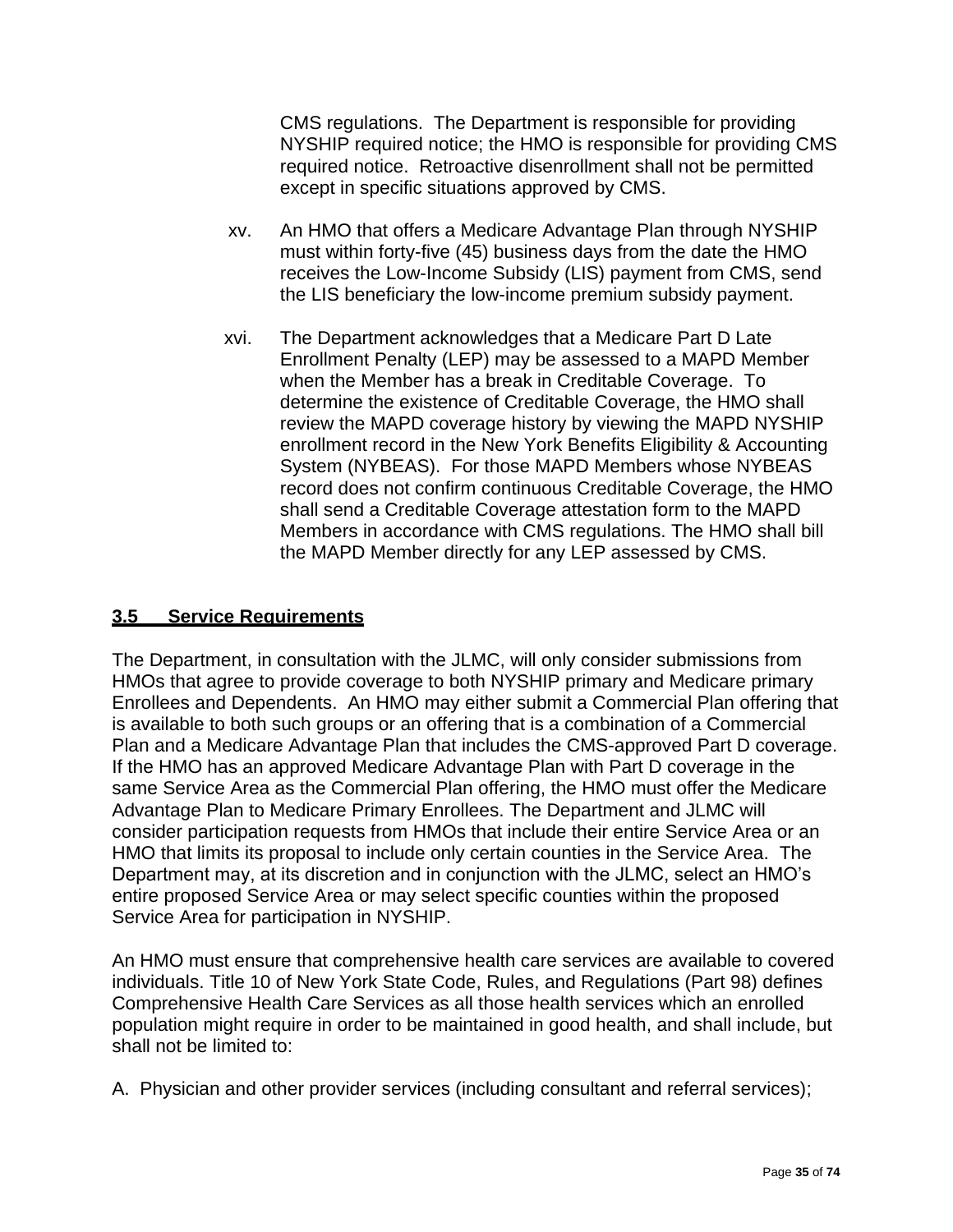- B. Inpatient and outpatient hospital services;
- C. Diagnostic laboratory and therapeutic and diagnostic radiologic services; and
- D. Emergency and preventive health services, including providing HIV counseling and recommending voluntary HIV testing to pregnant women.

### 1. **Duties and Responsibilities**

- a. An HMO must comply with New York State Laws and/or regulations; provide coverage to Members, either directly or through their Primary Care Physician (PCP), twenty-four (24) hours a day, 365 days a year; and instruct their Members on what to do to obtain services after regular business hours.
- b. An HMO must also abide by the following appointment standards:
	- i. Emergency medical or mental health and substance abuse problems, immediately;
	- ii. Urgent medical or mental health and substance abuse problems, within 24 hours of request;
	- iii. Non-urgent "sick visits," within 48 to 72 hours, as clinically indicated;
	- iv. In-Plan, non-urgent mental health and substance abuse visits, within two (2) weeks;
	- v. Adult baseline and routine physicals and non-urgent or preventive care visits, within twelve (12) weeks;
	- vi. Initial prenatal visits, within three (3) weeks during the first trimester and two (2) weeks thereafter; and
	- vii. Initial visit for newborns to their PCP, within two (2) weeks of hospital discharge.

### **3.6 Communications Material Requirements**

The Department and the JLMC place a high priority on ensuring that NYSHIP Members are able to make informed choices when selecting a health plan during the annual Option Transfer Period. The Department requires that the benefits offered by an HMO be fully described to the HMO's Members.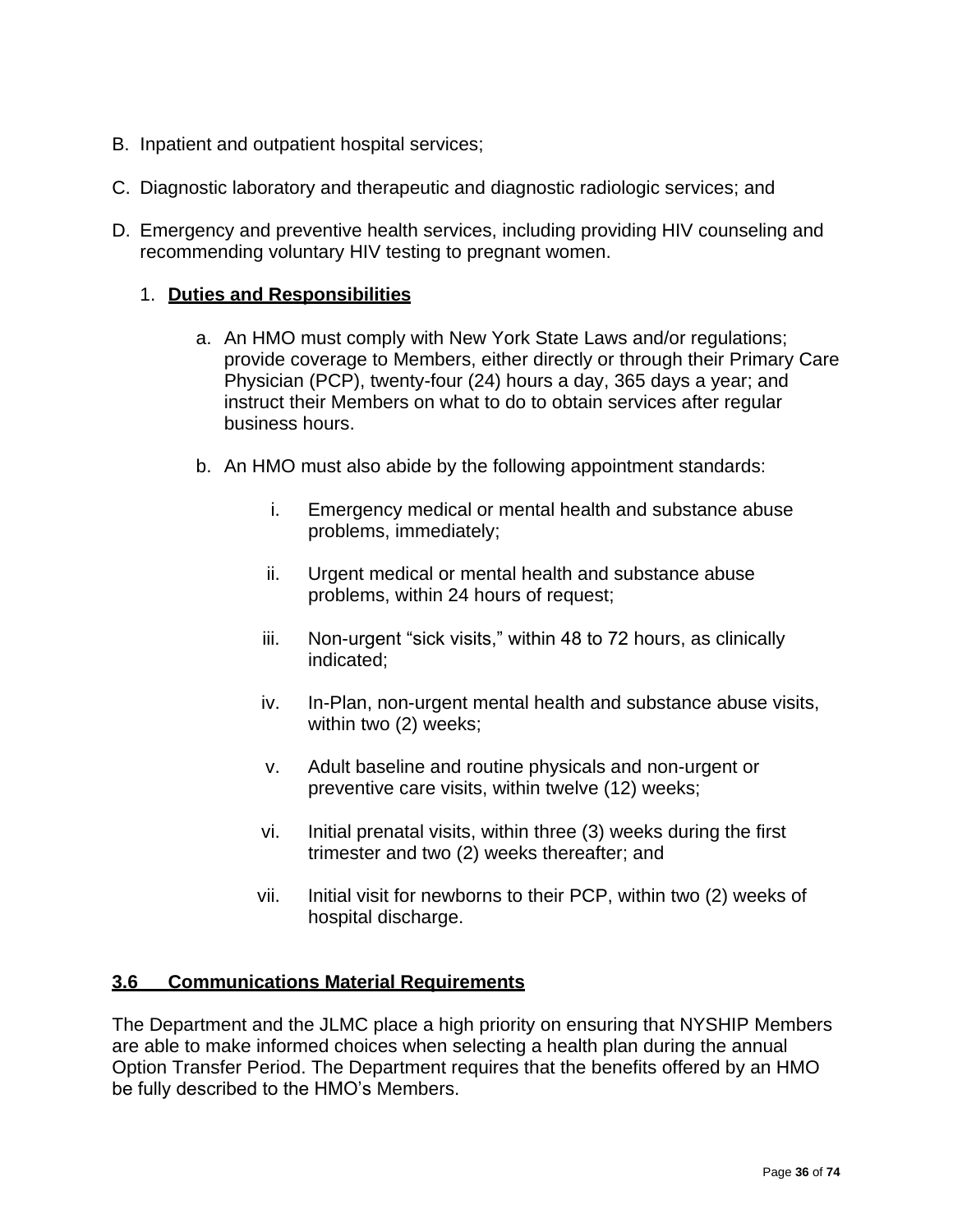To assist NYSHIP Members in choosing a health insurance plan during the annual Option Transfer Period, the Department will develop a Health Insurance Choices guide. This guide will contain uniformly formatted pages for each plan offering (Commercial and Medicare Advantage, if offered) so that Members may easily compare the benefits offered. The information to be included in these Choices pages is outlined in *CHOICES Guide* (Attachment 34). Please note that the Department reserves the right to add, remove or change any of the Choices page requirements for each plan year of the Contract.

# 1. **Duties and Responsibilities**

- a. All Member communication material must be pre-approved by the Department prior to distribution to Members. For purposes of Section 3.6 and the resultant Contract, "Member communication material" is defined as any electronic or hardcopy communications directly or indirectly distributed to NYSHIP Members. Distribution means delivery through any media electronic or otherwise directly or indirectly targeting NYSHIP Members. This includes both annual benefit plan communications and updated Member communication material distributed by the HMO throughout the year.
- b. Upon approval by the Department and JLMC, the HMO must distribute the Cover Letter, Schedule of Benefits, and the applicable Side-by-Side Comparison of Benefit Changes to Members in hard copy, in one envelope and in one mailing. Final versions of these mailings must be sent to all *JLMC Contact Members* (Attachment 13) at least one (1) week prior to mailing to NYSHIP Members.
- c. All Member communication material must present a clear, factually correct, complete and easily understood description of the benefits available through the HMO. Any incorrect or incomplete Member communication material sent by the HMO to NYSHIP Members related to Member communication materials must be corrected and re-sent at the HMO's expense. Benefits offered and/or received through incorrect or incomplete Member communication material sent by the HMO must be covered until the Member(s) receive the corrected Member communication material or, at the discretion of the Department, in consultation with the JLMC, for the balance of the Plan Year.
- d. Member communication materials may promote the HMO but must not make general or specific comparisons to any other NYSHIP option. HMOs will not be permitted to refer to the Empire Plan or plan specific comparisons to other HMOs. For example, an HMO may not state that they "serve more NYSHIP Members than any other HMO that participates in NYSHIP."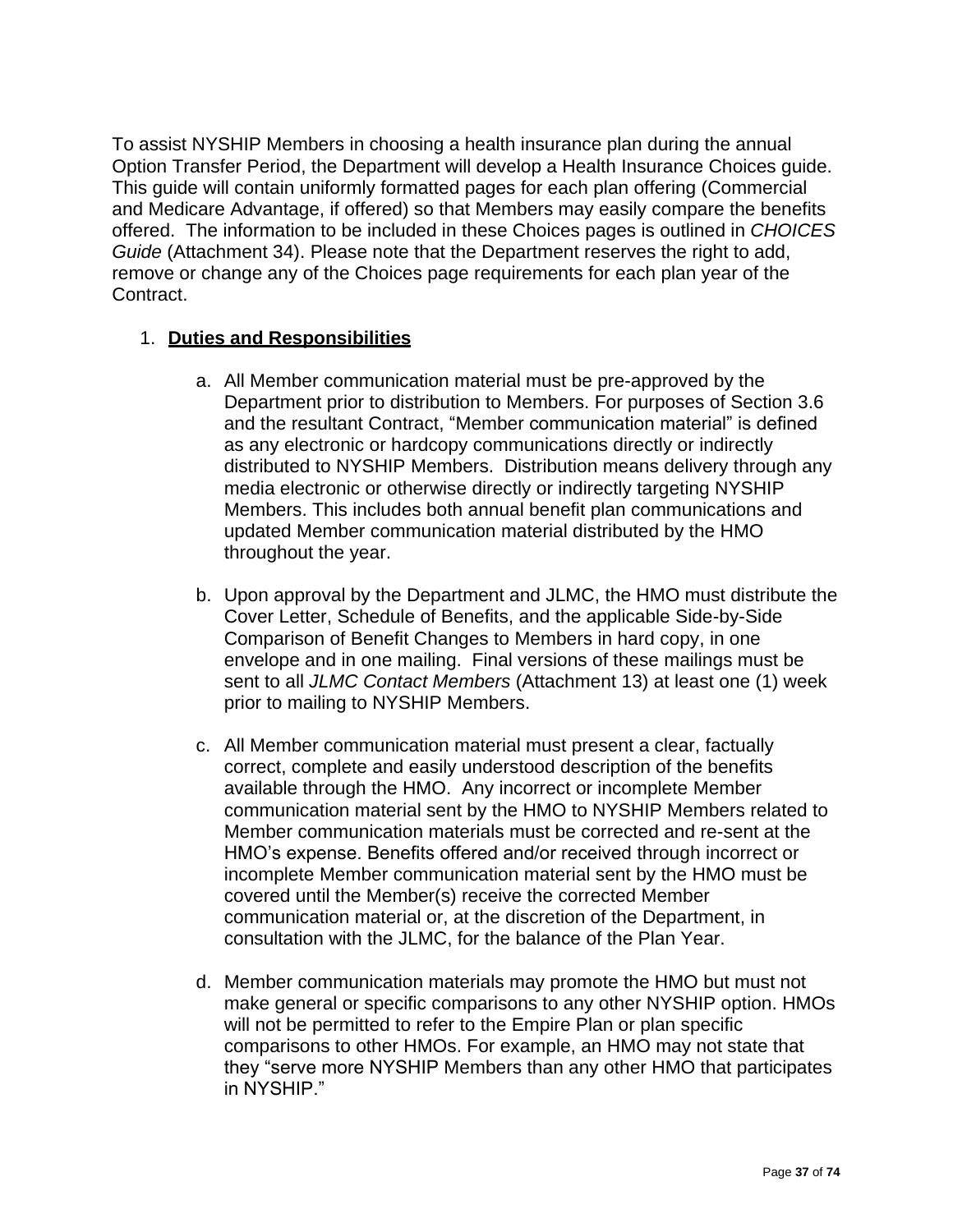- e. Member communication materials may not discriminate on the basis of a potential Member's health status, prior use of health service, or need for future health services.
- f. HMOs may not distribute Member communication materials that mislead or confuse NYSHIP Members by promoting or misstating benefits for which the NYSHIP Member is not covered.
- g. The premium cost or rate information of all NYSHIP health plan options will be communicated to Enrollees by the Department's Employee Benefits Division and shall not be included in any communication materials distributed by any HMO, with the exception of rate filing notifications required by the New York State Department of Financial Services (DFS). HMOs may, however, direct NYSHIP Enrollees to rate information provided by the Department. Rate information is provided on the Department's web site at [www.cs.ny.gov.](http://www.cs.ny.gov/)
- h. Visual presentations of Members in the HMO Member communication material must represent a diverse New York State workforce.
- i. All HMOs must include the following statement in the Cover Letter for the Member communication materials mailing to HMO NYSHIP Members: "Your Eligibility Guidelines may be different from those guidelines listed in the Certificate of Coverage. Please refer to your NYSHIP General Information Book for these guidelines or visit the New York State Department of Civil Service's web site at [www.cs.ny.gov.](http://www.cs.ny.gov/)"
- j. The HMO must comply with PPACA to produce, revise, distribute and, upon request, translate a Summary of Benefits and Coverage (SBC) that accurately describes the NYSHIP group benefits and coverage to all HMO NYSHIP Members. The SBC must be provided to the Department in an Adobe PDF electronic format document no later than 30 days before the beginning of each Plan Year for posting to the Department website. The HMO must distribute a SBC to any eligible Employee or Retiree contacting the HMO or the Department requesting a hard copy in accordance with PPACA requirements for timely distribution. Annually, at plan renewal or upon material modification of the SBC, the HMO must provide notice to all current Enrollees via a postcard, plan materials, or other Federally compliant means of notification, of how to view or obtain a copy of the SBC from the HMO.
- k. The Schedule of Benefits must include, but not be limited to, applicable copayments and/or coinsurance levels. The Schedule of Benefits must also include a comprehensive description of limitations and exclusions. A separate Schedule of Benefits is required for the Commercial HMO Plan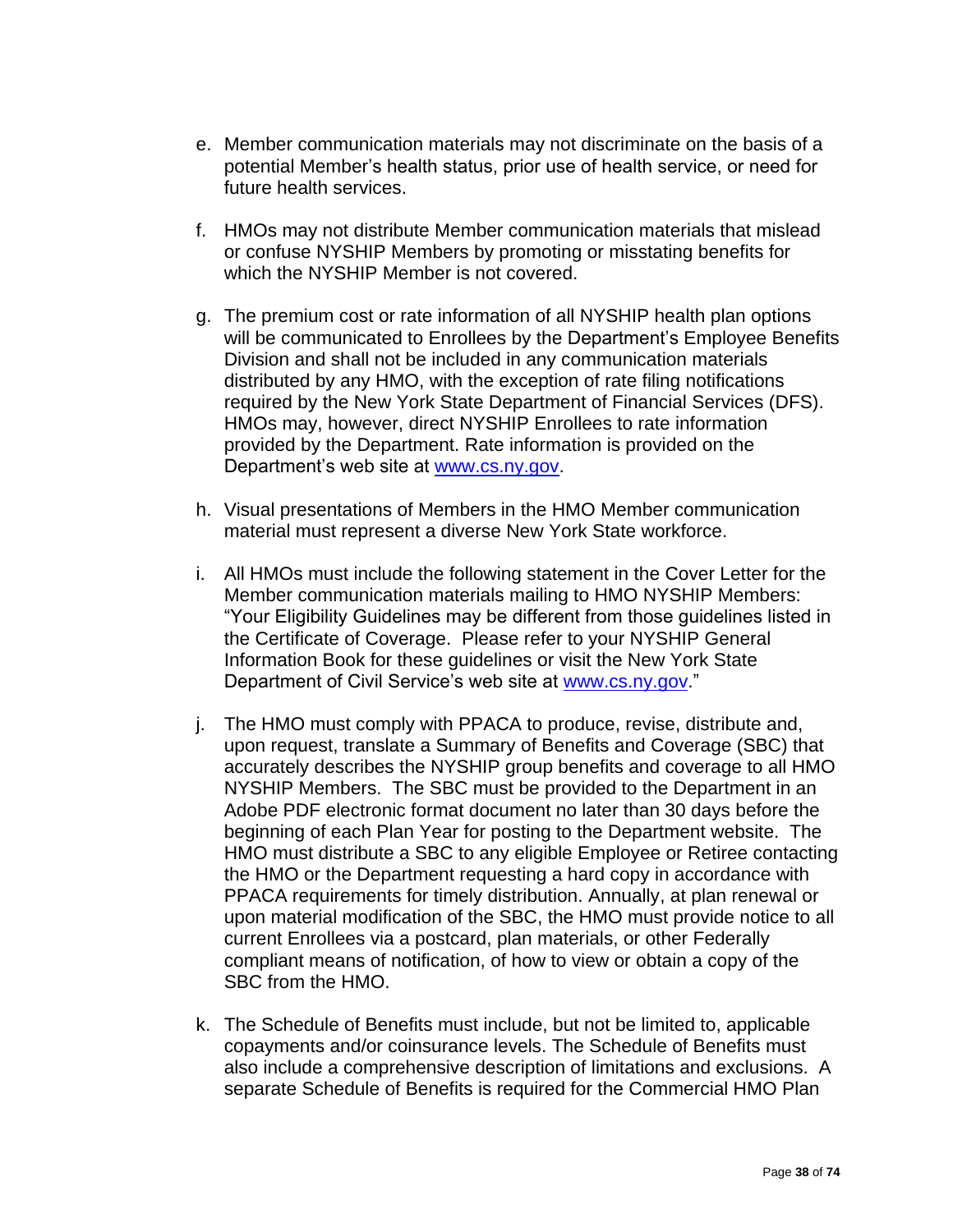and the Medicare Advantage Plan (if offered) in the HMO's Submission. See *SAMPLE Schedule of Benefits* (Attachment 24).

- l. HMOs that participate in NYSHIP in 2020 are required to submit a Side by Side Comparison of Benefits that lists changes in the benefits offered to Enrollees from 2020 to 2021. Such changes include but are not limited to copayments; new benefits; number of days of a prescription supply; delivery of services; and provider networks. In the event there are no changes in the benefits offered, the HMO will be required to mail to Members an affirmative statement that states that there are no changes in either the benefits offered or delivery of services from the previous year. The Side by Side Comparison of Benefits must be provided to the Department in an electronic format as a PDF document no later than 30 days before the beginning of each plan year for posting to the Department website. See *SAMPLE Side-by-Side Comparison* (Attachment 25).
- m. In addition to the required Member communication material, HMOs may develop and distribute other marketing materials to current NYSHIP Enrollees who live or work in the HMO's NYSHIP service area. All Member communication materials distributed to NYSHIP Members must present the NYSHIP HMO's benefits. The Department will not provide any information to HMOs regarding the identification of eligible NYSHIP Enrollees or their mailing addresses. Any Member communication materials distributed by the HMO to NYSHIP Enrollees must be preapproved by the Department, in consultation with the JLMC, prior to distribution.
- n. HMOs shall not provide NYSHIP Members with gift(s) as an inducement to enroll in the HMO. Generally, a gift is something that has a fair market value of \$15.00 or more (i.e. nominal value).
- o. HMOs are not permitted to conduct NYSHIP related marketing activities including distribution of NYSHIP related material, at any worksite event without prior approval of the Department. HMOs may only distribute Department approved materials that provide specific information regarding the NYSHIP HMO or relate to general health care issues at such events. Worksite events include, but are not limited to, health benefit fairs and information booths.
- p. Distributed promotional items (e.g. pens, shirts, mugs, phone holder etc.) or advertising or promotional material (e.g. billboards, brochures, flyers, postcards, business cards, posters, menus, sales sheets, etc.) shall not contain the NYSHIP logo or the term NYSHIP or any language that would infer the State promotes or supports the particular HMO.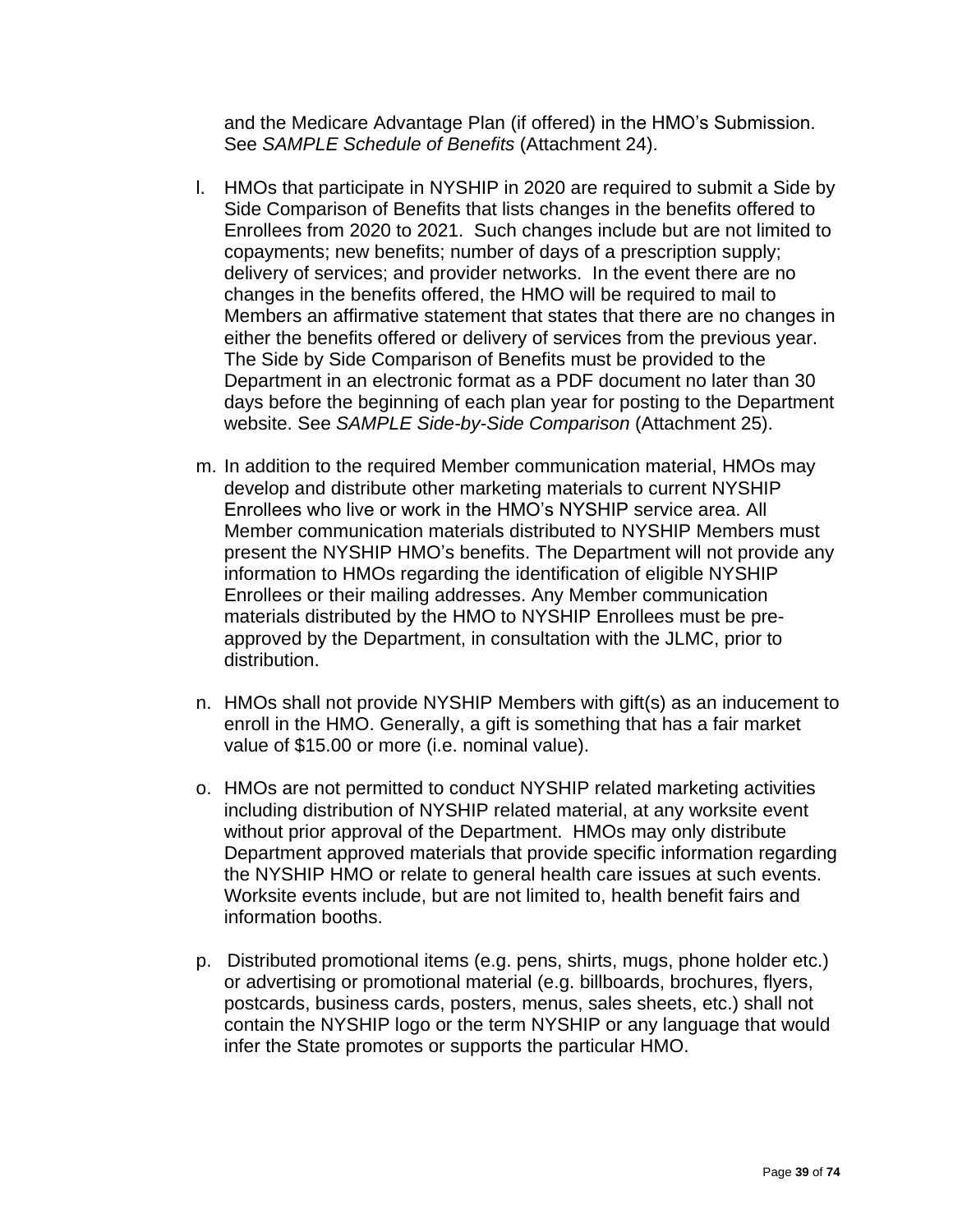- q. If an HMO's benefit changes are expected to reduce premium costs, a notation may be included in the HMO communication materials that certain benefit changes are expected to result in decreased premiums or to help limit premium increases; however, the language may not state how much premiums will decrease or how much savings may be realized.
- r. All Member communication materials must be submitted to all JLMC Members for approval before the submission deadline specified in the *Timeline of Key Events for Plan Year 2021* (Attachment 26). JLMC Contact Members may approve optional marketing materials submitted late, but also reserve the right to disapprove any material that does not meet the specified deadline. The HMO shall adhere to the Department's decision on any and all optional marketing materials, regardless of format or timing of deployment. For purposes of this section "optional marketing materials" refer to any communication or promotional materials, electronic or otherwise, made visible and relevant to NYSHIP Members or used to promote enrollment by the HMO that are outside of the required Member communications materials.
- s. The HMO is required to advise all *JLMC Contact Members* (Attachment 13) of the potential withdrawal of any hospital or hospital group and of any significant provider group from the HMO's provider network as soon as the potential withdrawal is identified but no later than thirty (30) days prior to the group's potential withdrawal date.
- t. For the initial year of this Contract term, the HMO is required to list its current five largest employer groups, in descending order, by number of contracts for the organization's HMO business (i.e., large group HMO product) in which NYSHIP is included and indicate where NYSHIP enrollment would rank in the standings. On an ongoing basis during the term of the Contract, an HMO must advise the Department and JLMC Contact Members in writing of any change to NYSHIP's position in the standings.
- u. Notification of proposed changes in the configuration of Service Area counties, including a shift in Service Area counties within rating regions or the establishment of a new rating region(s), must be provided to the Department at the same time the request is submitted to the regulatory agency and noted as pending. The Department must be notified of the determination by the regulatory agency and upon approval, be provided all pertinent information including, but not limited to, the effective date of the change. The HMO must also provide the Department and all *JLMC Contact Members* (Attachment 13) with copies of all notification materials for Members impacted by the region switch prior to distribution to the Members.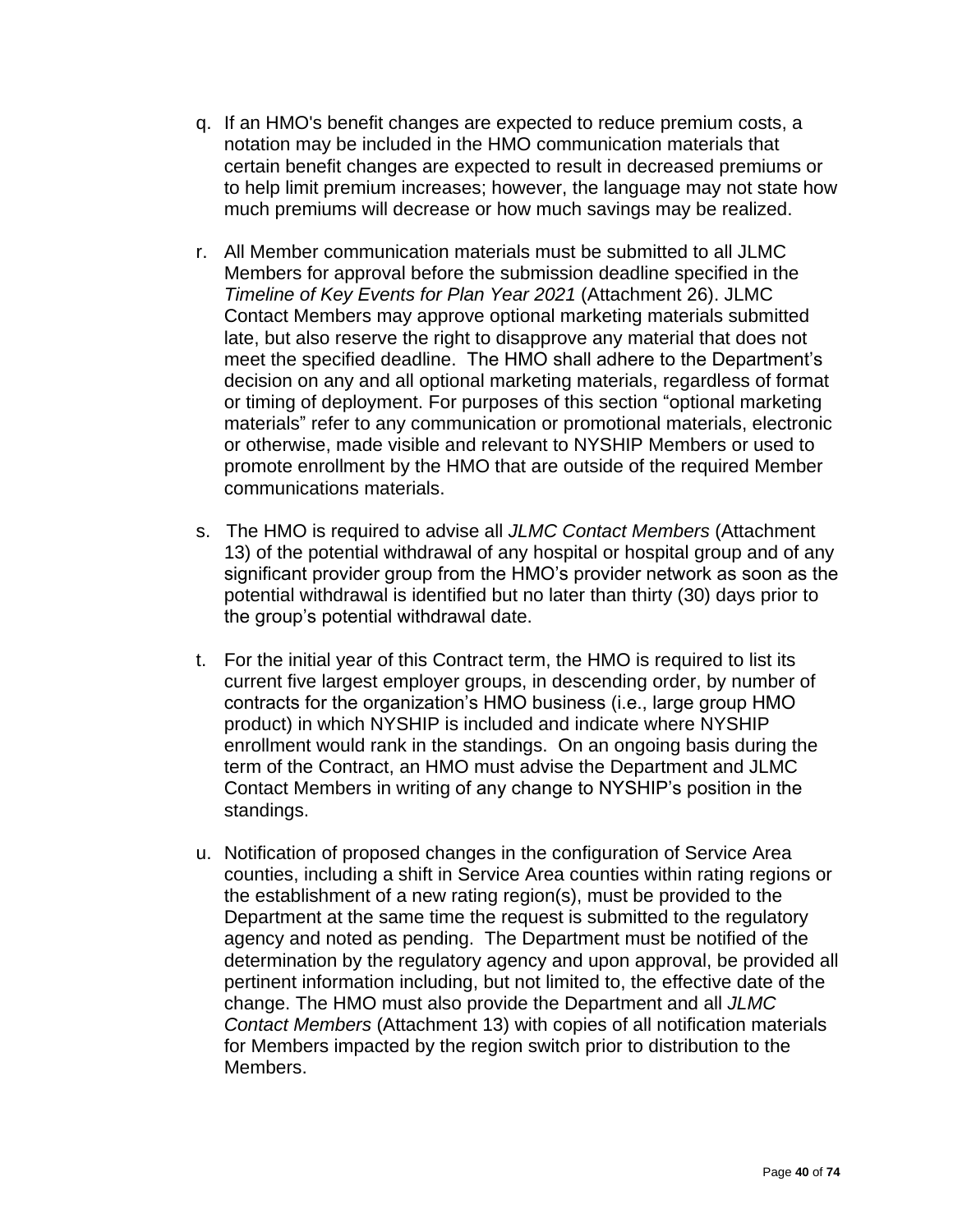#### **3.7 Reporting**

The Offeror must provide the Department with regular, periodic reports that are designed to document that Member, network, and account management service levels are being maintained and that claims are being paid in accordance with the Contract. The Offeror may on occasion be requested to provide ad-hoc reporting and analysis within 24 hours.

In order to fulfill its obligations to enrolled Plan Members and ensure Contract compliance, the Offeror must provide accurate claims data information on a claim processing cycle basis as well as summary reports concerning the Plan and its administration.

All electronic files must be in a format acceptable to the Department. The Department will review and approve the proposed format, but this format may be adjusted during the term of the Contract. Upon receipt by the Department, all electronic files are first validated for compliance with the agreed-upon file structure. Files that fail to adhere to this structure are rejected in their entirety and must be re-submitted.

The Department reserves the right to seek information immediately from an HMO pursuant to investigation of a particular Member or provider complaint.

#### **1. Duties and Responsibilities**

- a. An HMO must maintain records of all complaints that have been unresolved for more than forty-five days (45) days. Such records shall include the actual complaint, all correspondence related to the complaint, and an explanation of the disposition of the complaint. The HMO must make these records available to the Department and *JLMC Contact Members* (Attachment 13) in searchable format upon request. All Member identifying information must be redacted.
- b. The Department requires an HMO to maintain a report summarizing the number of grievances filed for the most recent Plan Year, sorted by procedure type. The report must include the total number of grievances, the number of grievances upheld, overturned, modified or withdrawn. The HMO must make these records available to the Department or JLMC *Contact Members* (Attachment 13) upon request.
- c. The Department requires an HMO to maintain a report summarizing the number of external appeals filed for the most recent Plan Year, sorted by procedure type. The report must include the total number of external appeals, the number of appeals upheld, overturned, modified or withdrawn. The HMO must make these records available to the Department or *JLMC Contact Members* (Attachment 13) upon request.
- d. The HMO must provide all JLMC Contact Members (Attachment 13) with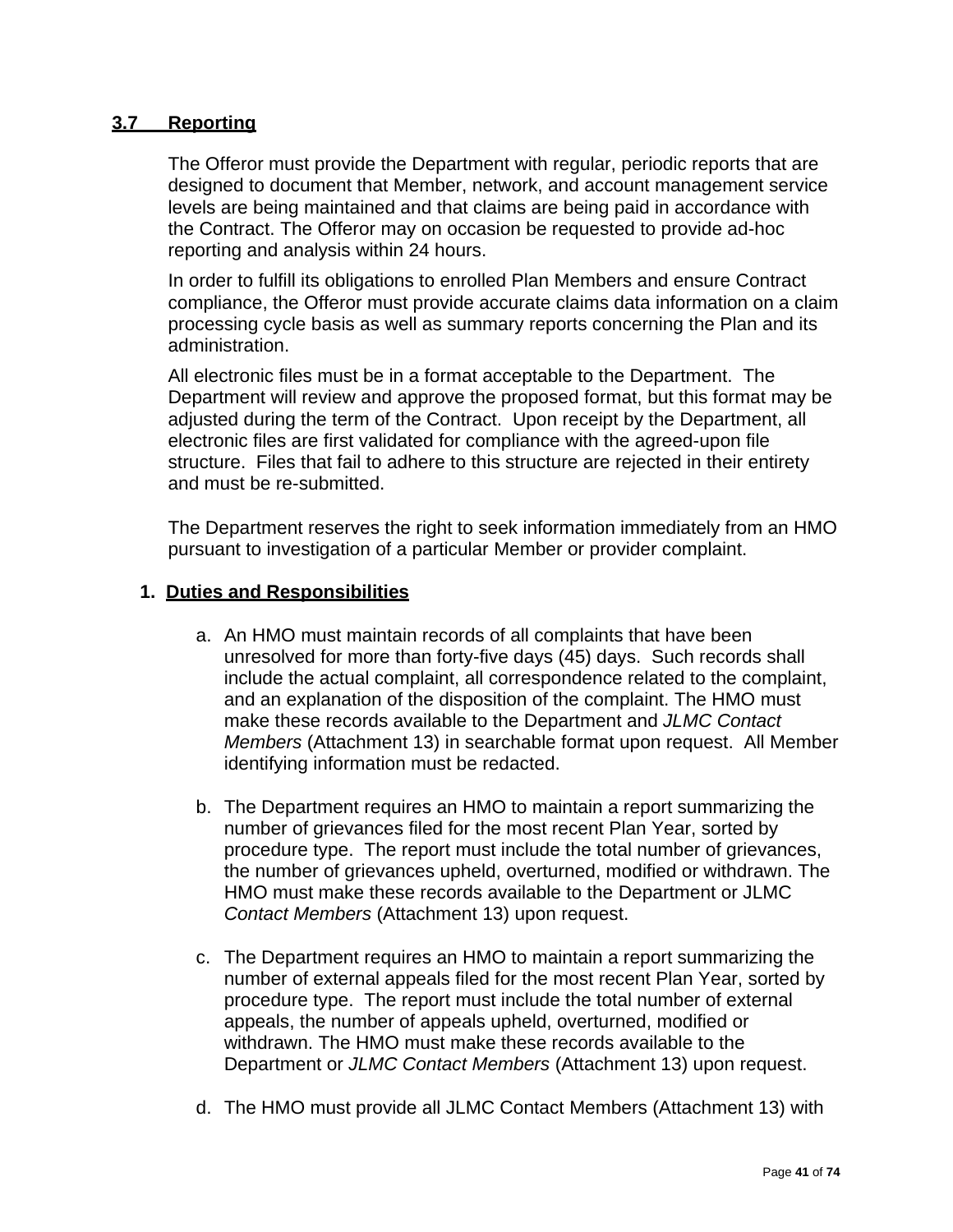notification of changes in Subcontractors within thirty (30) days of such changes becoming final.

- e. Whenever an HMO conducts a Member satisfaction survey that includes NYSHIP Enrollees, the HMO must provide a copy of the survey and survey results electronically in searchable format within 30 days upon request from any *JLMC Contact Members* (Attachment 13).
- f. The HMO must notify the Department on a weekly basis of any Members no longer eligible to be enrolled in the Medicare Advantage Plan for reasons identified by the HMO or CMS; including but not limited to, missing Medicare Beneficiary Identifier (MBI), no Medicare Parts A and/or B, or enrollment in another Medicare Advantage Plan or Medicare Part D plan. The Department must also be notified if an Enrollee moved out of the HMOs Service Area or is deceased. The HMO must notify the Department using the format provided in the *Medicare Enrollment Report Format and Frequency* (Attachment 21).
- g. The HMO must file its Medical Loss Ratio (MLR) with the federal government by July 1<sup>st</sup> of each calendar year. The HMO must provide its filed MLR to the Department no later than September 1<sup>st</sup> of each calendar year. In those instances where the HMO fails to meet the required MLR threshold for community rated large group contracts during the preceding calendar year, rebates must be paid to NYSHIP by September 30<sup>th</sup> of that calendar year as required under the PPACA. In addition, notification must be provided to both Enrollees and the employer group in instances where the MLR threshold has not been met.
- h. The HMO must submit a Low-Income Subsidy (LIS) report to the Department no later than fifteen (15) Business Days from the date the HMO receives the subsidy payment from CMS. The report must include the following information regarding payments made by the HMO to LIS Enrollees:
	- i. Payment Date
	- ii. Carrier ID
	- iii. Benefit Plan
	- iv. Benefit Program
	- v. Last Name, First Name
	- vi. Date of Birth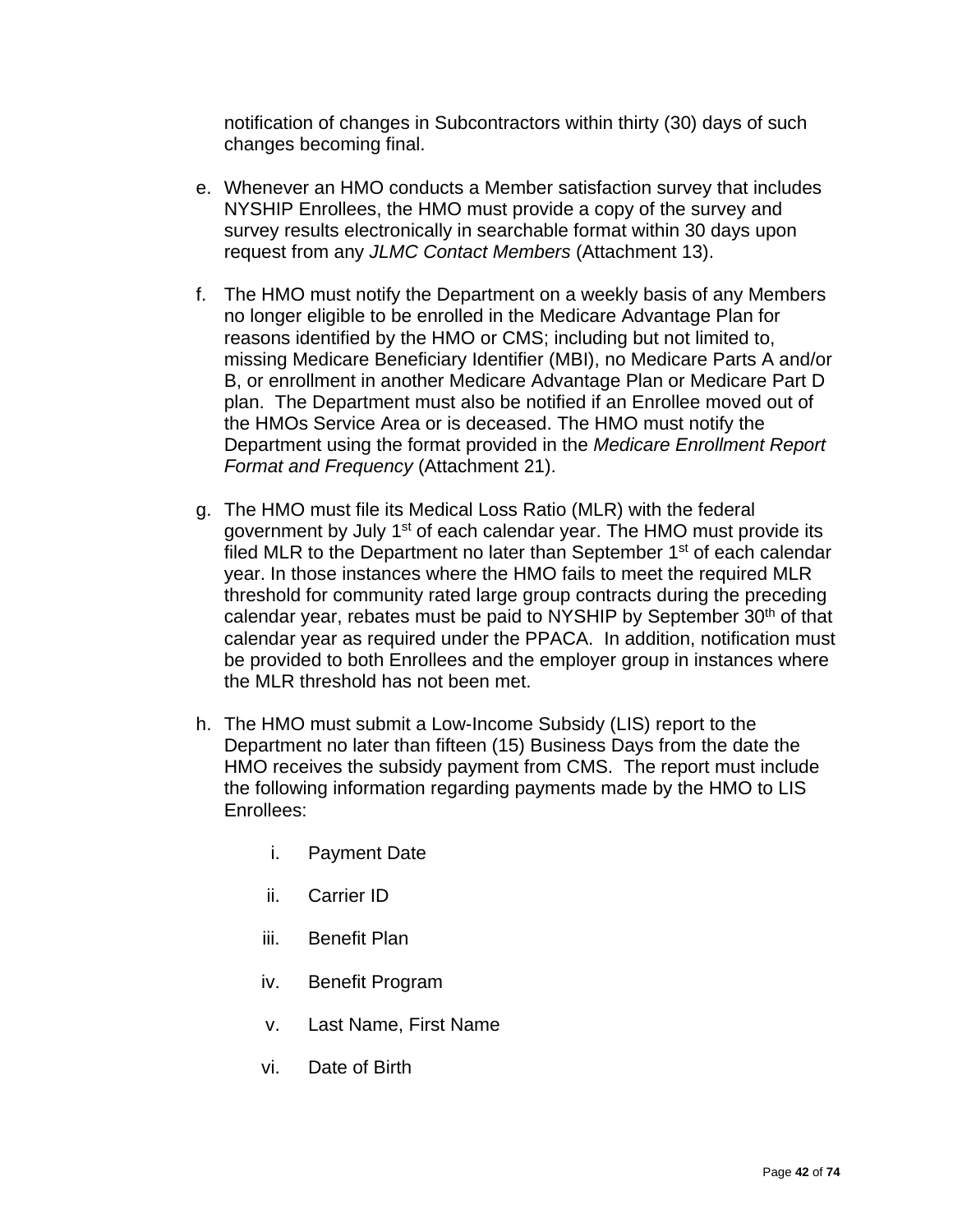- vii. MBI
- viii. Member ID
- ix. Social Security Number
- x. Number of Payments
- xi. Payment Start Date
- xii. Payment End Date
- xiii. ADJ (Adjustment) Reason Code
- xiv. ADJ (Adjustment) Reason Code Description
- xv. LIS Premium Subsidy Amount.
- i. Consistent with State and Federal regulations, Healthcare Effectiveness Data and Information Set (HEDIS) Reports need to be completed on a timely basis.

## **3.8 Submission of Premium Rates**

Those HMOs selected by the Department and the JLMC for participation in the NYSHIP in 2021 shall be required to submit premium rates to the Department by the date specified in this Section 3.8 of these Specifications and in accordance with *HMO Rate Submission Template* (Attachment 31). In order to prepare for the annual health insurance Option Transfer Period, NYSHIP premium rate submissions are due by September 1<sup>st</sup> of each Calendar Year. The premium rates shall be accompanied by the HMO's most recent available year-to-date loss ratio for the community pool in which NYSHIP Members are included. The premiums submitted to the Department shall be guaranteed rates under DFS regulation 11 NYCRR 52.42(b). The premium rates guaranteed shall be the presently prevailing approved or filed premiums. The premium rates for those Members who reside out of state must be the same as NYS premium rates filed with the NYS DFS.

Many HMOs submit for a rate adjustment to DFS with an effective date of January 1<sup>st</sup>. Such rate adjustments are only applicable until another rate request is made and approved by DFS. For administrative purposes, an HMO may guarantee the payment of the implemented rate for one year. To ensure the timely review and implementation of annual NYSHIP HMO premium rate changes by the Department, the HMO's selected for participation in NYSHIP must submit rate adjustments to DFS by June 1<sup>st</sup> of each calendar year.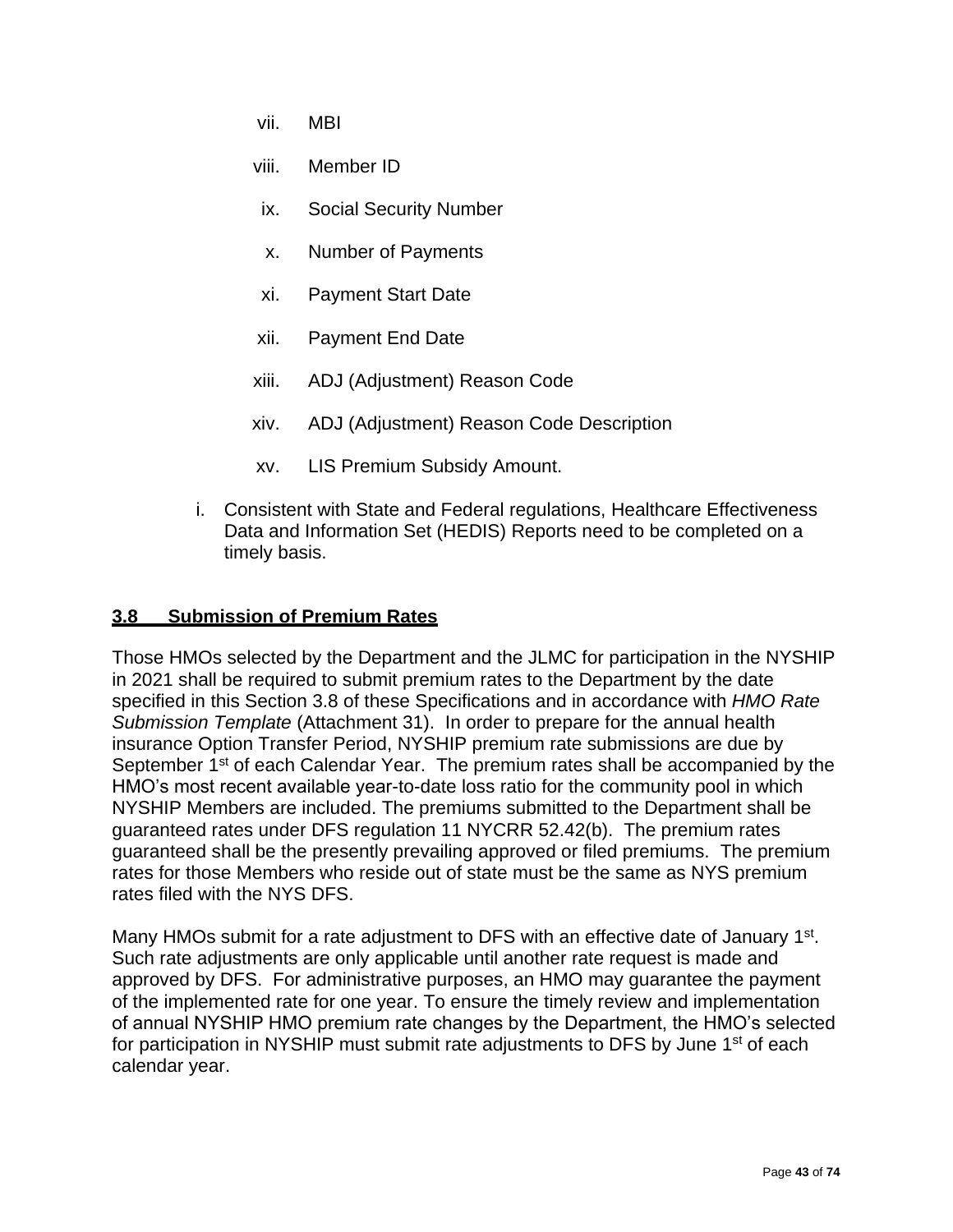# **1. Duties and Responsibilities**

The HMO must provide the following detailed information to support the quoted premium rates.

- a. The Offeror must provide a complete copy of the DFS's "Prior Approval Rate Change" application along with the printout of the System for Electronic Rate and Form Filing (SERFF) disposition notice indicating DFS approval of the rates submitted must be submitted to the Department by September 1<sup>st</sup> of each Calendar Year. The SERFF, administered by the National Association of Insurance Commissioners (NAIC), is a web-based system that facilitates the submission of electronic rate and form filing and facilitates electronic storage, management analysis, and communication regarding filings and their disposition.
- b. If the Offeror has a rate request pending DFS's approval with an effective date no later than January 1<sup>st</sup>, the Offeror must submit a complete copy of the DFS "Prior Approval Rate Change" application and the SERFF application notice indicating submission of the application by September 1<sup>st</sup> of each Calendar Year. The receipt confirmation from the DFS must be sent to the Department upon receipt from DFS.
- c. NYSHIP rates are comprised of: (1) the HMO's Community Rates associated with the JLMC approved benefits for the following Plan Year, as submitted to and approved by DFS; and (2) Medicare Rate Adjustments (if applicable):
	- i. The HMO's Community Rates (basic contract rates and required benefit rider rates) for Plan Year for the specific Commercial Plan approved by the Department in consultation with the JLMC which have either been approved or are pending approval by DFS.
	- ii. Medicare Rate Adjustments for each Medicare Plan. The premium rates for the Medicare Plan approved by the JLMC will vary from the Commercial Plan rates; they are typically less than those for the Commercial Plan. The variances between the Commercial Plan rates and the Medicare Rates are recognized in the NYSHIP rate development calculation by means of adjustments to the Community Rates (see *HMO Rate Submission Template* (Attachment 31).

## **3.9 Website Access**

The HMO must provide the Department and JLMC Contact Members responsible for administrative oversight of NYSHIP HMOs during the term of the Contract access to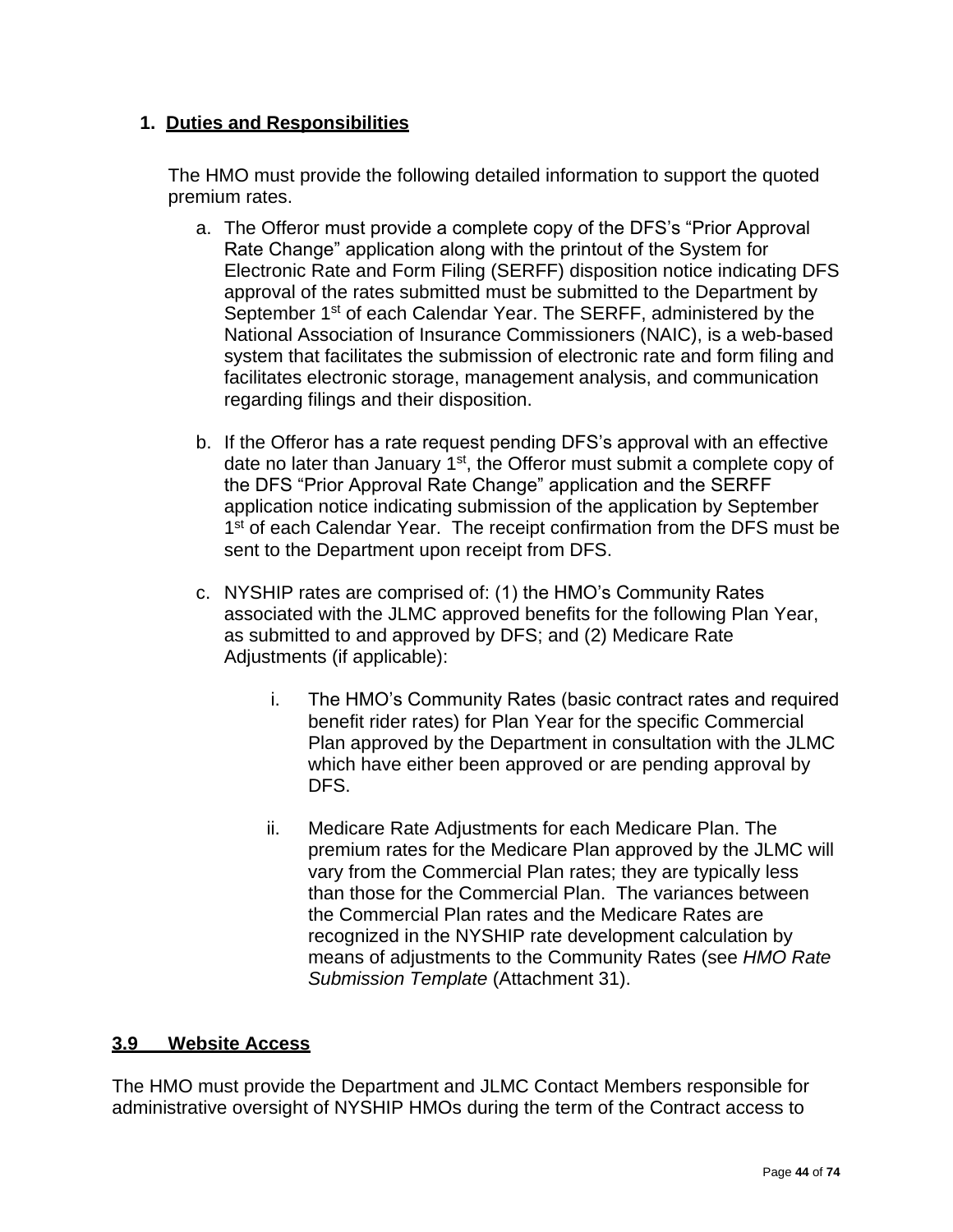website applications that are available only to Members. The HMO must also provide the address of its main website and provide a dummy ID and password so that the Department may view the capabilities and user friendliness of the HMO's website.

## **3.10 Medicare Coordination and Secondary Payment**

The Department requires that the Offeror coordinate and comply with the requirements of the Centers for Medicare and Medicaid Services (CMS); this includes complying with Medicare Crossover and all Medicare Secondary Payor Mandatory Reporting and data matching established and required by CMS. Medicare Crossover is the process by which Medicare, as a primary insurance carrier for some Plan Members, automatically forwards Medicare Part B claims to the Offeror for processing. The Department also receives demand summary notices from Medicare for claims that Medicare believes were paid in error. In 2019, the Department received 295 demand summaries totaling over \$4.5 million, and in 2018, the Department received 217 notices totaling over \$104.7 million.

The Offeror shall also be required to provide the appropriate benefit level to Members diagnosed with end-stage renal disease (ESRD) and adjudicate claims as per Medicare Secondary Payor Rules and regulations.

## 1. **Duties and Responsibilities**

The HMO shall agree to follow the procedures set forth below in handling Medicare Secondary Payer (MSP) claims for any NYSHIP Enrollees and Dependents:

- a. The HMO shall immediately remit to the Department a copy of any MSP notice received that pertains to a NYSHIP Member. The HMO shall provide status updates on each MSP case through and including final payment resolution.
- b. Upon receipt of a demand letter directly from CMS or indirectly from the Department for the payment of a claim that was paid primary by Medicare and for which CMS asserts NYSHIP coverage should have been primary, the HMO shall make its best effort to resolve the claim within the timeframe specified by CMS. This shall include working with the Department to determine the claimant's employment status at the time the claim was incurred, the amount of liability for such claim on the part of the HMO and the payment of any liability owed by the HMO to CMS;
- c. In the event an MSP claim is not settled with CMS within the timeframe specified in the demand letter, the Department reserves the right to have CMS reimburse the full amount of the claim by another NYSHIP plan administrator for the purpose of avoiding any interest charges and/or the offset of other Federal funds payable to the State. The HMO agrees that if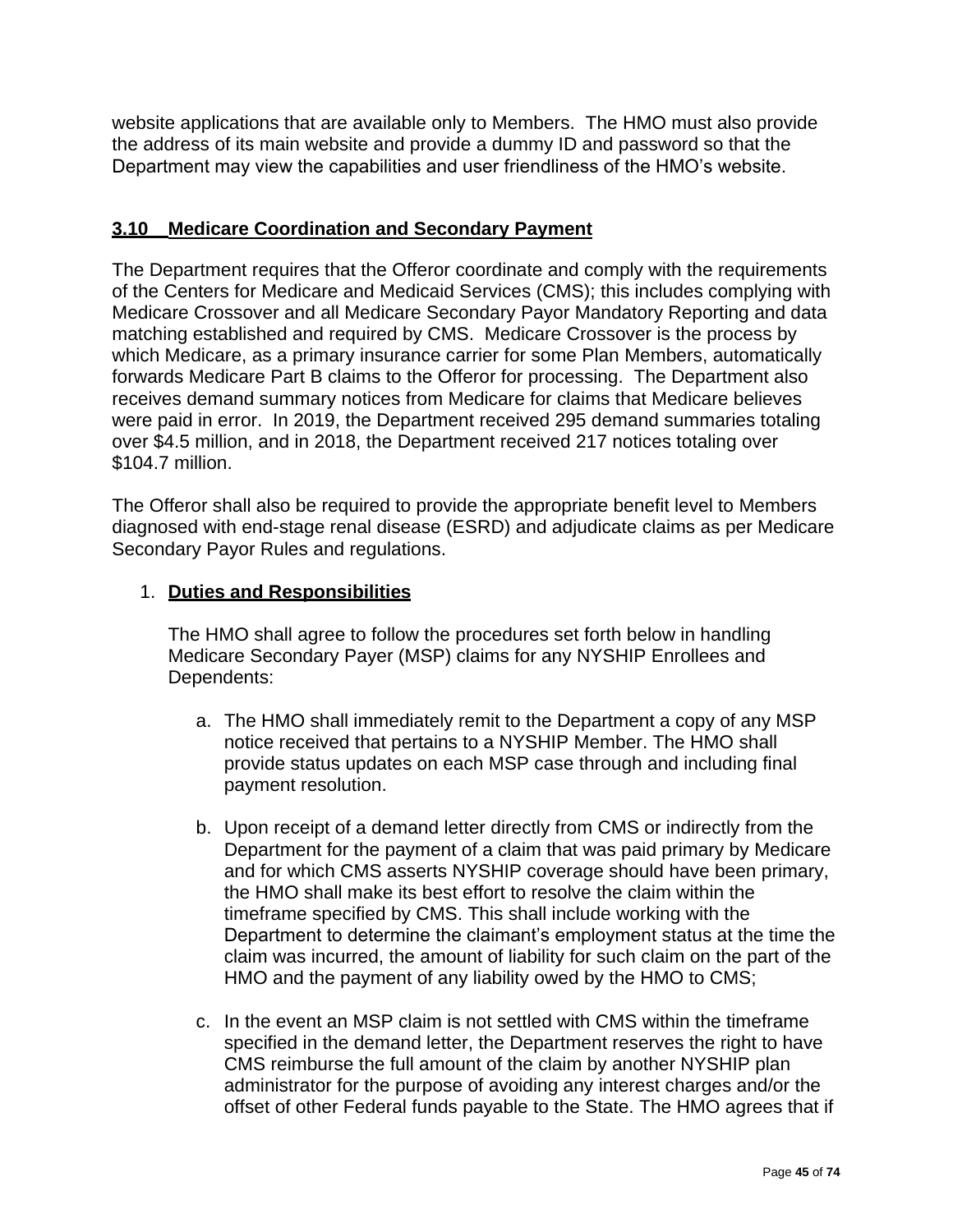it is determined that there was liability for payment of all or part of such claim including accrued interest, the HMO shall, upon the direction of the Department, repay to the NYSHIP insurer/third party administrator amounts paid on behalf of the HMO for MSP claims by the NYSHIP insurer/third party administrator;

- d. The HMO agrees to periodically report to the Department the status of any unresolved MSP claims, including both claims received directly from CMS or indirectly received from the Department. The timing and information to be included in such reports shall be specified by the Department. In addition, the HMO shall provide to the Department copies of any correspondence it sends to CMS regarding NYSHIP MSP claims; and
- e. In the event there is an offset of Federal funds payable to a New York State agency by the U.S. Treasury because of an unresolved MSP claim attributable to the HMO, the Department shall reimburse the agency for the offset and shall reduce the next premium payment to the HMO by the amount of such offset.

# **3.11 Annual Recertification**

HMOs selected for participation in the NYSHIP for 2021 may continue participation in NYSHIP in 2022 through and including 2025, at the discretion of the Department, in consultation with the JLMC. Acceptance by the Department and JLMC for participation in 2021 is not a guarantee that the Department will approve an HMO's continued participation in NYSHIP in 2022 or beyond. Upon acceptance for participation in NYSHIP in 2021, an HMO must, on an annual basis submit documentation, referred to as the "Required Annual Submission," to the JLMC for the Committee's review and approval. The Offeror's continued participation in NYSHIP for each year subsequent to the initial year of the Contract term is contingent upon the Department and the JLMC's review and approval of the Required Annual Submission. Failure of the HMO to submit the Required Annual Submission documents to the Department by the established annual deadline (as identified in an annual call letter by the Department to the HMO) may result in rejection of an HMO's Submission, suspension of that HMOs participation in NYSHIP for the default year, or other consequence such as the Department's freezing of enrollment in that HMO. A suspended HMO may apply for participation in subsequent years by adhering to the Required Annual Submission Requirements. The deadline for this annual certification is addressed through an annual call letter to the HMOs. The Department, in consultation with the JLMC, may also hold periodic annual submission meetings with the HMOs to discuss HMO performance or annual submission materials.

An HMO's continued participation in NYSHIP for each year subsequent to 2021 is contingent upon review and approval of the following documents by the Department and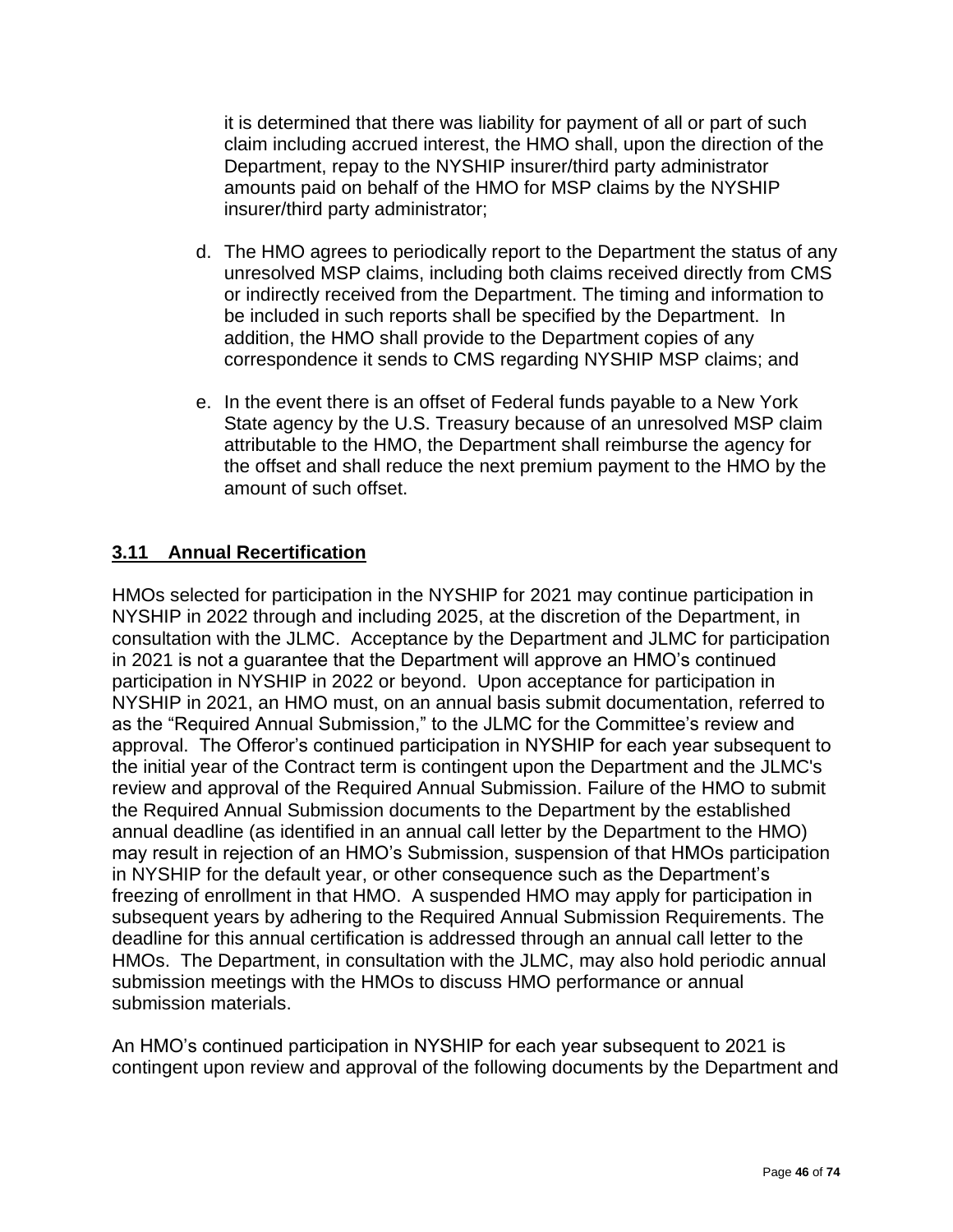the JLMC. The Required Annual Submission documents will include, but are not limited to:

- 1. A current DOH Certificate of Authority for an HMO to operate within an approved Service Area and the ability to provide comprehensive hospital, medical and prescription drug benefits for covered Enrollees.
- 2. Current HMO status based on the National Committee on Quality Assurance (NCQA) or Utilization Review Accreditation Committee (URAC).
- 3. Subcontractors listing.
- 4. Service Area expansion requests.
- 5. Submission to offer or discontinue a Medicare Advantage product.
- 6. Most recent annual filing of Schedule M (Complaints).
- 7. Coverage and benefit documents, including but not limited to:
	- a. Enrollee Certificate of Coverage
	- b. MAP Evidence of Coverage
	- c. Choices HMO e-page
	- d. Schedule of Benefits
	- e. Side by Side comparison of changes in benefits from 20XX (current year) to 20XX (upcoming year)
	- f. Coverage Riders and Addendums
	- g. Annual communication materials to Enrollees
	- h. Summary of Benefits and Coverage
	- i. Other Required Submission Material

At the discretion of the Department and the JLMC, the Required Annual Submission documents may be amended. The Department will notify the HMO in writing of such changes no later than thirty (30) days prior to the requested due date of the Required Annual Submission.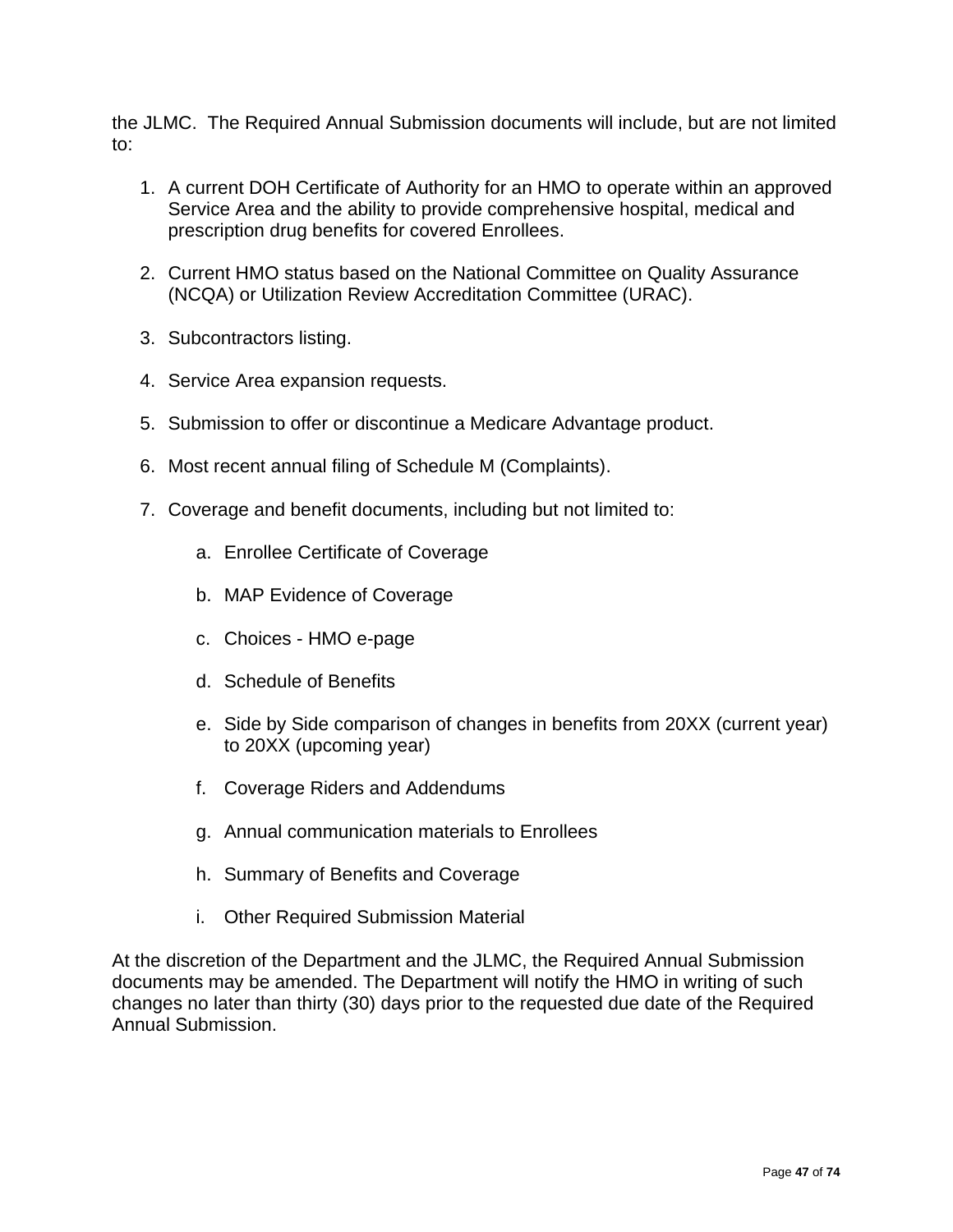# **SECTION 4: ADMINISTRATIVE PROPOSAL**

This section of the Specifications sets forth the requirements for the Offeror's Administrative Proposal. The Department will consider for evaluation and selection purposes only those Proposals the Department determines to be in compliance with the requirements set forth in this section of the Specifications. Any Offeror which fails to satisfy any of these requirements shall be eliminated from further consideration.

The Offeror's *Administrative Proposal* must respond to all of the following items as set forth below in the order and format specified and using the forms set forth in these Specifications. Additional details pertaining to the required forms are found in Section 2 of these Specifications.

## **4.1 Formal Offer Letter**

The Offeror must submit a formal offer in the form of the *Formal Offer Letter* (Attachment 3). The formal offer must be signed and executed by an individual with the capacity and legal authority to bind the Offeror in its offer to the State. The copy of the Offeror's Administrative Proposal marked "ORIGINAL" requires a letter with an original signature; the remaining copies of the Offeror's Administrative Proposal may contain photocopies of the signature. Except as otherwise permitted under Section 2.1(6), Bid Deviations, the Offeror must accept the terms and conditions as set forth in these Specifications, and Appendices A, B, and C, and agree to enter into a Contract with the Department containing, at a minimum, the terms and conditions identified in these Specifications and appendices as cited herein. If an Offeror proposes to include the services of a Subcontractor(s) or Affiliate(s), the Offeror must be required to assume responsibility for those services as "Prime Contractor." The Department will consider the Prime Contractor solely responsible for contractual matters.

## **4.2 Offeror Attestation Form**

The Offeror must complete and submit an executed copy of the *Offeror Attestations Form* (Attachment 6) attesting that it meets or exceeds the criteria for eligibility to bid as set forth in Section 1 of these Specifications. A person legally authorized to represent the Offeror must execute this certification.

## **4.3 Subcontractors or Affiliates**

The Offeror must complete the *Subcontractors or Affiliates* form (Attachment 9) to identify all Subcontractors or Affiliates**.** Subcontractors or Affiliates is defined as those contractors with whom the Offeror subcontracts to provide Project Services and incorporates as part of the Offeror's Project Management Team. For purposes of reporting in the *Subcontractors or Affiliates* form (Attachment 9), Subcontractors include all vendors who will provide \$100,000 or more in Project Services over the term of the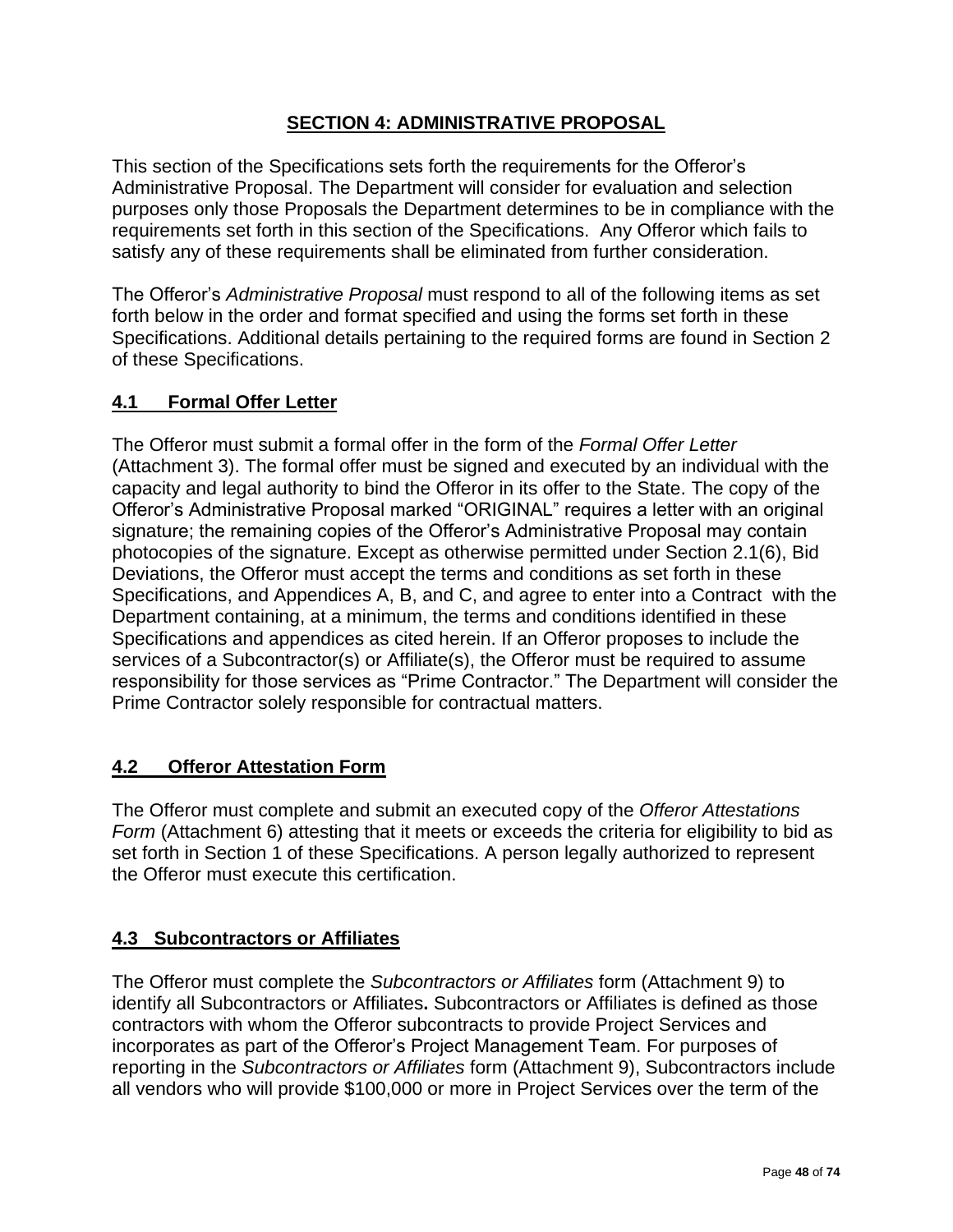Contract that results from these Specifications, as well as any vendor who will provide Project Services in an amount lower than the \$100,000 threshold, and who is a part of the Offeror's Project Management Team. For each Subcontractor identified, the Offeror must complete and submit the *Subcontractors or Affiliates* form (Attachment 9) and indicate whether or not, as of the date of the Offeror's Proposal, a subcontract has been executed between the Offeror and the Subcontractor for services to be provided by such subcontractor relating to the Specifications. For the purpose of these Specifications, Affiliate is defined as a person or organization which, through stock ownership or any other affiliation, directly, indirectly, or constructively controls another person or organization, is controlled by another person or organization, or is, along with another person or organization, under the control of a common parent. On the *Subcontractors or Affiliates* form (Attachment 9), the Offeror must:

- 1. Mark the applicable box in Attachment 9 if the Offeror will not be subcontracting with any Subcontractor(s) or Affiliate(s) to provide Project Services.
- 2. Indicate whether or not, as of the date of the Offeror's Proposal, a subcontract (or shared services Contract) has been executed between the Offeror and the Subcontractor or Affiliate for services to be provided by the Subcontractor or Affiliate relating to these Specifications.
- 3. Provide a brief description of the services to be provided by the Subcontractor or Affiliate.
- 4. Provide a description of any current relationships with such Subcontractor or Affiliate and the clients/projects that the Offeror and Subcontractor or Affiliate are currently servicing under a formal legal Contract or arrangement, the date when such services began and the status of the Project.
- 5. The HMO must provide all *JLMC Contact Members* (Attachment 13) with notification of changes in Subcontractors within thirty (30) days of such changes becoming final.

# **4.4 New York State Standard Vendor Responsibility Questionnaire**

The Offeror must complete and submit an executed copy of the New York State Vendor Responsibility Questionnaire. A person legally authorized to represent the Offeror must execute the questionnaire. The questionnaire must be completed by all Subcontractors as defined above.

The Department recommends each Offeror file the required Questionnaire online via the New York State VendRep System. To use the VendRep System, please refer to [https://www.osc.state.ny.us./vendors/index.htm.](https://www.osc.state.ny.us./vendors/index.htm)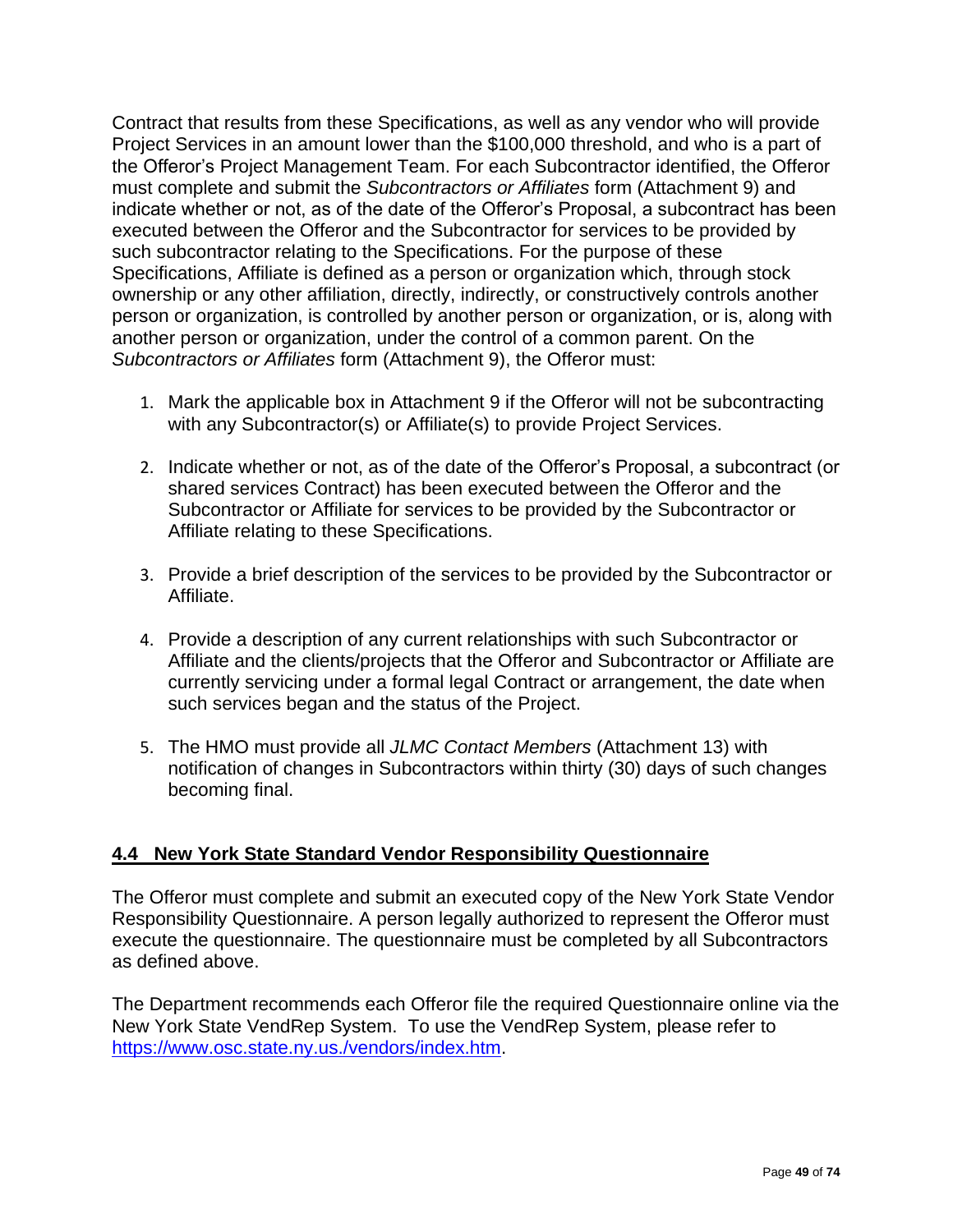By submitting a Proposal, the Offeror agrees to fully and accurately complete the Questionnaire. The Offeror acknowledges that the State's execution of the Contract will be contingent upon the State's determination that the Offeror is responsible, and that the State will be relying upon the Offeror's responses to the Questionnaire when making its responsibility determination. The Offeror agrees that if it is found by the State that the Offeror's responses to the Questionnaire were intentionally false or intentionally incomplete, on such finding, the Department may terminate the Contract. In no case shall such termination of the Contract by the State be deemed a breach thereof, nor shall the State be liable for any damages for lost profits or otherwise, which may be sustained by the Contractor as a result of such termination.

# **4.5 New York State Tax Law Section 5-a**

Tax Law § 5-a requires certain Offerors awarded state Contracts for commodities, services and technology valued at more than \$100,000 to certify to New York State Department of Taxation and Finance (DTF) that they are registered to collect New York State and local sales and compensating use taxes. The law applies to Contracts where the total amount of such Offerors' sales delivered into New York State is in excess of \$300,000 for the four quarterly periods immediately preceding the quarterly period in which the certification is made, and with respect to any Affiliates and subcontractors whose sales delivered into New York State exceeded \$300,000 for the four quarterly periods immediately preceding the quarterly period in which the certification is made.

An Offeror is required to file the completed and notarized Form ST-220-CA with the Department certifying that the Offeror filed the ST-220-TD with DTF. The Offeror should complete and return the certification forms within five (5) Business Days from the date of request (if the forms are not completed and returned with bid submission). Failure to make either of these filings may render an Offeror non-responsive and non-responsible. The Offeror must take the necessary steps to provide properly certified forms within a timely manner to ensure compliance with the law.

Website links to the Offeror certification forms and instructions are provided below.

- 1. Form ST-220-TD must be filed with and returned directly to DTF and can be found at [http://www.tax.ny.gov/pdf/current\\_forms/st/st220td\\_fill\\_in.pdf.](http://www.tax.ny.gov/pdf/current_forms/st/st220td_fill_in.pdf) Unless the information upon which the ST-220-TD is based changes, this form only needs to be filed once with DTF. If the information changes for the Offeror, its Affiliate(s), or its subcontractor(s), a new Form ST-220-TD must be filed with DTF.
- 1. Form ST-220-CA must be submitted to the Department. This form provides the required certification that the Offeror filed the ST-220-TD with DTF. This form can be found at [http://www.tax.ny.gov/pdf/current\\_forms/st/st220ca\\_fill\\_in.pdf](http://www.tax.ny.gov/pdf/current_forms/st/st220ca_fill_in.pdf)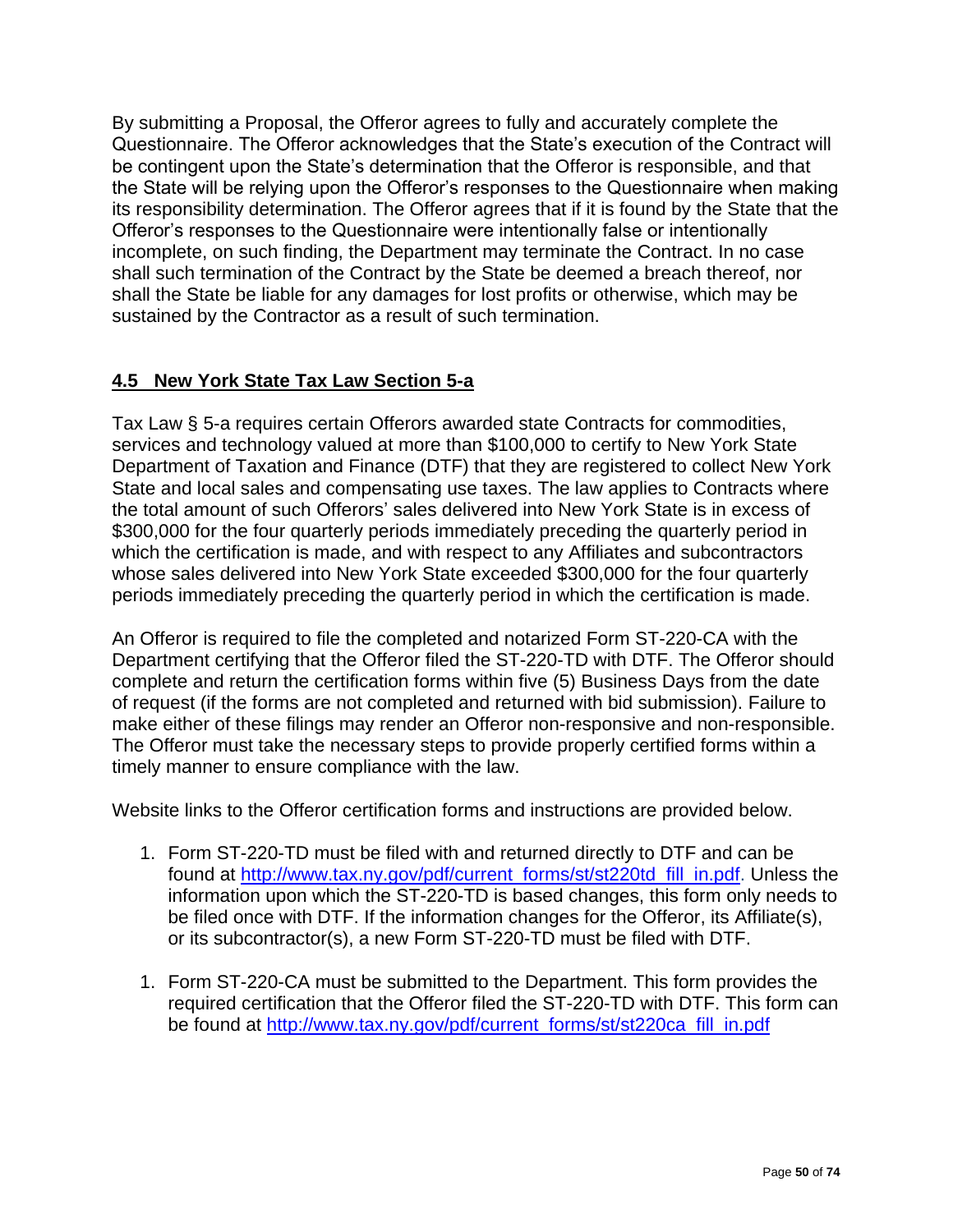# **4.6 Compliance with New York State Workers' Compensation Law**

Sections 57 and 220 of the New York State Workers' Compensation Law (WCL) provide that the Department shall not enter into any Contract unless proof of workers' compensation and disability benefits insurance coverage is produced. Prior to entering into a Contract with the Department, the selected Offeror and Subcontractor(s) or Affiliates, with more than \$100,000 in expected expenses over the life of the Contract, if any, will be required to verify for the Department, on forms authorized by the New York State Workers' Compensation Board, the fact that they are properly insured or are otherwise in compliance with the insurance provisions of the WCL. The forms to be used to show compliance with the WCL are listed in *Compliance with NYS Workers' Compensation Law* (Attachment 10). Any questions relating to either workers' compensation or disability benefits coverage should be directed to the New York State Workers' Compensation Board, Bureau of Compliance at 518-486-6307. Useful information may also be found on their website: [http://www.wcb.ny.gov.](http://www.wcb.ny.gov/)

Submission of the proof of workers' compensation and disability benefits insurance coverage is required at the time of Proposal submission. Failure to provide verification of either of these types of insurance coverage with the Offeror's Administrative Proposal may be grounds for disqualification of an otherwise successful Proposal.

To the extent that the Offeror is proposing the use of Subcontractors or Affiliates, the Offeror must verify for the Department, on forms authorized by the New York State Workers' Compensation Board, the fact that the Subcontractors or Affiliates are properly insured or are otherwise in compliance with the insurance provisions of the WCL.

# **4.7 Insurance Requirements**

Prior to the start of work the Offeror shall procure, at its sole cost and expense, and shall maintain in force at all times during the term of any Contract resulting from these Specifications, policies of insurance as required by this section, written by companies that have an A.M. Best Company rating of "A-," Class "VII" or better. In addition, companies writing insurance intended to comply with the requirements of this Contract should be licensed or authorized by the New York State Department of Financial Services to issue insurance in the State of New York. The Department may, in its sole discretion, accept policies of insurance written by a non-authorized carrier or carriers when certificates and/or other policy documents are accompanied by a completed Excess Lines Association of New York (ELANY) affidavit or other documents demonstrating the company's strong financial rating. If, during the term of a policy, the carrier's A.M. Best rating falls below "A-," Class "VII," the insurance must be replaced, on or before the renewal date of the policy, with insurance that meets the requirements above. These policies must be written in accordance with the requirements of the paragraphs below, as applicable.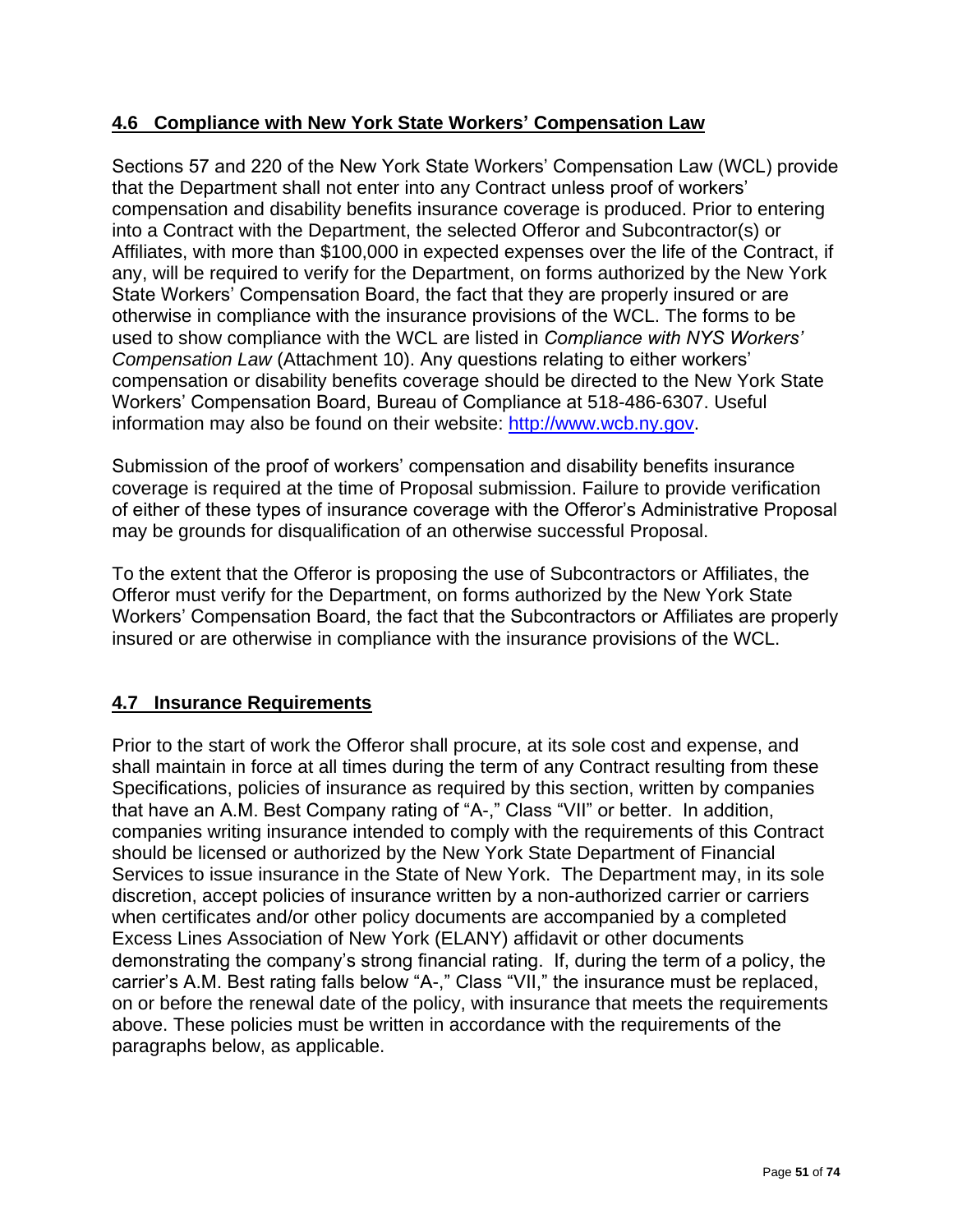An Offeror shall deliver to the Department evidence of the insurance required by these Specifications and any Contract resulting from these Specifications in a form satisfactory to the Department. Policies must be written in accordance with the requirements of the paragraphs below, as applicable. While acceptance of insurance documentation shall not be unreasonably withheld, conditioned or delayed, acceptance and/or approval by the Department does not, and shall not be construed to, relieve an Offeror of any obligations, responsibilities or liabilities under these Specifications or any Contract resulting from these Specifications.

The Offeror shall not take any action or omit to take any action that would suspend or invalidate any of the required coverages during the term of any Contract resulting from these Specifications.

# **1. General Conditions**

- a. All policies of insurance required by this Solicitation or any Contract resulting from these Specifications shall comply with the following requirements:
	- i. Coverage Types and Policy Limits. The types of coverage and policy limits required from the selected Offeror are specified in paragraph 12. Specific Coverages and Limits below.
	- ii. Policy Forms. Except as may be otherwise specifically provided herein or agreed to in any Contract resulting from these Specifications, all policies of insurance shall be written on an occurrence basis.
	- iii. Certificates of Insurance/Notices. The selected Offeror shall provide the Department with a Certificate or Certificates of Insurance, in a form satisfactory to the Department, as detailed below, and pursuant to the timelines set forth in Section 11 below. Certificates should reference the Solicitation or award number and shall name the New York State Department of Civil Service, Agency Building 1, Empire State Plaza, Albany, NY 12239, as the certificate holder.
- b. Certificates of Insurance shall:
	- i. Be in the form acceptable to the Department and in accordance with the New York State Insurance Law (e.g., an ACORD certificate);
	- ii. Disclose any deductible, self-insured retention, aggregate limit or any exclusion to the policy that materially changes the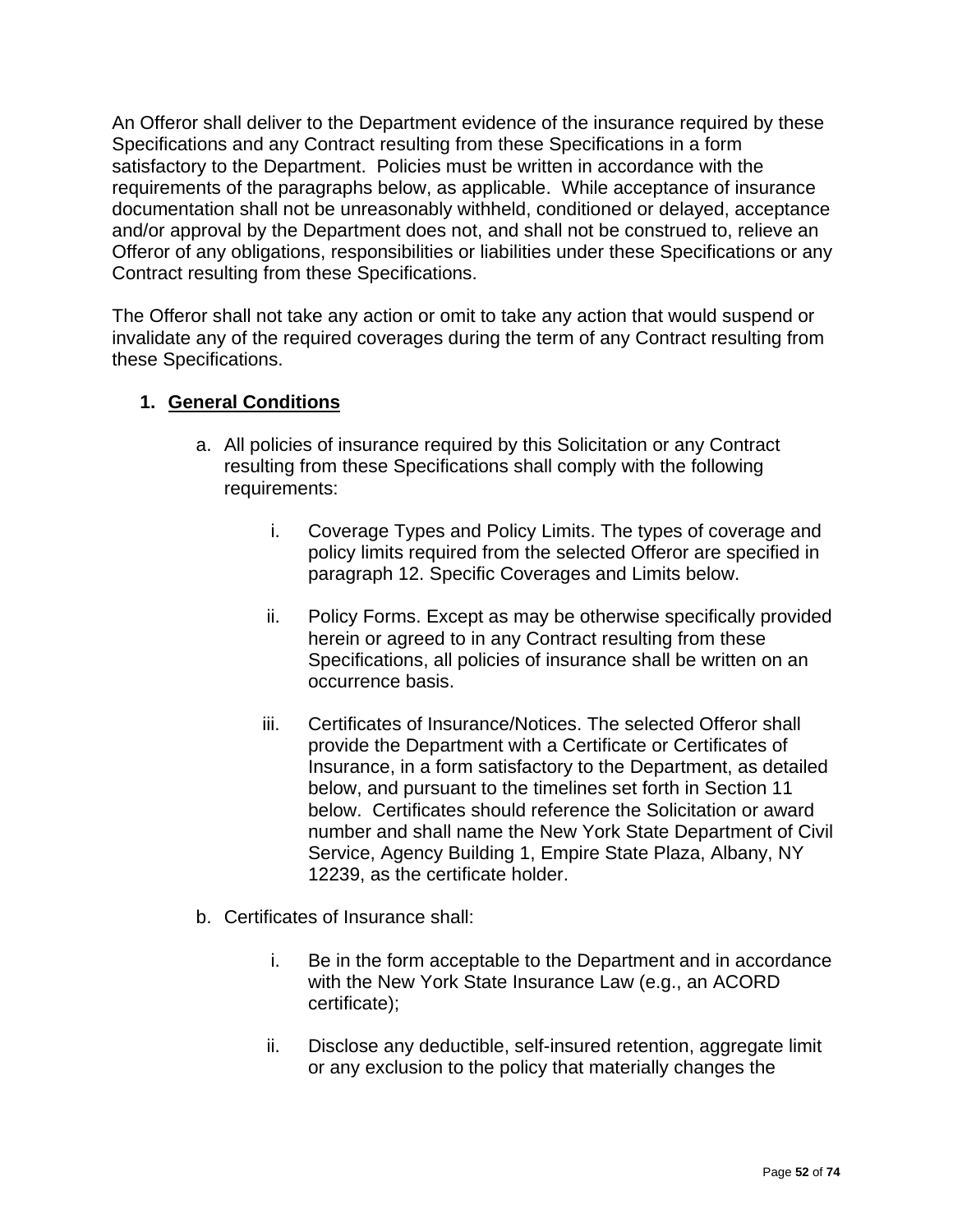coverage required by this Solicitation or any Contract resulting from this Solicitation;

- iii. Be signed by an authorized representative of the insurance carrier of the referenced insurance carriers; and
- iv. Contain the following language in the Description of Operations / Locations / Vehicles section of the Certificate or on a submitted endorsement: Additional insured protection afforded is on a primary and non-contributory basis. A waiver of subrogation is granted in favor of the additional insureds.
- c. Only original documents (Certificates of Insurance and any endorsements and other attachments) or electronic versions of the same that can be directly traced back to the insurer, agent or broker via e-mail distribution or similar means will be accepted.

The Department generally requires an Offeror to submit only certificates of insurance and additional insured endorsements, although the Department reserves the right to request other proof of insurance. An Offeror should refrain from submitting entire insurance policies, unless specifically requested by the Department. If an entire insurance policy is submitted but not requested, the Department shall not be obligated to review and shall not be chargeable with knowledge of its contents. In addition, submission of an entire insurance policy not requested by The Department does not constitute proof of compliance with the insurance requirements and does not discharge an Offeror from submitting the requested insurance documentation.

## **2. Primary Coverage**

All liability insurance policies shall provide that the required coverage shall be primary and non-contributory to other insurance available to the Department and their officers, agents, and employees. Any other insurance maintained by the Department and their officers, agents, and employees shall be excess of and shall not contribute with the Offeror's insurance. Insurance policies that remove or restrict blanket contractual liability located in the "insured contract" definition (as stated in Section V, Number 9, Item f in the Insurance Services Offices (ISO) Commercial General Liability (CGL) policy) so as to limit coverage against Claims that arise out of the work, or that remove or modify the "insured contract" exception to the employers liability exclusion, or that do not cover the Additional Insured for Claims involving injury to employees of the Named Insured or subcontractors, are not acceptable.

## **3. Breach for Lack of Proof of Coverage**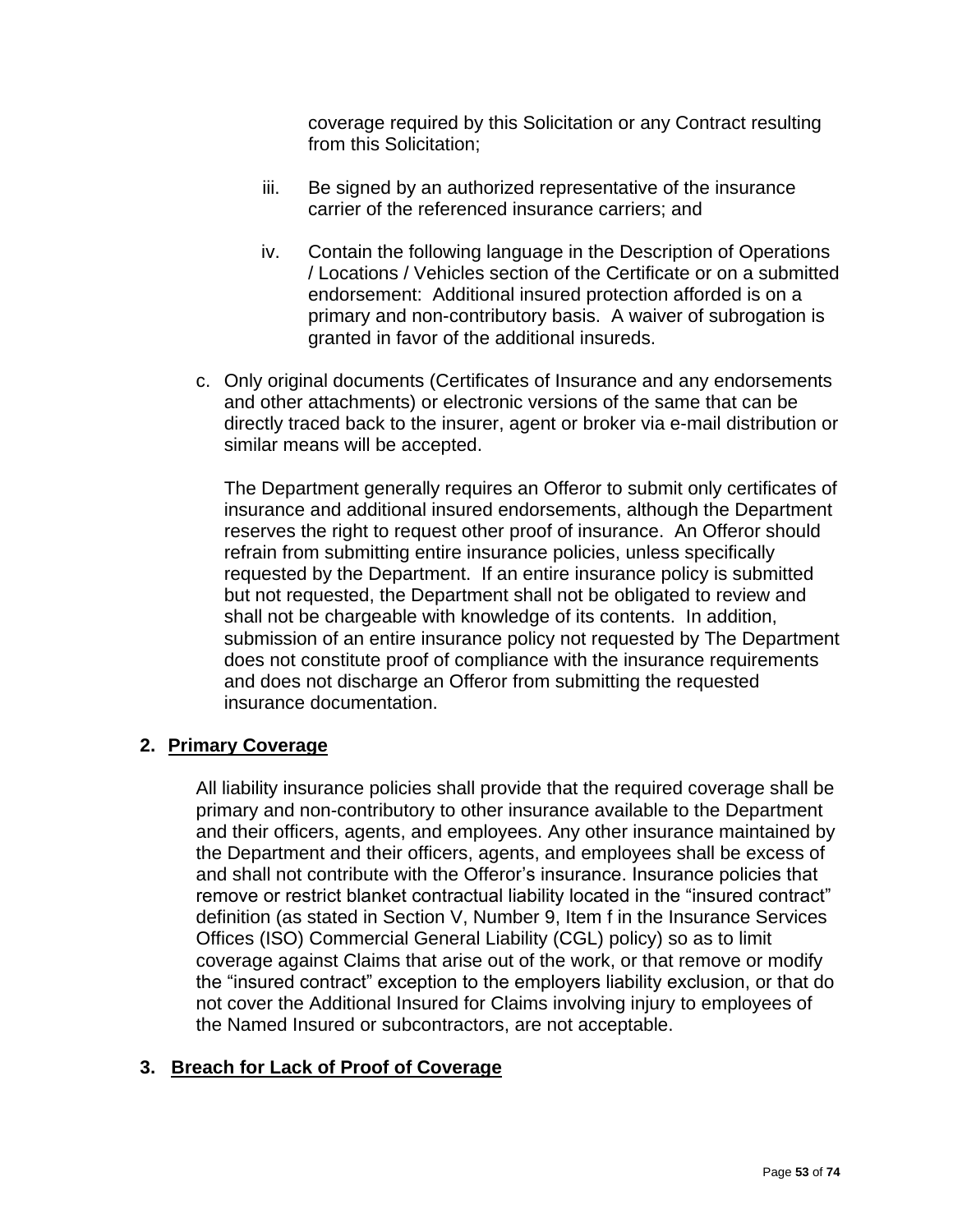The failure to comply with the insurance requirements at any time during the term of any Contract resulting from this Solicitation shall be considered a breach of the terms of any Contract resulting from this Solicitation and shall allow the Department and their officers, agents, and employees to avail themselves of all remedies available under any Contract resulting from this Solicitation, at law or in equity.

# **4. Self-Insured Retention/Deductibles**

Certificates of Insurance must indicate the applicable deductibles/self-insured retentions for each listed policy. Deductibles or self-insured retentions above \$100,000.00 are subject to approval from the Department. Such approval shall not be unreasonably withheld, conditioned or delayed. An Offeror shall be solely responsible for all claim expenses and loss payments within the deductibles or self-insured retentions. If the Offeror is providing the required insurance through self-insurance, evidence of the financial capacity to support the self-insurance program along with a description of that program, including, but not limited to, information regarding the use of a third-party administrator shall be provided upon request.

# **5. Subcontractors**

Prior to the commencement of any work by a Subcontractor, the Offeror shall require such Subcontractor to procure policies of insurance as required by this section and maintain the same in force during the term of any work performed by that Subcontractor. An Additional Insured Endorsement (ISO coverage form CG 20 38 04 13), or the equivalent, evidencing such coverage shall be provided to the Offeror prior to the commencement of any work by a subcontractor and pursuant to the timelines set forth in Section 4.7(11), as applicable, and shall be provided to the Department upon request. For subcontractors that are self-insured, the subcontractor shall be obligated to defend and indemnify the above-named additional insureds with respect to Commercial General Liability and Business Automobile Liability, in the same manner that the subcontractor would have been required to pursuant to this section had the subcontractor obtained such insurance policies.

## **6. Waiver of Subrogation**

For all liability policies, the Offeror shall cause to be included in its policies insuring against loss, damage or destruction by fire or other insured casualty a waiver of the insurer's right of subrogation against the Department and their officers, agents, and employees, or, if such waiver is unobtainable (i) an express Contract that such policy shall not be invalidated if the Offeror waives or has waived before the casualty, the right of recovery against the Department and their officers, agents, and employees or (ii) any other form of permission for the release of the Department any entity authorized by law or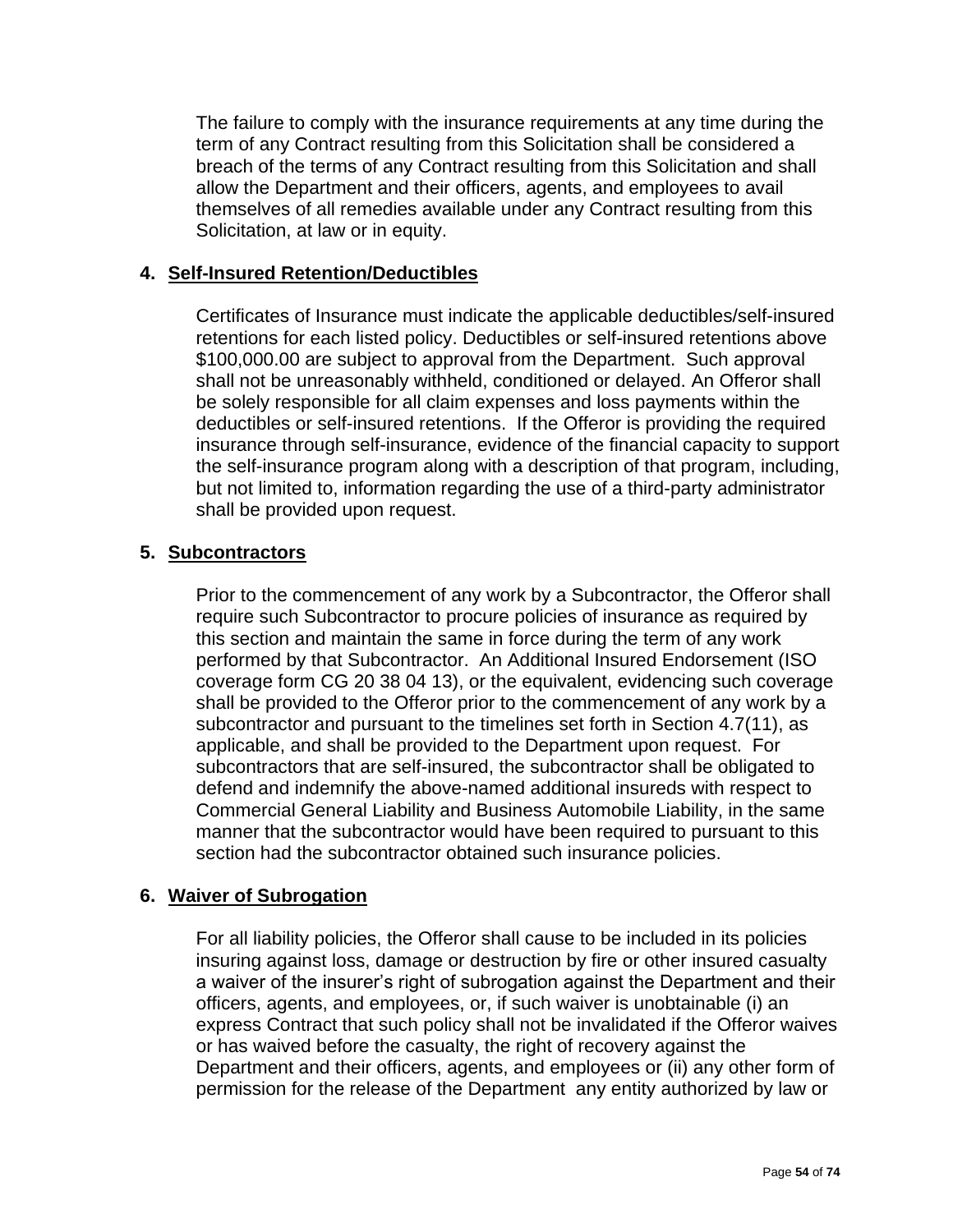regulation to use any Contract resulting from this Solicitation and their officers, agents, and employees. A Waiver of Subrogation Endorsement shall be provided upon request. A blanket Waiver of Subrogation Endorsement evidencing such coverage is also acceptable.

# **7. Additional Insured**

The Offeror shall cause to be included in each of the liability policies required below coverage for on-going and completed operations naming as additional insureds (via ISO coverage forms CG 20 10 04 13 or 20 38 04 13 and CG 20 37 04 13 and form CA 20 48 10 13, or a form or forms that provide equivalent coverage): the Department and their officers, agents, and employees. An Additional Insured Endorsement evidencing such coverage shall be provided to the Department pursuant to the timelines set forth in Section 11 below. A blanket Additional Insured Endorsement evidencing such coverage is also acceptable. For Offerors who are self-insured, the Offeror shall be obligated to defend and indemnify the above-named additional insureds with respect to Commercial General Liability and Business Automobile Liability, in the same manner that the Offeror would have been required to pursuant to this Attachment had the Contractor obtained such insurance policies.

# **8**. **Excess/Umbrella Liability Policies**

Required insurance coverage limits may be provided through a combination of primary and excess/umbrella liability policies. If coverage limits are provided through excess/umbrella liability policies, then a Schedule of underlying insurance listing policy information for all underlying insurance policies (insurer, policy number, policy term, coverage and limits of insurance), including proof that the excess/umbrella insurance follows form must be provided upon request.

## **9**. **Notice of Cancellation or Non-Renewal**

Policies shall be written so as to include the requirements for notice of cancellation or non-renewal in accordance with the New York State Insurance Law. Within five (5) business days of receipt of any notice of cancellation or non-renewal of insurance, the Offeror shall provide the Department with a copy of any such notice received from an insurer together with proof of replacement coverage that complies with the insurance requirements of this Solicitation and any Contract resulting from this Solicitation.

## **10. Policy Renewal/Expiration**

Upon policy renewal/expiration, evidence of renewal or replacement of coverage that complies with the insurance requirements set forth in this Solicitation and any Contract resulting from this Solicitation shall be delivered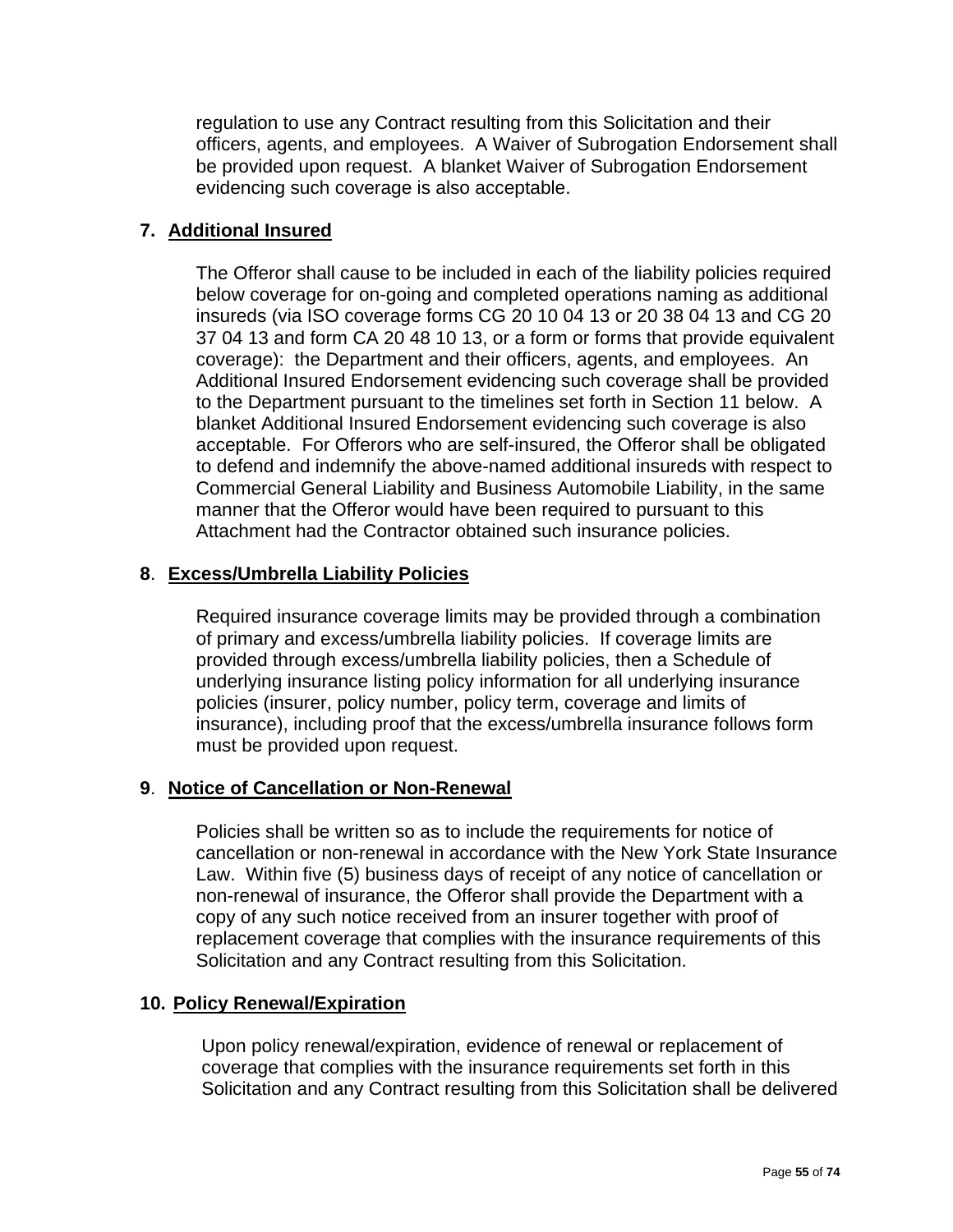to the Department. If, at any time during the term of any Contract resulting from this Solicitation, the coverage provisions and limits of the policies required herein do not meet the provisions and limits set forth in this Solicitation or any Solicitation and any Contract resulting from this Solicitation, or proof thereof is not provided to the Department, the Offeror shall immediately cease work. The Offeror shall not resume work until authorized to do so by the Department.

# **11. Deadlines for Providing Insurance Documents after Renewal or Upon Request**

As set forth herein, certain insurance documents must be provided to the Department contact identified in the Contract Award Notice after renewal or upon request. This requirement means that the Offeror shall provide the applicable insurance document to the Department as soon as possible but in no event later than the following time periods:

- a. For certificates of insurance: 5 business days from request or renewal, whichever is later;
- b. For information on self-insurance or self-retention programs: 15 calendar days from request or renewal, whichever is later;
- c. For other requested documentation evidencing coverage: 15 calendar days from request or renewal, whichever is later;
- d. For additional insured and waiver of subrogation endorsements: 30 calendar days from request or renewal, whichever is later; and
- e. For notice of cancellation or non-renewal and proof of replacement coverage that complies with the requirements of this section: 5 business days from request or renewal, whichever is later.

Notwithstanding the foregoing, if the Offeror shall have promptly requested the insurance documents from its broker or insurer and shall have thereafter diligently taken all steps necessary to obtain such documents from its insurer and submit them to the Department, the Department shall extend the time period for a reasonable period under the circumstances, but in no event shall the extension exceed 30 calendar days.

## **12.Specific Coverage and Limits**

a. Commercial General Liability

Commercial General Liability Insurance, (CGL) shall be written on the current edition of ISO occurrence form CG 00 01, or a substitute form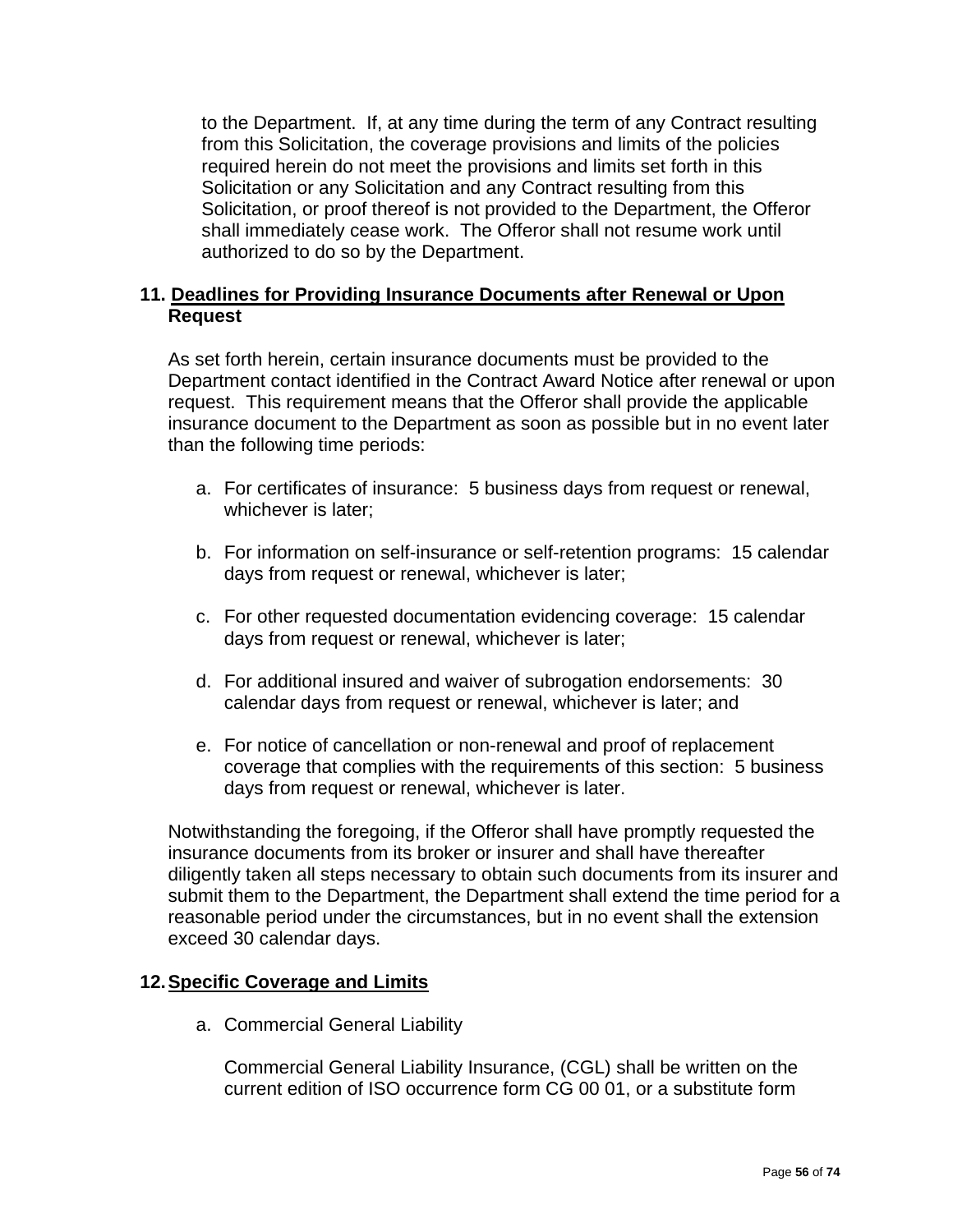providing equivalent coverage and shall cover liability arising from premises operations, independent contractors, products-completed operations, broad form property damage, personal & advertising injury, cross liability coverage, and liability assumed in a contract (including the tort liability of another assumed in a contract). Policy shall include bodily injury, property damage, and broad form contractual liability coverage. The limits under such policy shall not be less than the following:

- i. Each Occurrence  $-$  \$2,000,000
- ii. General Aggregate \$2,000,000
- iii. Products/Completed Operations \$2,000,000
- iv. Personal Advertising Injury \$1,000,000
- v. Medical Expense \$5,000

Coverage shall include, but not be limited to, the following:

- i. Premises liability;
- ii. Independent contractors/subcontractors;
- iii. Blanket contractual liability, including tort liability of another assumed in a contract;
- iv. Defense and/or indemnification obligations, including obligations assumed under any Contract resulting from this Solicitation;
- v. Cross liability for additional insureds; and
- vi. Products/completed operations for a term of no less than 1 year, commencing upon acceptance of the work, as required by the Contract.

The CGL policy, and any umbrella/excess policies used to meet the "Each Occurrence" limits specified above, must be endorsed to be primary with respect to the coverage afforded the Additional Insureds, and such policy(ies) shall be primary to, and non-contributing with, any other insurance maintained by the Department. Any other insurance maintained by the Department shall be excess of and shall not contribute with the Contractor's or Subcontractor's insurance, regardless of the "Other Insurance" clause contained in either party's policy(ies) of insurance, if applicable.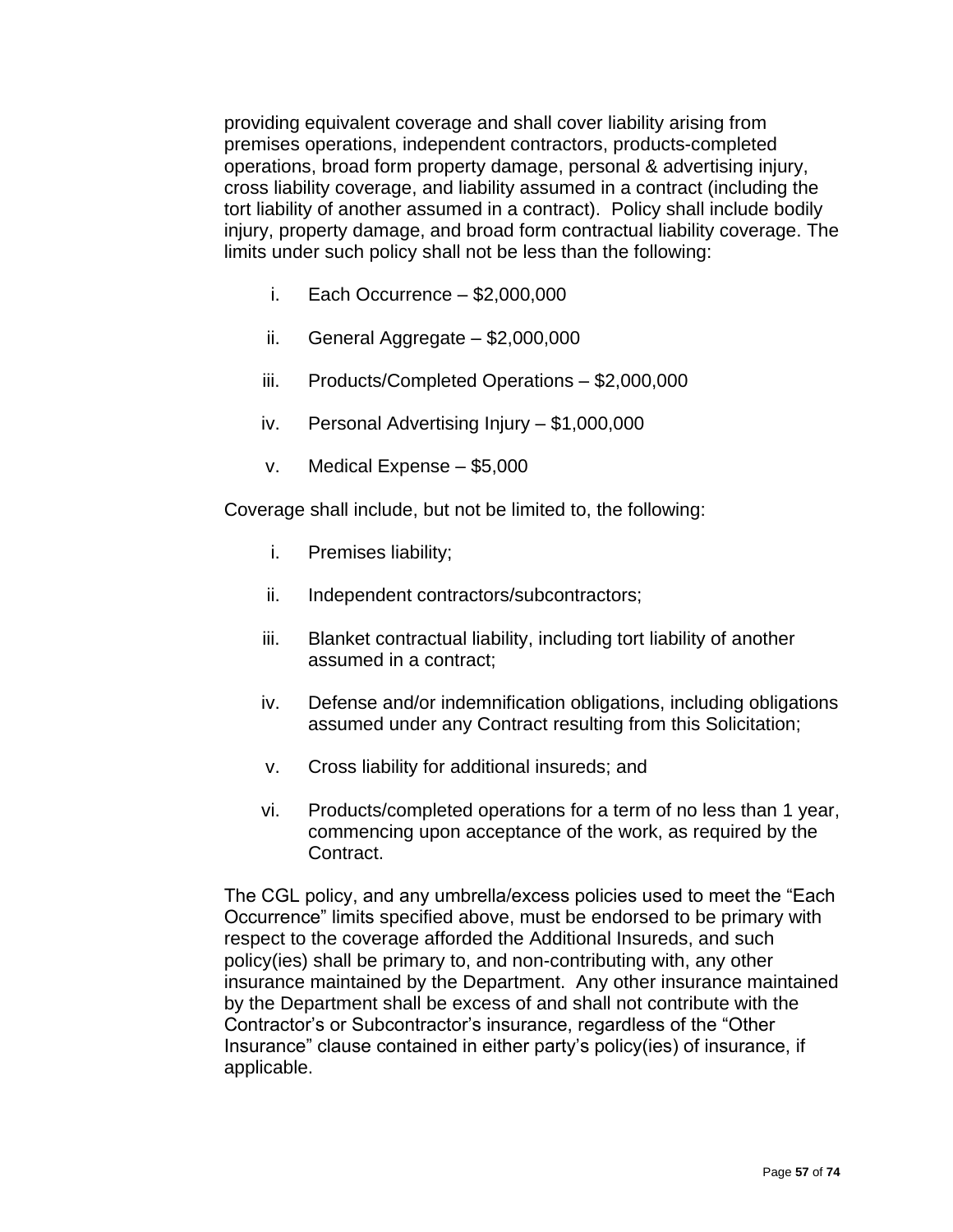b. Business Automobile Liability Insurance

The Offeror shall maintain Business Automobile Liability Insurance in the amount of at least \$2,000,000 each occurrence, covering liability arising out of any automobile used in connection with performance under any Contract resulting from these Specifications, including owned, leased, hired and non-owned automobiles bearing or, under the circumstances under which they are being used, required by the Motor Vehicles Laws of the State of New York to bear, license plates.

c. Professional Errors and Omissions Insurance

The Offeror shall maintain Professional Errors and Omissions (Professional Liability) in the amount of at least \$1,000,000 each occurrence, for claims arising out of but not limited to delay or failure in diagnosing a disease or condition and alleged wrongful acts, including breach of Contract, bad faith and negligence. Such insurance shall apply to professional errors, acts, or omissions arising out of the scope of services.

- i. Such insurance shall include coverage of all professionals and technical personnel whose actions could be considered "professional services" arising out of the scope of services as additional named insureds.
- ii. If coverage is written on a claims-made policy, the Offeror warrants that any applicable retroactive date precedes the start of work; and that continuous coverage will be maintained, or an extended discovery period exercised, throughout the performance of the services and for a period of not less than three years from the time work under any Contract resulting from this Solicitation is completed. Written proof of this extended reporting period must be provided to the Department upon request.
- iii. The policy shall cover professional misconduct or lack of ordinary skill for those positions defined in the Scope of Services of any Contract resulting from this Solicitation.
- d. Technology Errors & Omissions Insurance

The Offeror shall maintain, during the term of any Contract, Technology Errors and Omissions Insurance in the amount of at least \$10,000,000 each occurrence, for claims for damages arising from computer related services including, but not limited to, the following: consulting, data processing, programming, system integration, hardware or software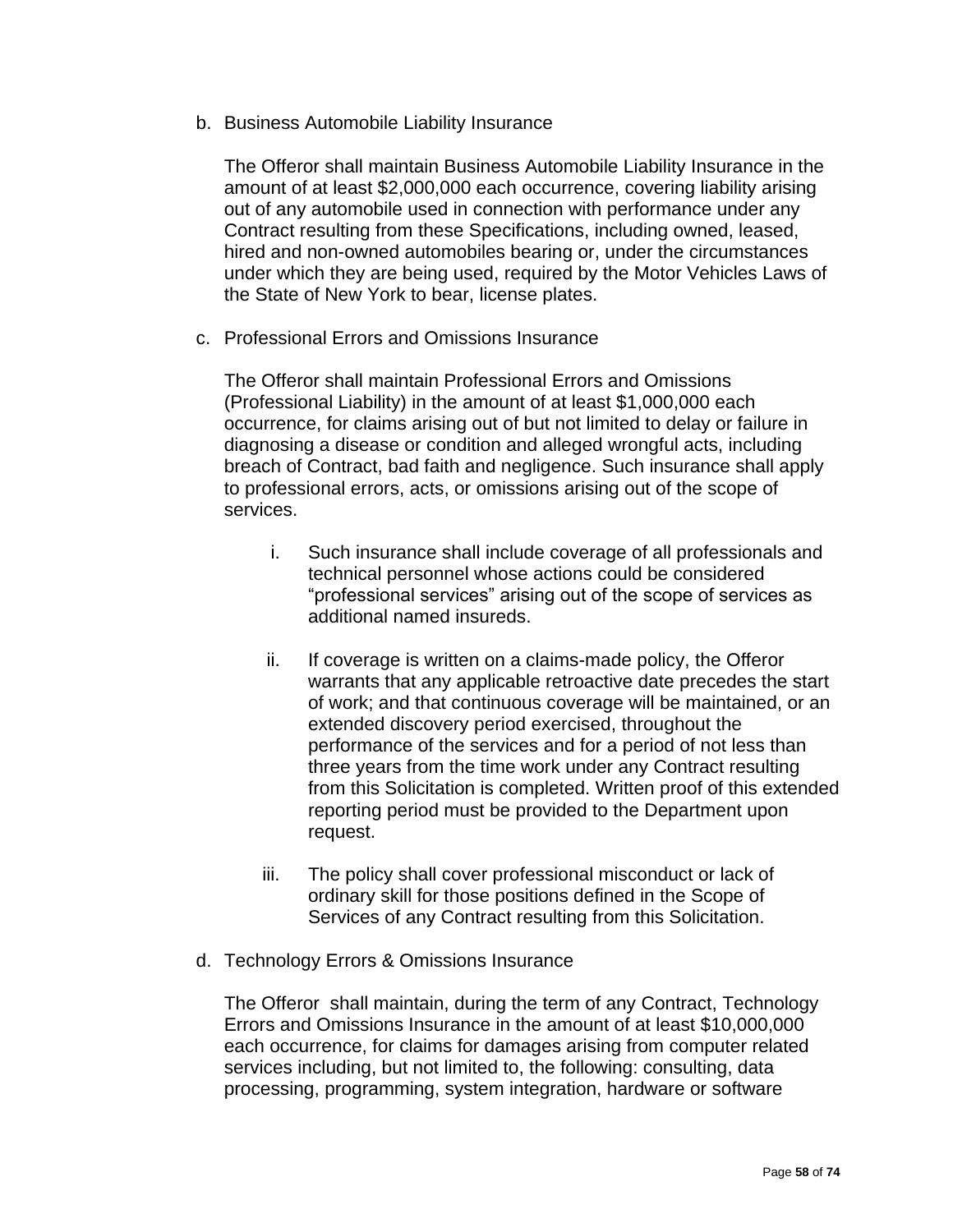development, installation, distribution or maintenance, systems analysis or design, training, staffing or other support services, any electronic equipment, computer software developed, manufactured, distributed, licensed, marketed or sold. The policy shall include coverage for third party fidelity including cyber theft if coverage is not met in a Data Breach and Privacy/Cyber Liability policy.

If the policy is written on a claims made basis, the Offeror must provide to the Department proof that the policy provides the option to purchase an Extended Reporting Period ("tail coverage") providing coverage for no less than one (1) year after work is completed in the event that coverage is cancelled or not renewed. This requirement applies to both primary and excess liability policies, as applicable.

e. Data Breach/Cyber Liability Insurance

An Offeror is required to maintain during the term of any Contract and as otherwise required herein, Data Breach and Privacy/Cyber Liability Insurance in the amount of at least \$10,000,000 each occurrence, including coverage for failure to protect confidential information and failure of the security of the Offeror's computer systems or the Department systems due to the actions of the Offeror which results in unauthorized access to the Department or their data.

Said insurance shall provide coverage for damages arising from, but not limited to the following:

- i. Breach of duty to protect the security and confidentiality of nonpublic proprietary corporate information;
- ii. Personally identifiable nonpublic information (e.g., medical, financial, or personal in nature in electronic or non-electronic form);
- iii. Privacy notification costs;
- iv. Regulatory defense and penalties;
- v. Website media liability; and
- vi. Cyber theft of customer's property, including but not limited to money and securities.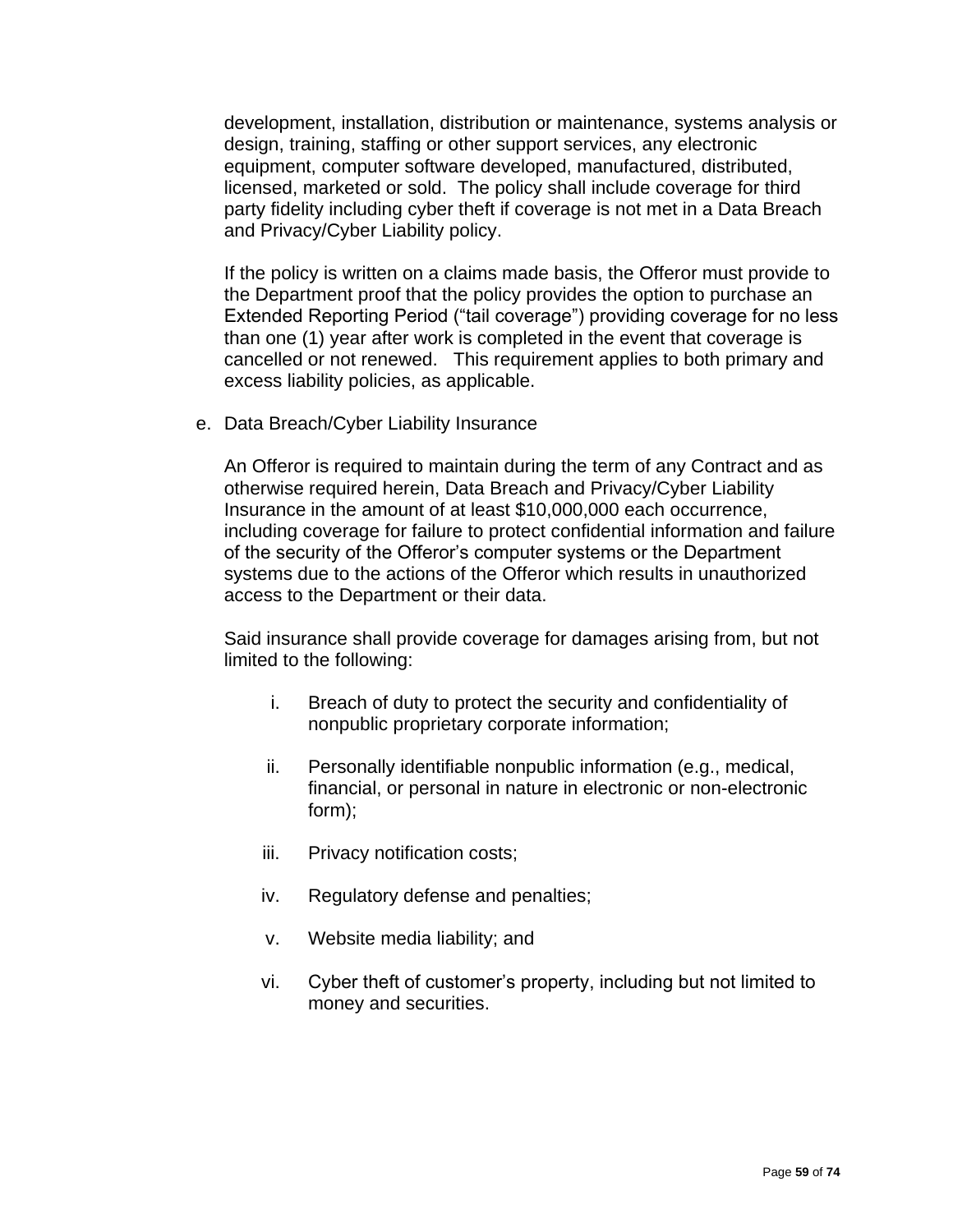# **SECTION 5: TECHNICAL PROPOSAL REQUIREMENTS**

The purpose of Section 5 of the Specifications is to set forth the submissions required of the Offeror. The Offeror's Technical Proposal must contain responses to all required submissions from the Offeror in the format requested. Each Offeror's Technical Proposal will be evaluated based on the responses to the required submissions contained in Section 5 of these Specifications.

# **5.1 Plan Requirements**

The Offeror must provide a copy of their current DOH Certificate of Authority to operate an HMO.

In addition, the Offeror must:

- 1. Submit a copy of the draft NYSHIP Dependent Eligibility Rider that the organization will file with the DFS. A draft *2020 NYSHIP Dependent Eligibility Rider* (Attachment 19) provides the NYSHIP dependent eligibility requirements. The HMO must include this Rider, approved by the DFS, as part of its proposed benefit package.
- 2. Indicate whether or not the HMO will be proposing a Medicare Advantage offering.
- 3. Provide a list of Counties and associated rating region configuration for the HMO's proposed 2021 NYSHIP Service Area. Counties must be contiguous and listed for both Commercial Plan and Medicare Advantage Plan, if offered through NYSHIP. The Medicare Advantage Plan Service Area must be identical to the Commercial Plan and all counties must be CMS approved. However, additional participation in underserved counties is permissible during the term of the Contract. As of January 1, 2020, the Department, in consultation with the JLMC, considers Chemung, Schuyler, Rockland, Bronx, New York, Richmond, Queens, Kings, Nassau, and Suffolk counties in New York State to be underserved. The Department, in consultation with the JLMC currently defines an "underserved county" as a county in which, in addition to the Empire Plan, only one (1) NYSHIP HMO is offered. The definition of an "underserved county" is subject to change for any given plan year by the Department in consultation with the JLMC.
- 4. Provide a copy of your organization's most recent annual filing of Schedule M (Complaints).
- 5. Describe the method that the Offeror uses to determine that all Members have reasonable access to Network Providers. For example, access to primary care physicians (PCP) should be within a 5-mile radius in an urban setting and 15 miles in a rural area. Provide the minimum standards that the Offeror uses to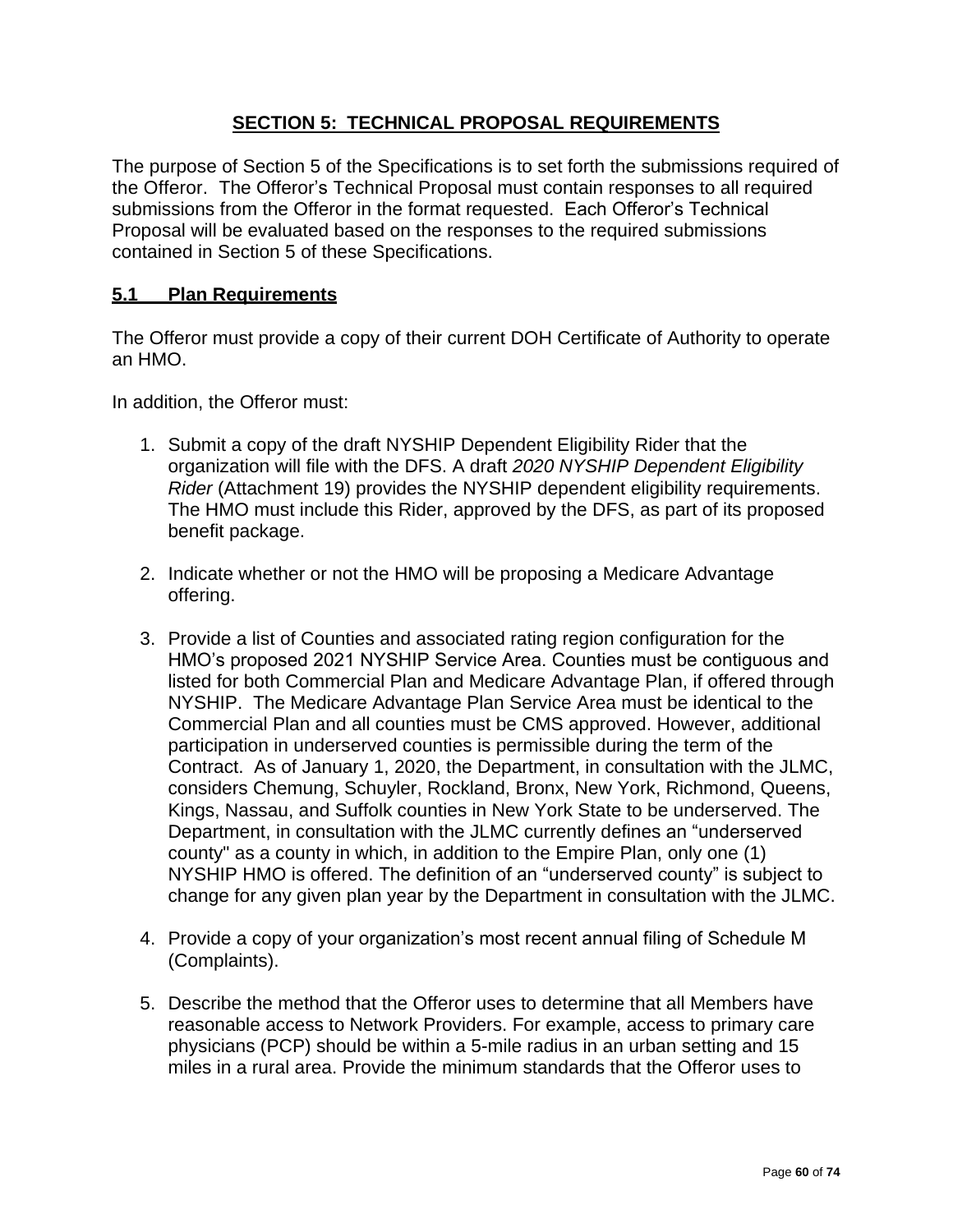measure access. Submit a measurement of network access based on a "snapshot" of the network taken on March 31, 2020.

- 6. Describe how the Offeror monitors if Network Providers are accepting new patients into their practices. Indicate whether the Offeror's proposed access standards take into account Provider availability. If yes, describe how.
- 7. Describe the Offeror's approach for credentialing Network Providers; specify if the Offeror utilizes an external credentialing verification organization. When was this process last completed? What is the Offeror's process for confirming continuing compliance with credentialing standards? How often does the Offeror conduct a complete review? Include a description of how the Offeror monitors disciplinary actions by licensing agencies.
- 8. Explain the Offeror's approach to Network Provider fee schedules, including a description of the type(s) of financial arrangements that the Offeror has with each type of Provider (e.g., per diems, case rates, hourly rates, all-inclusive per diems covering Facility and Practitioner fees, etc.).
- 9. Indicate whether the Offeror ever incorporates pay-for-performance, shared savings, risk pools, risk sharing, and/or withholds into the payment methodologies for Network Providers. If yes, describe.
- 10.Describe any potential future plans to develop any of these care delivery models, including a timeline for implementation.
- 11.Provide an electronic copy of the most recent Health Plan Network (HPN) report submitted to the DOH indicating the HMO provider network in place at the time of submission. This electronic report must be provided for both the Commercial Plan and Medicare Advantage Plan, if offered through NYSHIP.
- 12.Describe the utilization review procedures used when determining if care is medically necessary.
- 13.If the Offeror previously participated in NYSHIP, provide the total appeals filed by, or on behalf of NYSHIP Members for the previous plan year. Please provide the number of upheld, denied, and modified internal and external appeals. For internal appeals, HMOs must provide a breakdown of appeals by administrative and clinical categories.
- 14.State if the Offeror requires referrals to network specialists. If referrals are required, describe the procedure enrollees must follow for referrals to network specialists. This information should be provided for both the Commercial Plan and Medicare Advantage Plan, if one is proposed to be offered through NYSHIP.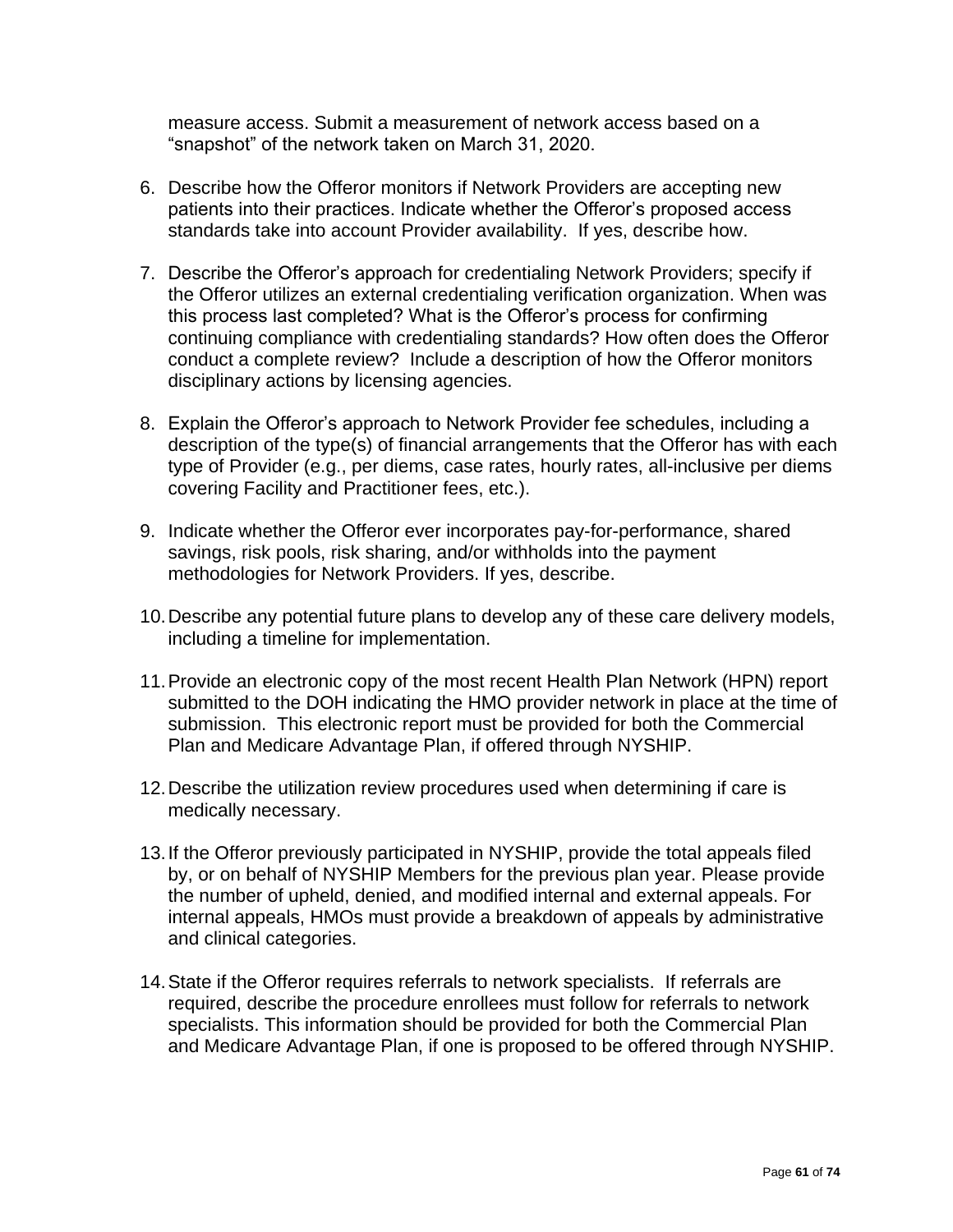- 15.Describe the procedure Enrollees must follow for referrals to non-network providers. This information must be provided for both the Commercial Plan and Medicare Advantage Plan, if one is proposed to be offered through NYSHIP.
- 16.For HMOs proposing to offer both a Commercial Plan and a Medicare Advantage Plan (MAP) through NYSHIP, state if the provider networks for both plans are identical. If there are differences in the networks, describe any differences among the networks relative to provider type. For example, 95% of the primary care physicians in the Commercial Plan also participate in the Medicare Advantage Plan and 40% of the Specialty providers (HMO must define "Specialty providers") in the Commercial Plan also participate in the Medicare Advantage Plan.
- 17.For HMOs proposing to offer a Medicare Advantage Plan through NYSHIP, provide the last three (3) years of CMS Star Ratings for the Medicare Advantage Plan that will be offered through NYSHIP. Indicate whether CMS has frozen enrollment any time during the last three (3) years.
- 18.Describe the Offeror's Medicare Enrollment reporting process. This description must include how changes to Medicare eligibility and enrollment/ disenrollment is identified and the proposed frequency and method these enrollment changes will be provided to the Department. Additionally, an Offeror is encouraged to suggest/identify a methodology of preference that will facilitate the most accurate and frequent sharing of information.
- 19.Describe the Offeror's process for Enrolling Members into their Medicare Advantage that conforms to the requirements set forth in Chapter 2 of the MMCM.
- 20.Provide current status of the NCQA or URAC rating. Please provide the 5-point NCQA rating scale or the applicable URAC rating. The JLMC encourages an HMO to seek accreditation by nationally recognized organizations such as NCQA or URAC. If not currently accredited by NCQA or URAC, provide a detailed explanation why accreditation was not obtained.
- 21.HMOs (charitable organizations) that are not for profit entities must provide a statement that the organization is exempt pursuant to one of the categories indicated on the Office of Attorney General's Request for Registration Exemption (Schedule E). The statement must identify the specific category under which the charitable organization is exempt.
- 22.Outline what, if any, coverage is available to both Commercial and Medicare Members travelling outside of the United States. Please provide an overview for both Commercial and Medicare coverage as well as emergent, non-emergent and prescription drug services.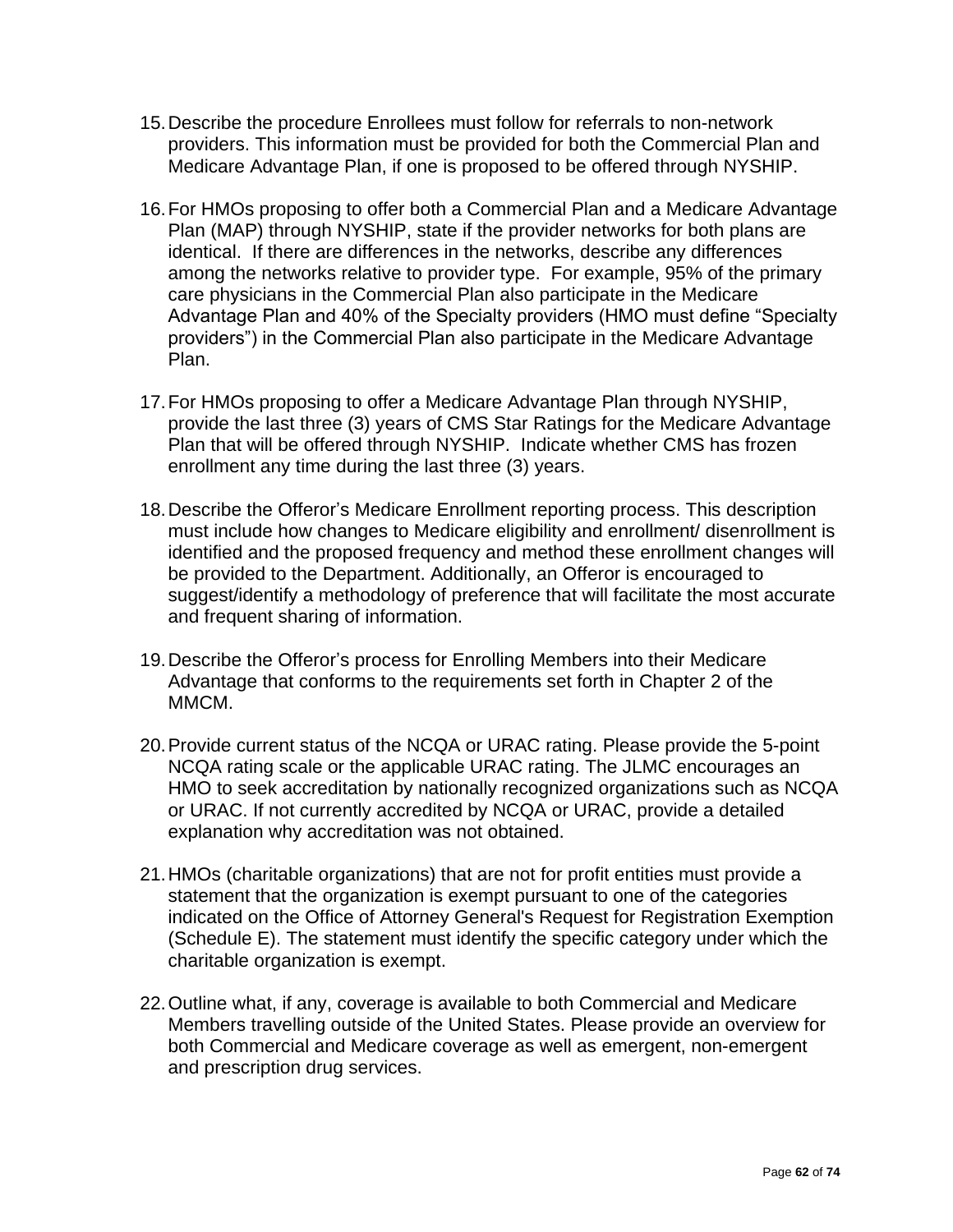- 23.Provide an overview of the current telemedicine/telehealth program available to NYSHIP Members in the HMO. Explain if there is an out-of-pocket cost to Members for these services and what the cost would be. Indicate if the program is administered in house or if the HMO uses a subcontractor. Describe when Members have access to telemedicine/telehealth services.
- 24.Provide confirmation that the HMO will cover the diagnosis and treatment of Gender Dysphoria. Please also provide any Member cost-sharing or prior authorizations that may apply.
- 25.Complete the charts and answer the narrative questions as they appear on the *Prescription Drug Benefit Form* (Attachment 14).
- 26.Certificate of Coverage (for Commercial Plan) and coverage riders. The proposed standard contract and riders should be available with prescription drug coverage and without prescription drug coverage. If the Certificate of Coverage is the same but for the prescription drug coverage, please submit only one copy of the Certificate and separate out the prescription drug coverage provisions.
- 27.Evidence of Coverage (for Medicare Advantage Plans) and coverage riders, if offering a Medicare Advantage Plan. The proposed Medicare standard contract and riders should be available with prescription drug coverage and without prescription drug coverage. If the Evidence of Coverage is the same but for the prescription drug coverage, please submit only one copy of the Evidence of Coverage and separate out the prescription drug coverage provisions.
- 28.A completed *Commercial Benefits Chart* (Attachment 35) and *Medicare Benefits Chart* (Attachment 36) for both Commercial and Medicare Advantage Plans, as applicable, citing where each of the named benefits proposed for 2021 can be found in Contract or rider language. All Contracts and/or riders relating to the 2021 benefit offering must be listed. If there is no additional cost, indicate N/C in Projected Monthly Premium column. List the cost of the standard contract and riders for each rating region once, reference the citation in all other appropriate areas.

## **5.2 Member Communication Material Requirements**

The Offeror must:

1. Submit drafts of the Cover Letter for the Member communications materials mailing to HMO Members, federally mandated Summary of Benefits and Coverage (SBC) and Schedule of Benefits, in both hard copies and PDF with their Proposals. In addition, those HMOs that participated in NYSHIP in 2020 are required to submit drafts of the Side by Side Comparison of Benefits in both hard copies and PDF with their Proposals. HMOs that did not participate in NYSHIP in 2020 will not be required to furnish the Side by Side Comparison with their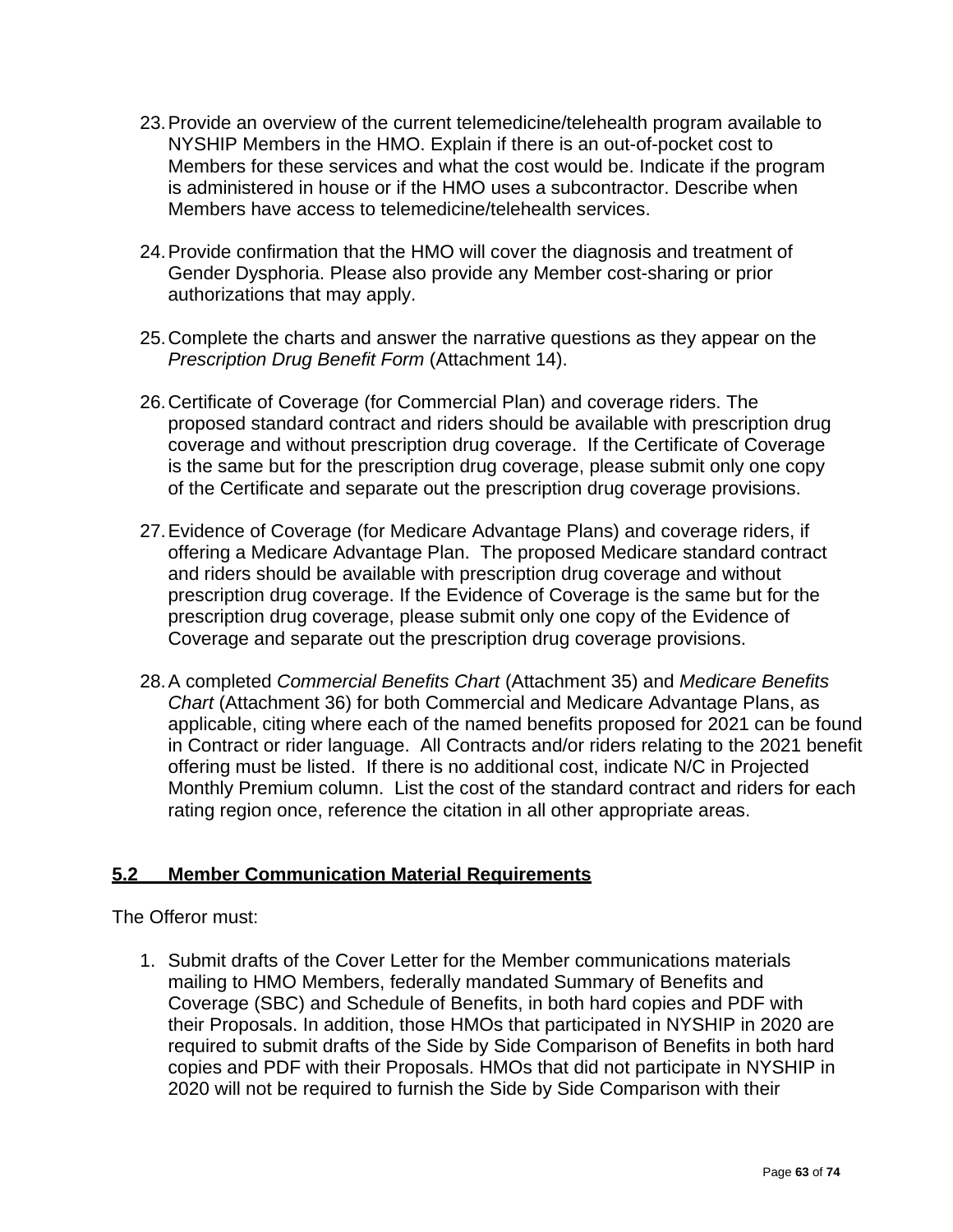Proposals.

- 2. The Offeror must provide a list of wellness programs/activities held or scheduled for 2020 and a summary of planned activities for 2021 using the Wellness Programs/Activities chart (Attachment 15).
- 3. The Offeror must provide a list of its current five largest employer groups in descending order by number of contracts using the *Current Five Largest Employer Groups* chart (Attachment 16).
- 4. Federally required Summary of Benefits and Coverage (SBC) for the proposed benefit package offered through NYSHIP. If the final 2021 SBC is not available for inclusion with this submission, please submit a draft version and advise when it is expected to be finalized. A finalized SBC must be submitted as soon as it is available, but no later than October 1, 2020.
- 5. Additional Member Communication Materials to Members for 2021 Cover Letters, Marketing Materials. Refer to Section 3.6 of these Specifications for specific details. To ensure all Members have plan information prior to the NYSHIP Option Transfer Period, HMOs must submit confirmation to the Department that all Required Communications Materials have been mailed to Members by October 21, 2020.
- 6. Choices Page, for both Commercial and Medicare Advantage Plans, as applicable. HMOs will have ten business days to complete their HMO e-page(s), after which time, access will be denied. All HMOs submitting Proposals will be required to access a Department online data interface (HMO ePage) through which plan benefit details will be electronically submitted to the Department. Additionally, HMOs are required to print a hard copy of their Choices page information from the database and submit it with their Proposal. This process will enable the Department to implement their online health benefit plan comparison tool. [**Note:** HMOs will ONLY be granted access to the Department's online data interface with their ePage if they have completed and submitted an affirmative *Notice of Intent* (Attachment 28) to participate in the 2021 NYSHIP plan year. The *Notice of Intent* will only be considered valid if it is sent to both the Department and the *JLMC Contact Members* (Attachment 13).]

HMOs that participate in NYSHIP during 2020 will be able to edit selected fields of their 2021 Choices page content in the electronic templates to accurately describe plan benefits for the 2021 Plan Year. HMOs that did not participate in NYSHIP during 2020 will access blank electronic templates to electronically submit their Choices page information.

The Department's Communications Unit will use the electronic information submitted by each HMO to format a version of their pages for the Choices guide. HMOs will receive copies of their final Choices pages for sign off for accuracy via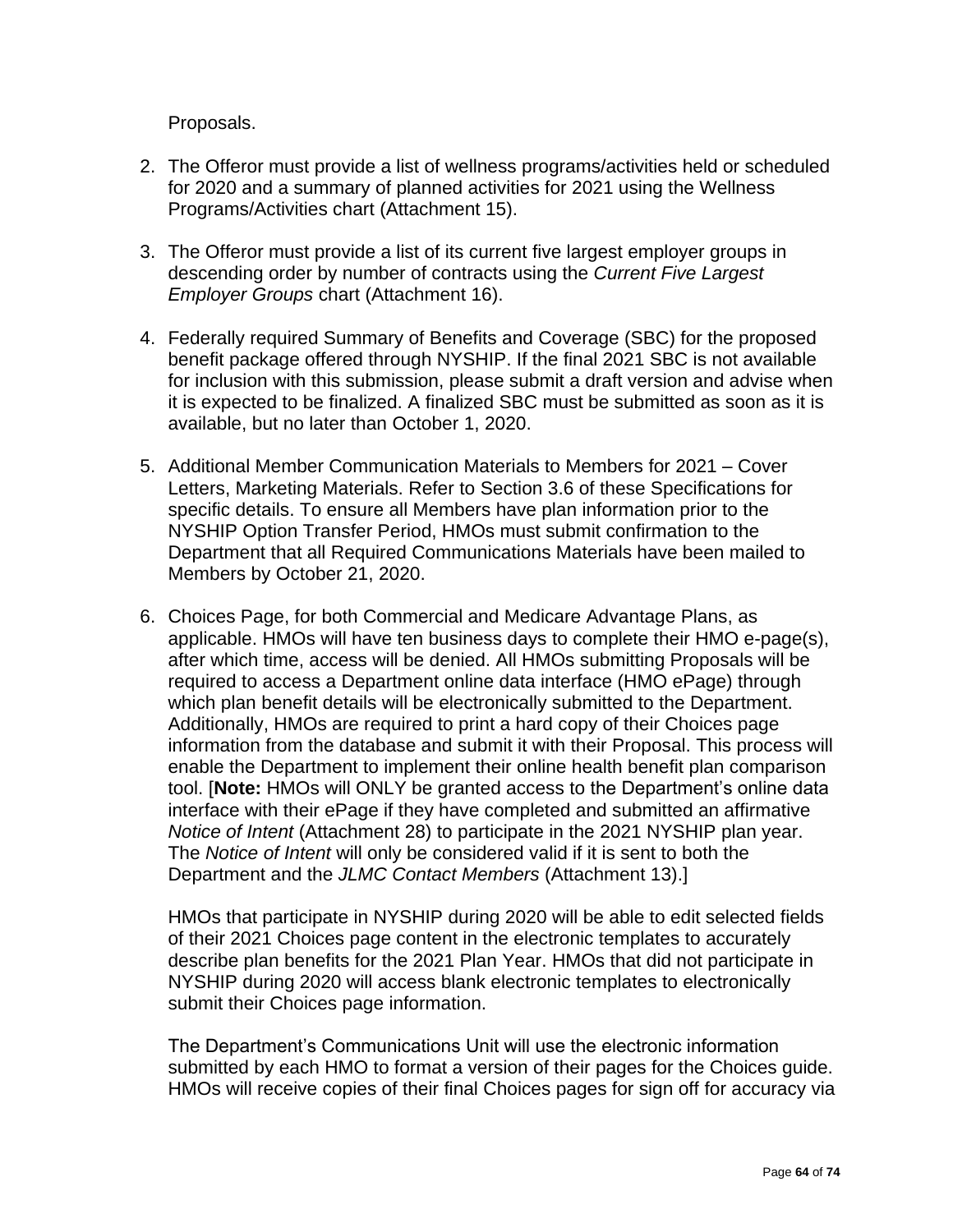e-mail from the Communications Unit. Benefits described on an HMO's Choices pages will be binding upon such HMO, even in the event of erroneous oversight during such review.

- 7. Schedule of Benefits required for Commercial Plan and Medicare Advantage Plan enrollees, if applicable. [**Note**: If this is part of the Offeror's Certificate of Coverage and/or Evidence of Coverage, indicate page numbers where this information can be found].
- 8. Side by Side Comparison of Benefit Changes 2020 to 2021 (document must be titled as such) identifying changes from 2020 (current year) to 2021 (upcoming year) for Commercial Plan and Medicare Advantage Plan Enrollees, if applicable. In the event there are no changes in the benefits offered, the HMO is required to mail an affirmative statement to Members confirming that there are no changes from the previous year; a copy of the statement of "no change" should be included in this submission, if applicable. This requirement is only for HMOs that participated in NYSHIP in 2020. See *SAMPLE Side-by-Side Comparison* (Attachment 25).
- 9. Listing of Certificate/Group Contract, Riders and/or Amendments (see *SAMPLE Contract and Rider* Summary (Attachment 30)). Include both Commercial HMO and Medicare Advantage Plan documents.

#### **5.3 Website Access**

- 1. In accordance with Section 3.9 of these Specifications, the Offeror must provide the following:
	- a. The website address to the online prescription drug formulary that the Offeror proposes for the NYSHIP plan;
	- b. The process by which JLMC Members obtain the user IDs and passwords necessary to access the HMO website to view applications available to Members other than protected health information.
	- c. For the Provider search, provide a copy of the message that would be returned if a Member entered a zip code outside of the HMOs approved NYSHIP service area.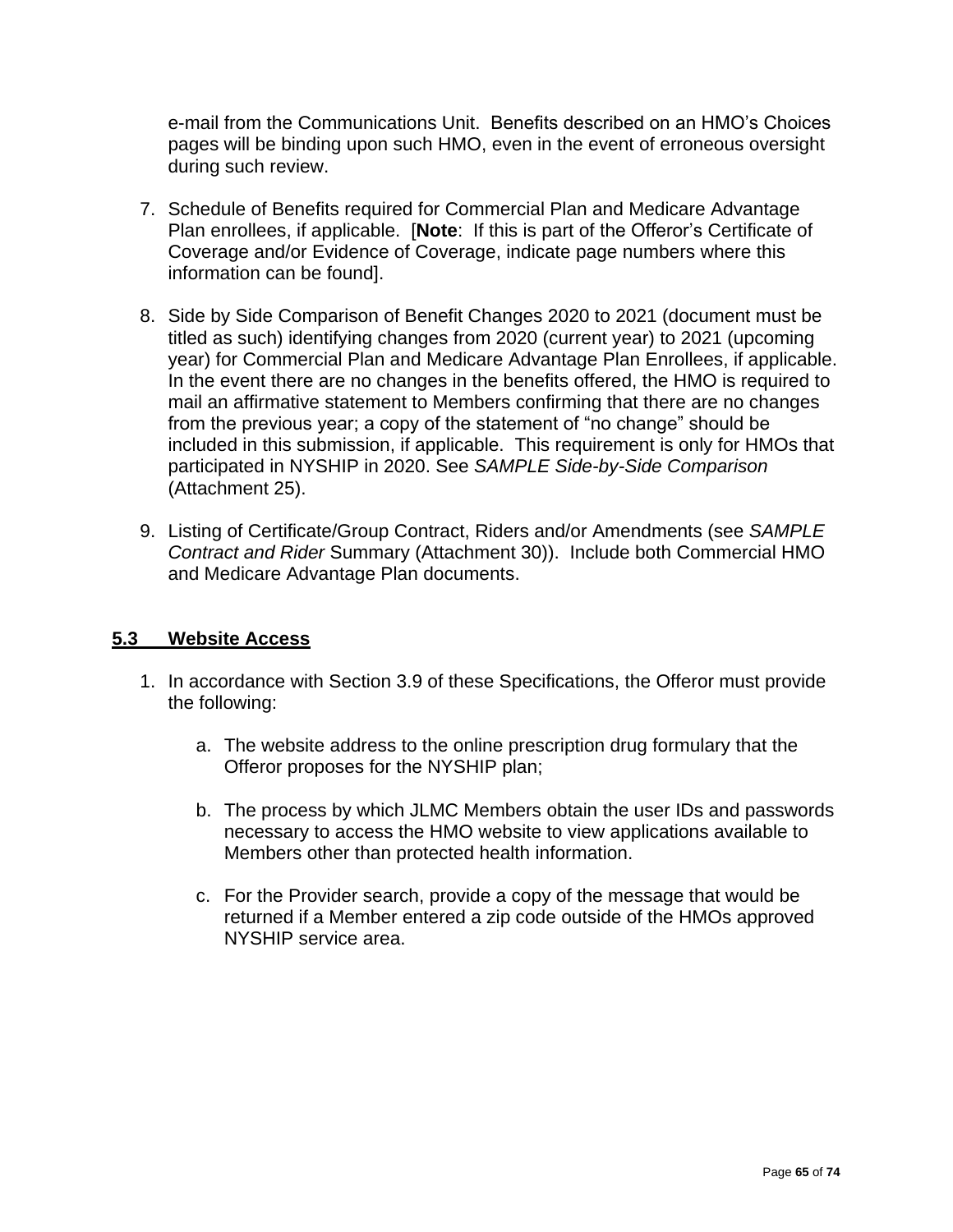# **SECTION 6: FINANCIAL PROPOSAL**

An Offeror is not required to include a Financial Proposal in their submission for these Specifications.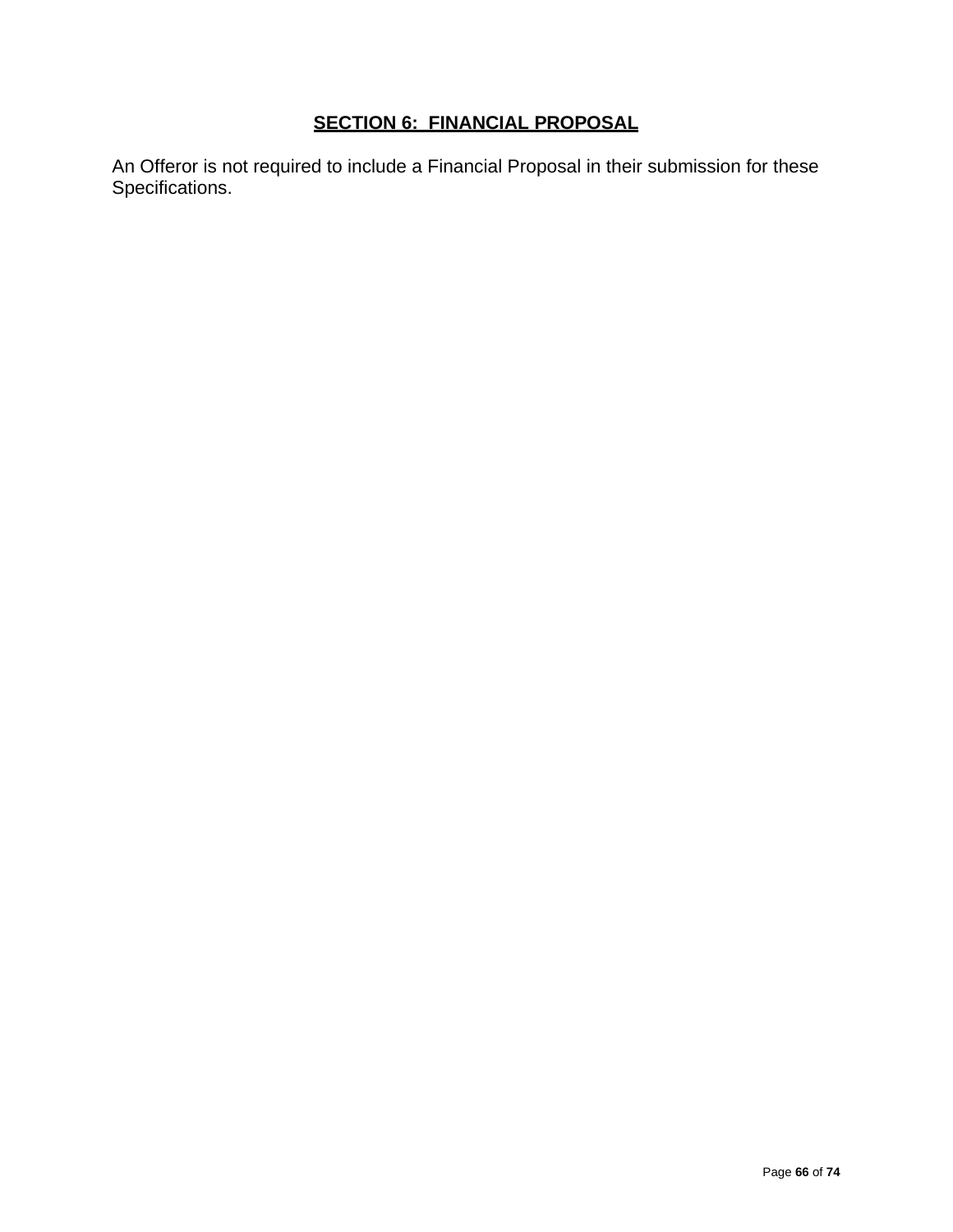# **SECTION 7: EVALUATION AND SELECTION CRITERIA**

The Department intends to award Contracts to each Offeror whose Proposal meets the Minimum Mandatory Requirements outlined in Section 1.5 of these Specifications.

#### **7.1 Administrative Proposal Evaluation**

Proposals determined by the Department to satisfy the submission requirements set forth in Section 4 of these Specifications will be reviewed by an evaluation team composed of staff from the Department. An Offeror's Proposal shall not be considered for award until the Offeror submits a *Formal Offer Letter* (Attachment 3) and an *Offeror Attestations Form* (Attachment 6).

#### **7.2 Technical Proposal Evaluation**

The Department, in coordination with the JLMC will verify that an Offeror has a Certificate of Authority issued by the DOH. If the Offeror's proposal meets this requirement, it will be considered for an award.

#### **7.3 Method of Award**

The Department, in coordination with the JLMC, intends to award Contracts to all Offerors whose Proposals meet the Administrative and Technical Proposal Requirements.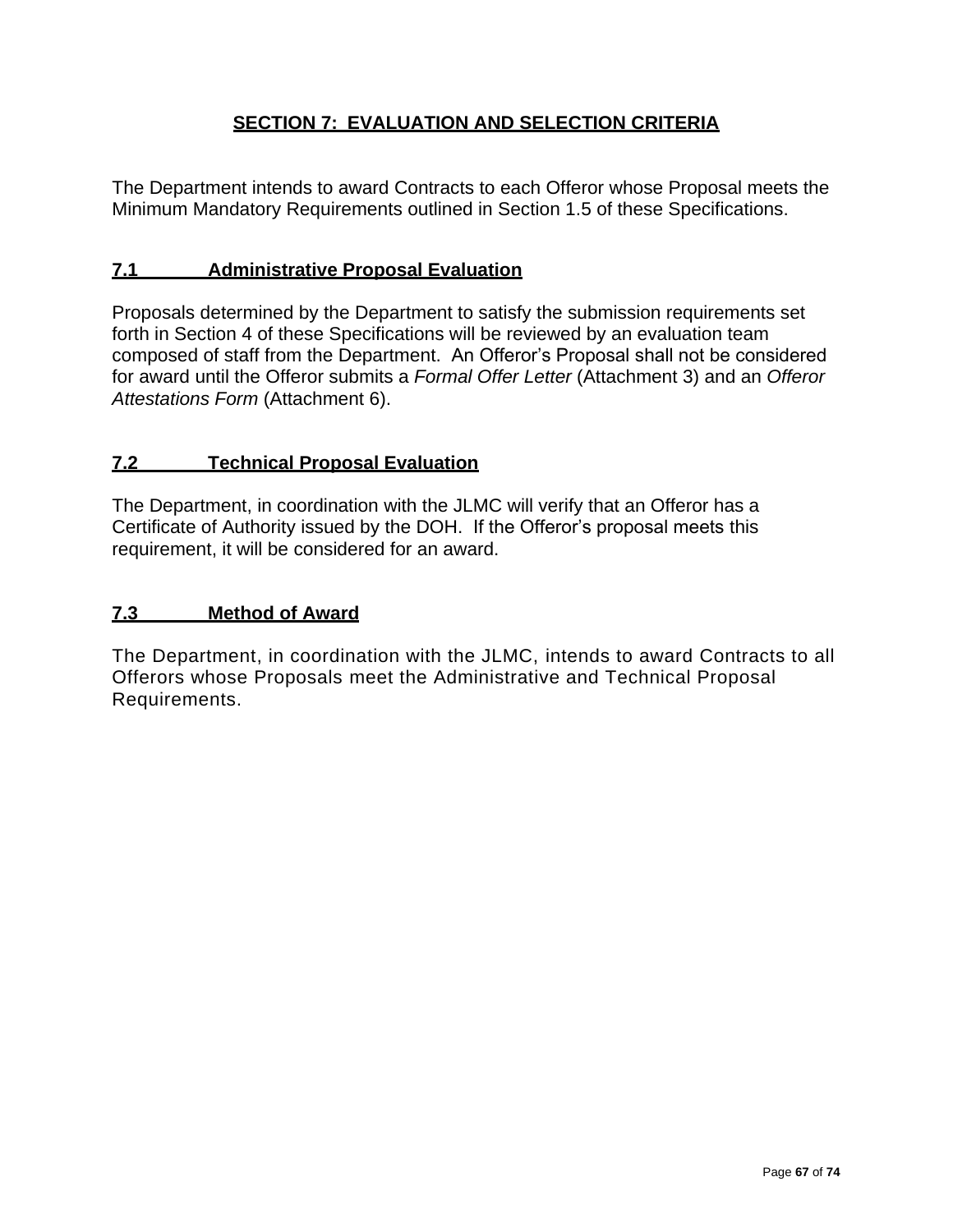# **SECTION 8: LEGAL TERMS AND CONDITIONS**

The Offeror that is determined to provide the best value to the Department shall be notified of its conditional award of a Contract subject to the successful development of a Contract. The resulting Contract shall incorporate the requirements set forth in the Specifications. Additional terms and conditions not already addressed in the Specifications are set forth below.

- 1. The Department shall establish the premium rates to be paid to the Offeror during the term of Contract resulting from these Specifications. The premium payments made by the Department to the Offeror based on the established rates, shall be the sole and exclusive payment for all Project Services required by the Contract.
- 2. The Department shall make premium payments to the Contractor on a monthly basis, starting with the Effective Date of the Contract resulting from these Specifications. The amount of premium payment for each monthly period shall be calculated by multiplying the number of Enrollees enrolled in the Plan by the premium rate in effect for the respective types of coverage.
- 3. Use and Disclosure of Protected Health Information
	- a. The Offeror acknowledges that the Offeror is a "Business Associate" as that term is defined in the HIPAA implementing regulations at 45 CFR 160.103. of the Department as a consequence of the Offeror's provision of Project Services on behalf of the Department within the context of the Offeror's performance under the resulting Contract and that the Offeror's provision of Project Services will involve the disclosure to the Offeror of individually identifiable health information from the Department or other service providers on behalf of the Department, as well as the Offeror's disclosure to the Department of individually identifiable health information as a consequence of the Project Services performed under the resulting Contract. As such, the Offeror, as a Business Associate, will be required to comply with the provisions of this Section.
	- b. For purposes of this Section, the term "Protected Health Information" ("PHI") means any information, including demographic information collected from an individual, that relates to the past, present, or future physical or mental health or condition of an individual, to the provision of health care to an individual, or to the past, present, or future payment for the provision of health care to an individual, that identifies the individual, or with respect to which there is a reasonable basis to believe that the information can be used to identify the individual. Within the context of the resulting Contract, PHI may be received by the Offeror from the Department or may be created or received by the Offeror on behalf of the Department in the Offeror's capacity as a Business Associate. All PHI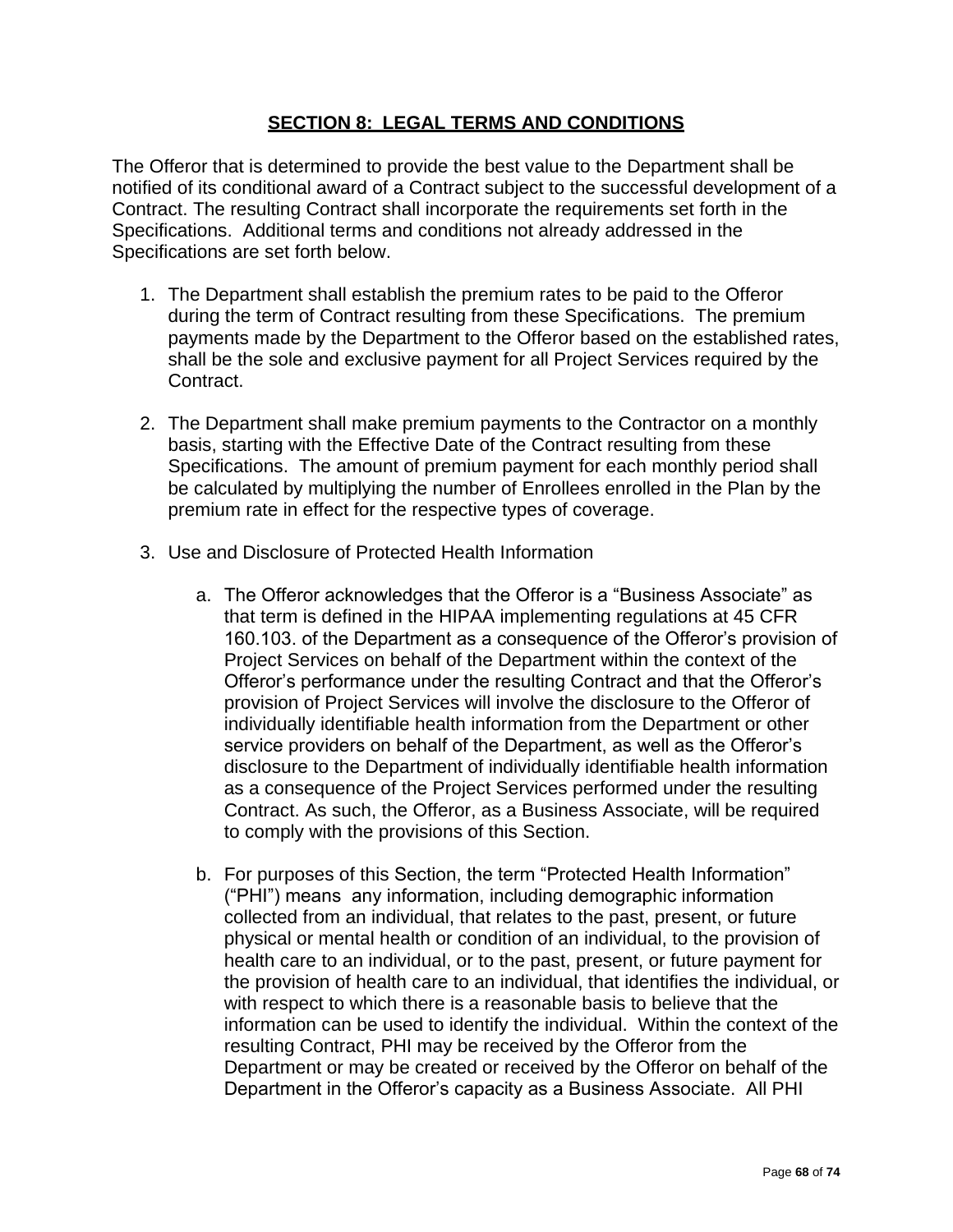received or created by the Offeror in the Offeror's capacity as a Business Associate and as a consequence of its performance under the resulting Contract is referred to herein collectively as "Department's PHI."

- c. The Offeror acknowledges that the Department administers on behalf of New York State several group health plans as that term is defined in HIPAA's implementing regulations at 45 CFR Parts 160 and 164, and that each of those group health plans consequently is a "covered entity" under HIPAA. These group health plans include NYSHIP, which encompasses the Empire Plan as well as participating health maintenance organizations; the Dental Plan, and the Vision Plan. In this capacity, the Department is responsible for the administration of these "covered entities" under HIPAA. The Offeror further acknowledges that the Department has designated NYSHIP and the Empire Plan as an Organized Health Care Arrangement (OHCA), respectively. The Offeror further acknowledges that (i) the Offeror is a HIPAA "Business Associate" of the group health plans identified herein as "covered entities" as a consequence of the Offeror's provision of certain services to and/or on behalf of the Department as administrator of the "covered entities" within the context of the Offeror's performance under the resulting Contract, and that the Offeror's provision of such services may involve the disclosure to the Offeror of individually identifiable health information from the Department or from other parties on behalf of the Department, and also may involve the Offeror's disclosure to the Department of individually identifiable health information as a consequence of the services performed under the resulting Contract; and (ii) Contactor is a "covered entity" under HIPAA in connection with its provision of certain services under the resulting Contract. To the extent Offeror acts as a HIPAA "Business Associate" of the group health plans identified as "covered entities", the Offeror shall adhere to the requirements as set forth herein. All consents and/or authorizations, if any, required for Offeror to perform the services hereunder and for the use and disclosure of information, including the Department's PHI, as permitted under the resulting Contract have or will be obtained from Enrollees and or Members.
- d. Permitted Uses and Disclosures of the Department's PHI: The Offeror may create, receive, maintain, access, transmit, use and/or disclose the Department's PHI solely in accordance with the terms of the resulting Contract. In addition, the Offeror may use and/or disclose the Department's PHI to provide data aggregation services relating to the health care operations of the Department. Further, the Offeror may use and disclose the Department's PHI for the proper management and administration of the Offeror if such use is necessary for the Offeror's proper management and administration or to carry out the Offeror's legal responsibilities, or if such disclosure is required by law or the Offeror obtains reasonable assurances from the person to whom the information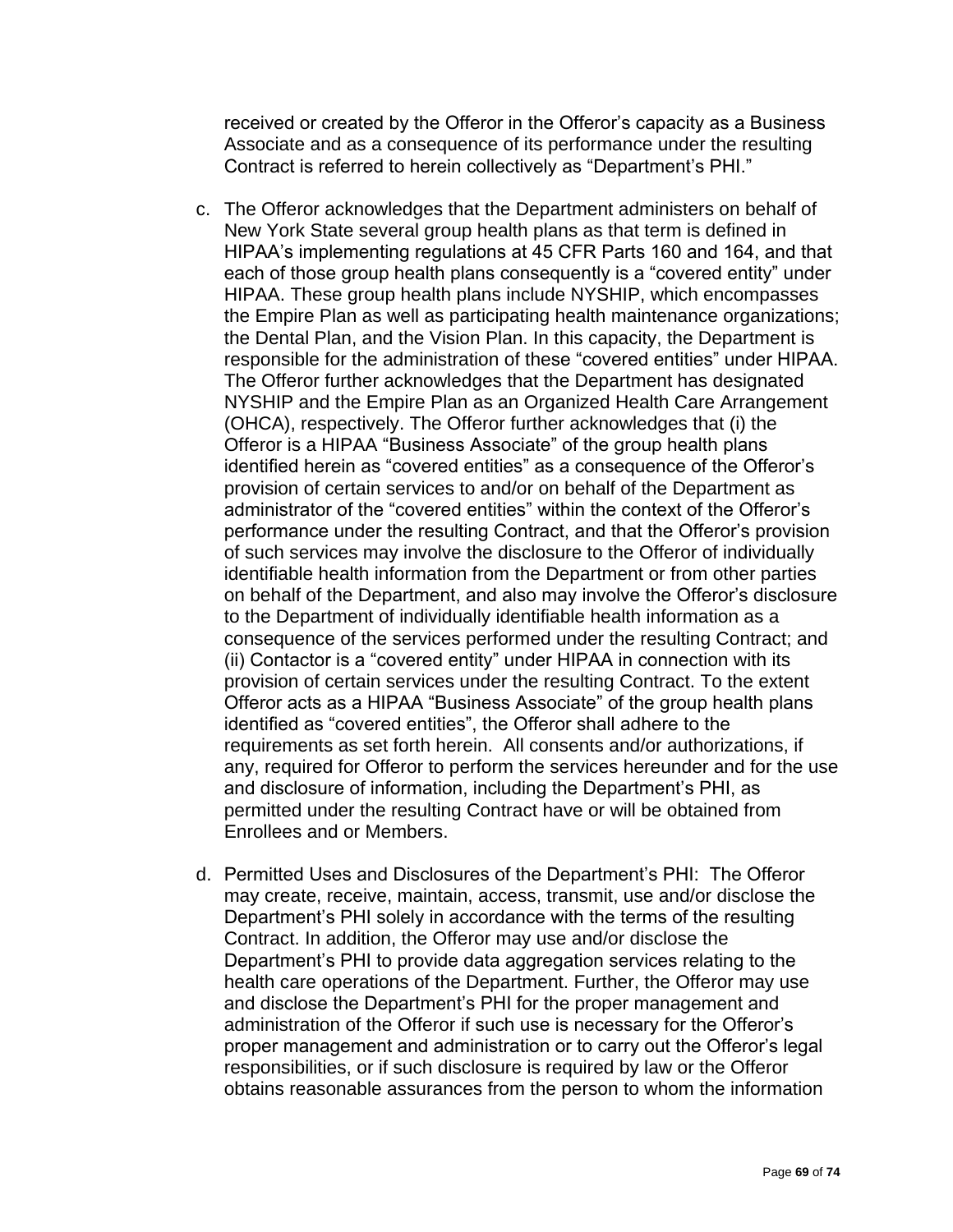is disclosed that it shall be held confidentially and used or further disclosed only as required by law or for the purpose for which it was disclosed to the person, and the person notifies the Offeror of any instances of which it is aware in which the confidentiality of the information has been breached. Additionally, the Offeror may use and/or disclose the Department's PHI, as appropriate: (i) for treatment, payment and health care operations as described in 45 CFR Section 164.506(c)(2), (3) or (4); and (ii) to de-identify the information or create a limited data set in accordance with 45 CFR §164.514, which de-identified information or limited data set may, consistent with Section 8(3)(e), below, be used and disclosed by Offeror only as agreed to in writing by the Department and permitted by law.

- e. Nondisclosure of the Department's PHI: The Offeror shall not create, receive, maintain, access, transmit, use or further disclose the Department's PHI otherwise than as permitted or required by the resulting Contract or as otherwise required by law. The Offeror shall limit its uses and disclosures of PHI when practicable to the information comprising a Limited Data Set, and in all other cases to the minimum necessary to accomplish the intended purpose of the PHI's access, use, or disclosure.
- f. Safeguards: The Offeror shall use appropriate, documented safeguards to prevent the use or disclosure of the Department's PHI otherwise than as provided for in the resulting Contract. The Offeror shall maintain a comprehensive written information security program that includes administrative, technical, and physical safeguards that satisfy the standards set forth in the HIPPA Security Rule at 45 C.F.R §§164.308, 164.310, and 164.312, along with corresponding policies and procedures, as required by 45 C.F.R. § 164.316, appropriate to the size and complexity of the Offeror's operations and the nature and scope of its activities, to reasonably and appropriately protect the confidentiality, integrity and availability of any electronic PHI that it creates, receives, maintains, accesses, or that it transmits on behalf of the Department pursuant to the resulting Contract to the same extent that such electronic PHI would have to be safeguarded if created, received, maintained, accessed or transmitted by a group health plan identified herein.
- g. Breach Notification:

In addition to the Disclosure of Breach requirements specified in Appendix B, the following provisions shall apply:

i. Reporting: The Offeror shall report to the Department any breach of unsecured PHI, including any use or disclosure of the Department's PHI otherwise than as provided for by the resulting Contract, of which the Offeror becomes aware. An acquisition,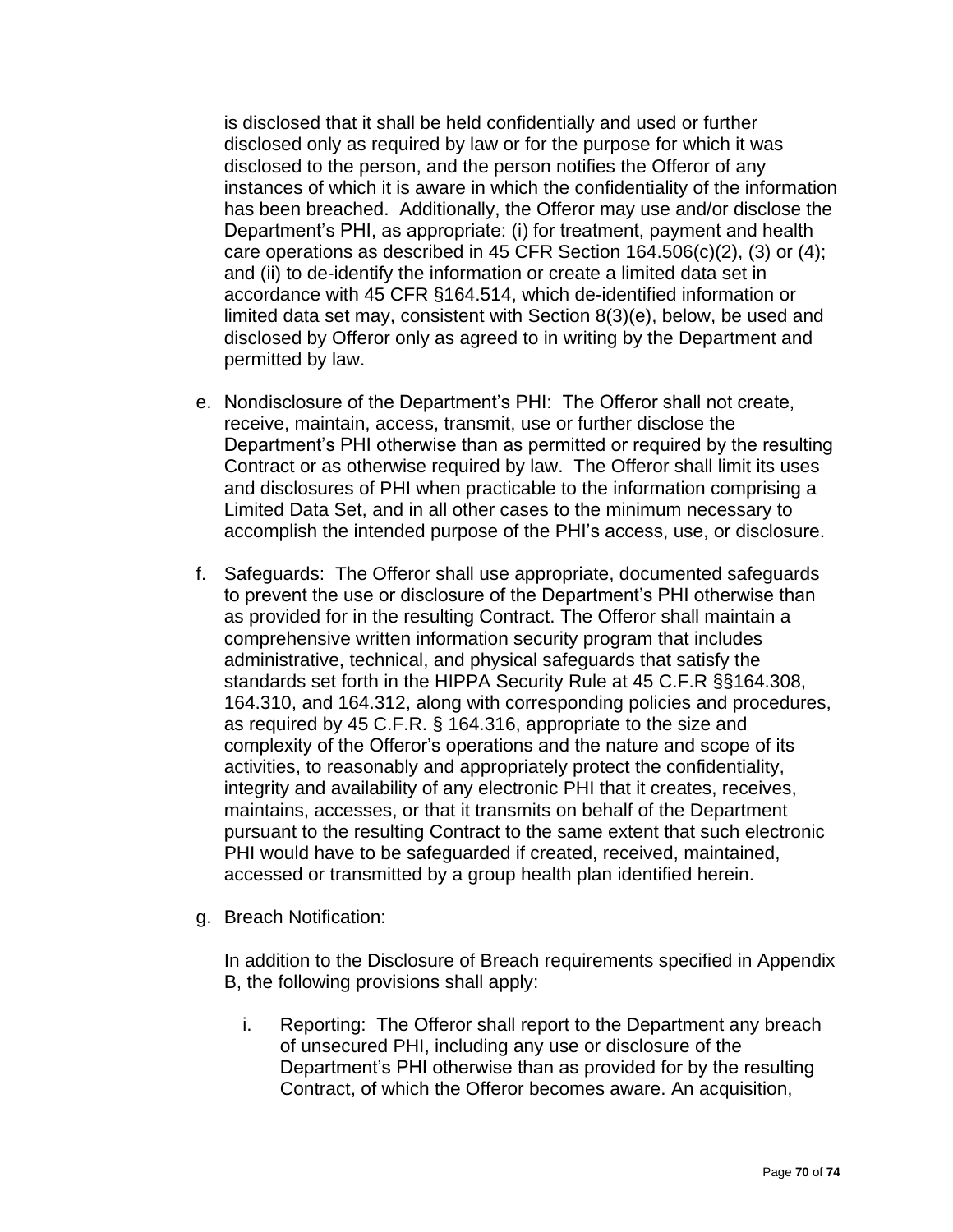access, transmission, use or disclosure of the Department's PHI that is unsecured in a manner not permitted by HIPAA or the resulting Contract is presumed to be a breach unless the Offeror demonstrates that there is a low probability that Department's PHI has been compromised based on the Offeror's risk assessment of at least the following factors: (i) the nature and extent of Department's PHI involved, including the types of identifiers and the likelihood of re-identification; (ii) the unauthorized person who used Department's PHI or to whom the disclosure was made; (iii) whether Department's PHI was actually acquired or viewed; and (iv) the extent to which the risk to Department's PHI has been mitigated.

- ii. Required Information: In addition to the information required in Appendix B, Disclosure of Breach, the Offeror shall provide the following information to the Department within in the time period identified in Appendix B, Disclosure of Breach, except when, despite all reasonable efforts by the Offeror to obtain the information required, circumstances beyond the control of the Offeror necessitate additional time. Under such circumstances, the Offeror shall provide to the Department the following information as soon as possible and without unreasonable delay, but in no event later than thirty (30) Days from the date of discovery:
	- 1) the date of the breach incident;
	- 2) the date of the discovery of the breach;
	- 3) a brief description of what happened;
	- 4) a description of the types of unsecured PHI that were involved;
	- 5) identification of each individual whose unsecured PHI has been, or is reasonably believed to have been, accessed, acquired, or disclosed during the breach;
	- 6) a brief description of what the Offeror is doing to investigate the breach, to mitigate harm to individuals and to protect against any further breaches; and
	- 7) any other details necessary to complete an assessment of the risk of harm to the individual.
	- iii. The Offeror will be responsible to provide notification to individuals whose unsecured PHI has been or is reasonably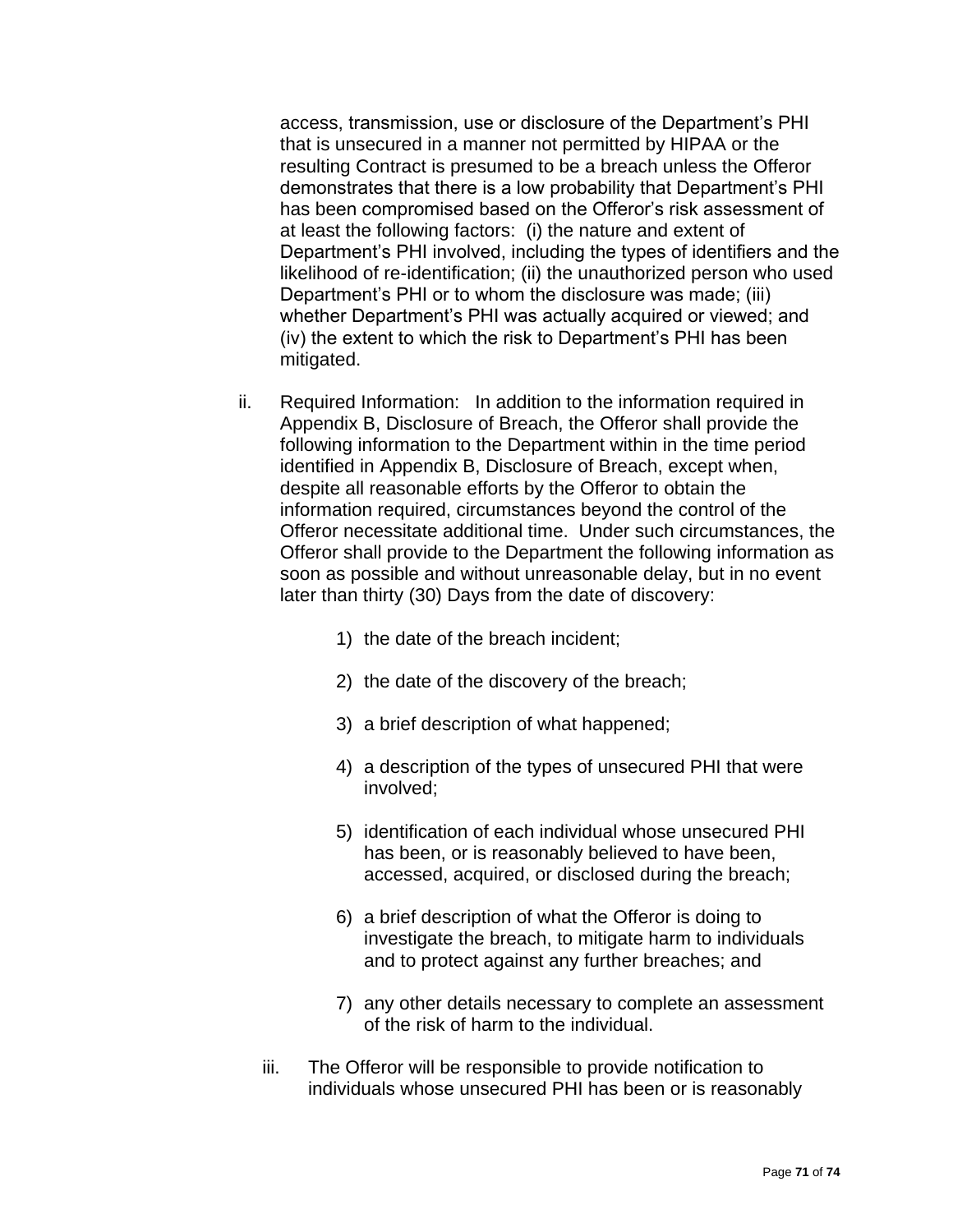believed to have been accessed, acquired or disclosed as a result of a breach, as well as the Secretary of the United States Department of Health and Human Services and the media, as required by 45 CFR Part 164.

- iv. The Offeror shall maintain procedures to sufficiently investigate the breach, mitigate losses, and protect against any future breaches, and to provide a description of these procedures and the specific findings of the investigation to the Department upon request.
- v. The Offeror shall mitigate, to the extent practicable, any harmful effects from any use or disclosure of PHI by the Offeror not permitted by the resulting Contract.
- h. Associate's Agents: The Offeror shall require all of its agents or Subcontractors to whom it provides the Department's PHI, whether received from the Department or created or received by the Offeror on behalf of the Department, to agree, by way of written Contract or other written arrangement, to the same restrictions and conditions on the access, use, and disclosure of PHI that apply to the Offeror with respect to the Department's PHI under the resulting Contract.
- i. Availability of Information to the Department: The Offeror shall make available to the Department such information and documentation as the Department may require regarding any disclosures of PHI by the Offeror to fulfill the Department's obligations to provide access to, provide a copy of, and to account for disclosures of the Department's PHI in accordance with HIPAA and its implementing regulations. The Offeror shall provide such information and documentation within a reasonable amount of time of its receipt of the request from the Department. The Offeror must provide the Department with access to the Department's PHI in the form and format requested, if it is readily producible in such form and format; or if not, in a readable hard copy form or such other form and format as agreed to by the Parties, provided, however, that if the Department's PHI that is the subject of the request for access is maintained in one or more designated record sets electronically and if requested by the Department, the Offeror must provide the Department with access to the requested PHI in a readable electronic form and format.
- j. Amendment of the Department's PHI: The Offeror shall make the Department's PHI available to the Department as the Department may require to fulfill the Department's obligations to amend individuals' PHI pursuant to HIPAA and its implementing regulations. The Offeror shall, as directed by the Department, incorporate any amendments to the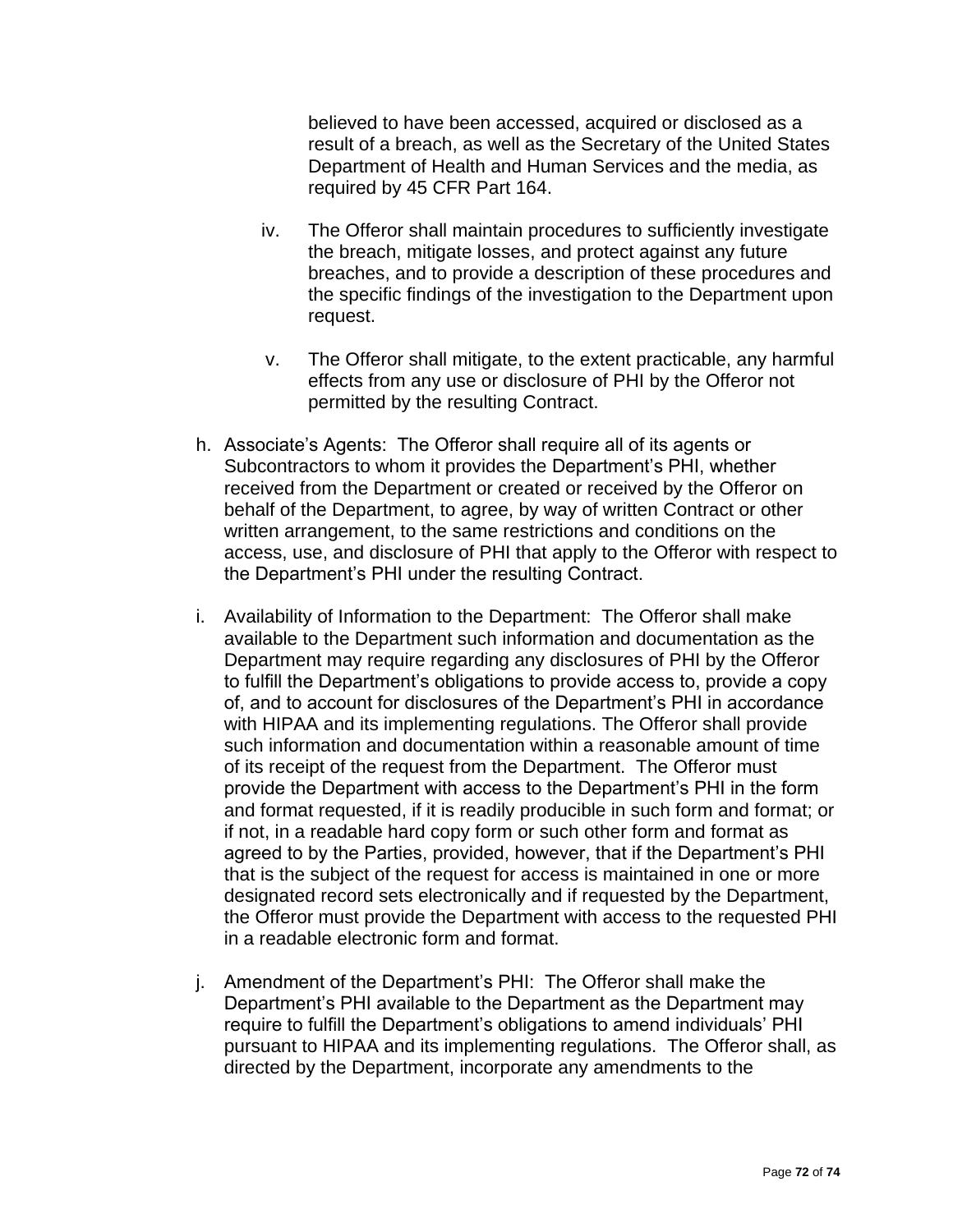Department PHI into copies of such Department PHI maintained by the Offeror.

- k. Internal Practices: The Offeror shall make its internal practices, policies and procedures, books, records, and agreements relating to the use and disclosure of the Department's PHI, whether received from the Department or created or received by the Offeror on behalf of the Department, available to Department and/or the Secretary of the U.S. Department of Health and Human Services in a time and manner designated by the Department and/or the Secretary for purposes of determining the Department's compliance with HIPAA and its implementing regulations.
- l. Termination
	- i. This Contract may be terminated by the Department at the Department's discretion if the Department determines that the Offeror, as a Business Associate, has violated a material term of this Section. Data return and destruction upon Contract termination is governed by Information Security Requirements, Appendix C.
- m. Indemnification: Notwithstanding the provisions in Appendix B, the Offeror agrees to indemnify, defend and hold harmless the State and the Department and its respective employees, officers, agents or other Members of its workforce (each of the foregoing hereinafter referred to as "Indemnified Party") against all actual and direct losses suffered by the Indemnified Party and all liability to third parties arising from or in connection with any breach of this Contract or from any acts or omissions related to this Contract by the Offeror or its employees, officers, subcontractors, agents or other Members of its workforce, without limitations. Accordingly, the Offeror shall reimburse any Indemnified Party for any and all actual and direct losses, liabilities, lost profits, fines, penalties, costs or expenses (including reasonable attorneys' fees) which may for any reason be imposed upon any Indemnified Party by reason of any suit, claim, action, proceeding or demand by any third party which results from the Offeror's acts or omissions hereunder. The Offeror's obligation to indemnify any Indemnified Party shall survive the expiration or termination of this Contract. This section is not subject to the limitation of liability provisions of the Contract.
- n. Miscellaneous:
	- i. Survival: The respective rights and obligations of Business Associate and the "covered entities" identified herein under HIPAA and as set forth in this Section, USE AND DISCLOSURE